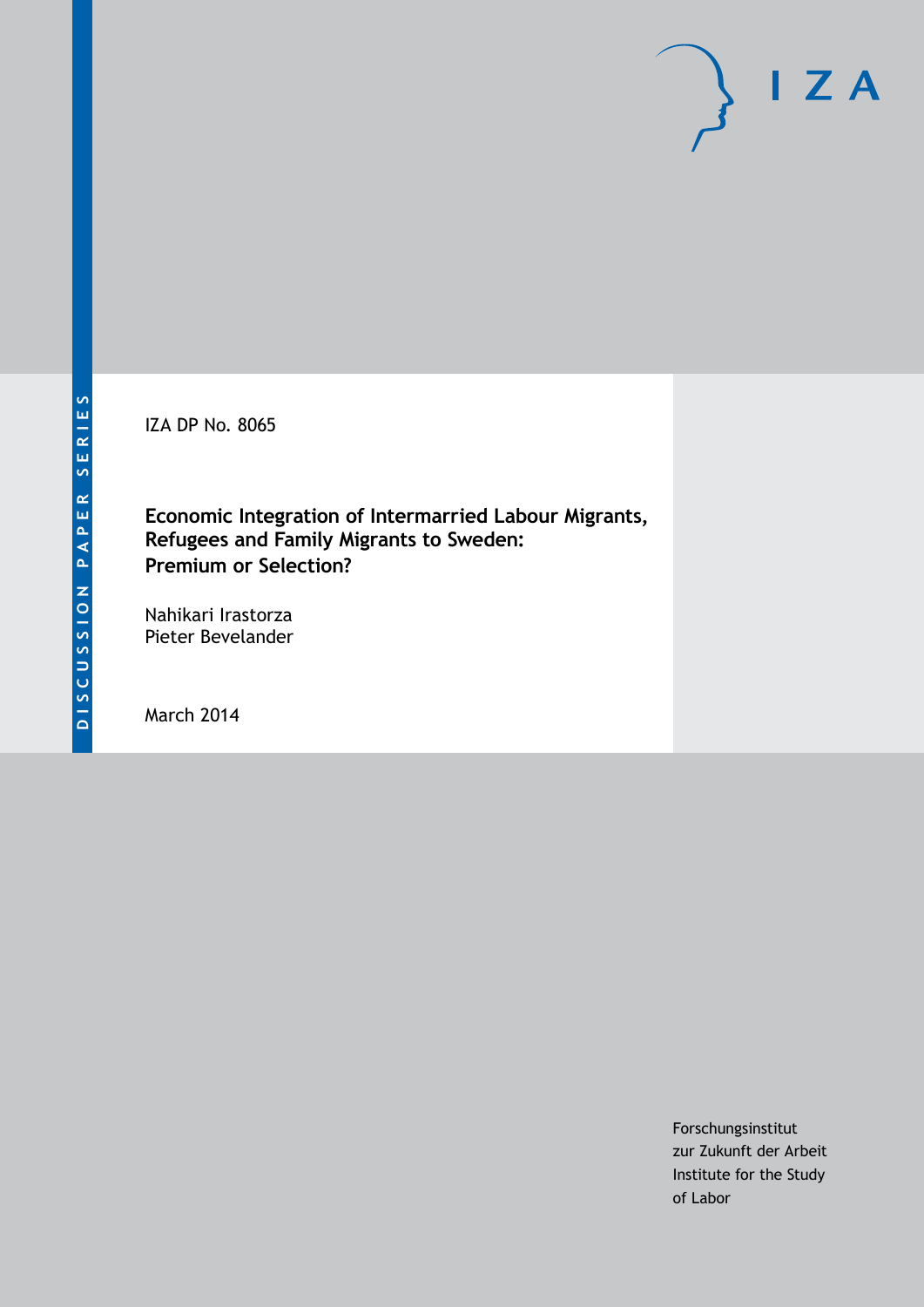# **Economic Integration of Intermarried Labour Migrants, Refugees and Family Migrants to Sweden: Premium or Selection?**

## **Nahikari Irastorza**

*MIM, Malmö University*

## **Pieter Bevelander**

*MIM, Malmö University and IZA*

## Discussion Paper No. 8065 March 2014

IZA

P.O. Box 7240 53072 Bonn Germany

Phone: +49-228-3894-0 Fax: +49-228-3894-180 E-mail: [iza@iza.org](mailto:iza@iza.org)

Any opinions expressed here are those of the author(s) and not those of IZA. Research published in this series may include views on policy, but the institute itself takes no institutional policy positions. The IZA research network is committed to the IZA Guiding Principles of Research Integrity.

The Institute for the Study of Labor (IZA) in Bonn is a local and virtual international research center and a place of communication between science, politics and business. IZA is an independent nonprofit organization supported by Deutsche Post Foundation. The center is associated with the University of Bonn and offers a stimulating research environment through its international network, workshops and conferences, data service, project support, research visits and doctoral program. IZA engages in (i) original and internationally competitive research in all fields of labor economics, (ii) development of policy concepts, and (iii) dissemination of research results and concepts to the interested public.

IZA Discussion Papers often represent preliminary work and are circulated to encourage discussion. Citation of such a paper should account for its provisional character. A revised version may be available directly from the author.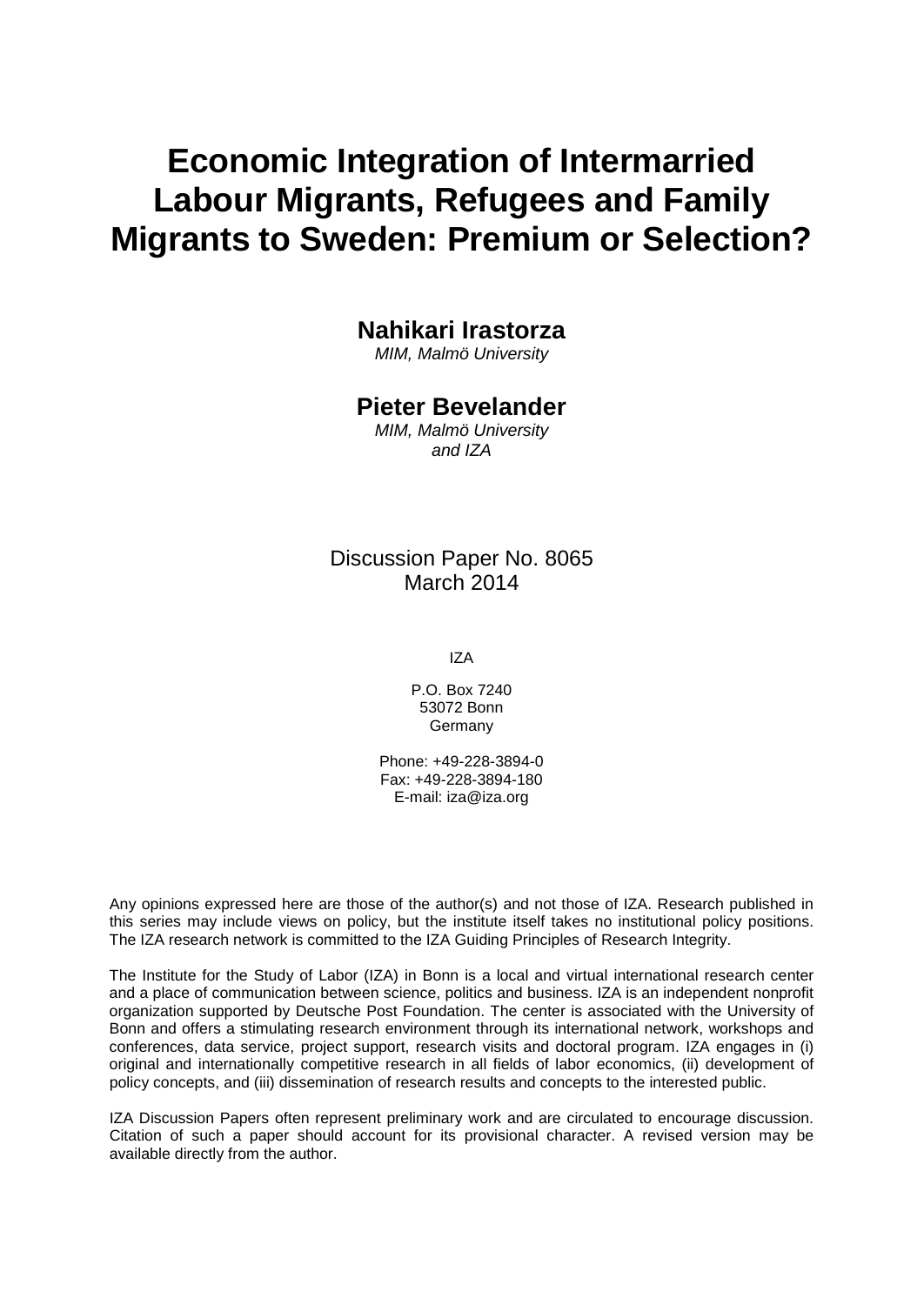IZA Discussion Paper No. 8065 March 2014

## **ABSTRACT**

## **Economic Integration of Intermarried Labour Migrants, Refugees and Family Migrants to Sweden: Premium or Selection?**

We use Swedish register data to compare the employment and income of immigrants who intermarry natives versus those of immigrants who intramarry other immigrants in Sweden. We conduct the same analyses on three subsamples: labour migrants, refugees and family migrants. We find that intermarried immigrants outperformed intramarried ones in employment rates and salaries before and after marriage, in 1997 and 2007 respectively, and the same in true for each of the three subsamples analyzed. There is a statistically significant difference in income growth between intermarried and intramarried immigrants within that time period, but this difference is only significant for the subsample of family migrants. Finally, the upward mobility in employment status between 1997 and 2007 is higher for intermarried immigrants than for intramarried ones, with this being also the case for each of the three groups of labour migrants, refugees and family migrants. Our findings provide evidence to support both the selection hypothesis and the intermarriage premium hypothesis for the whole group of immigrants to Sweden. They also fully support the selection hypothesis for labour and family migrants but only partially for refugees; whereas they fully confirm the intermarriage premium hypothesis for family migrants but only partially for refugees and labour migrants.

JEL Classification: J1 J12

Keywords: immigrants, binational couples, economic integration, intermarriage premium, Sweden

Corresponding author:

Nahikari Irastorza MIM Malmö University 205 06 Malmö Sweden E-mail: [nahikari.irastorza@mah.se](mailto:nahikari.irastorza@mah.se)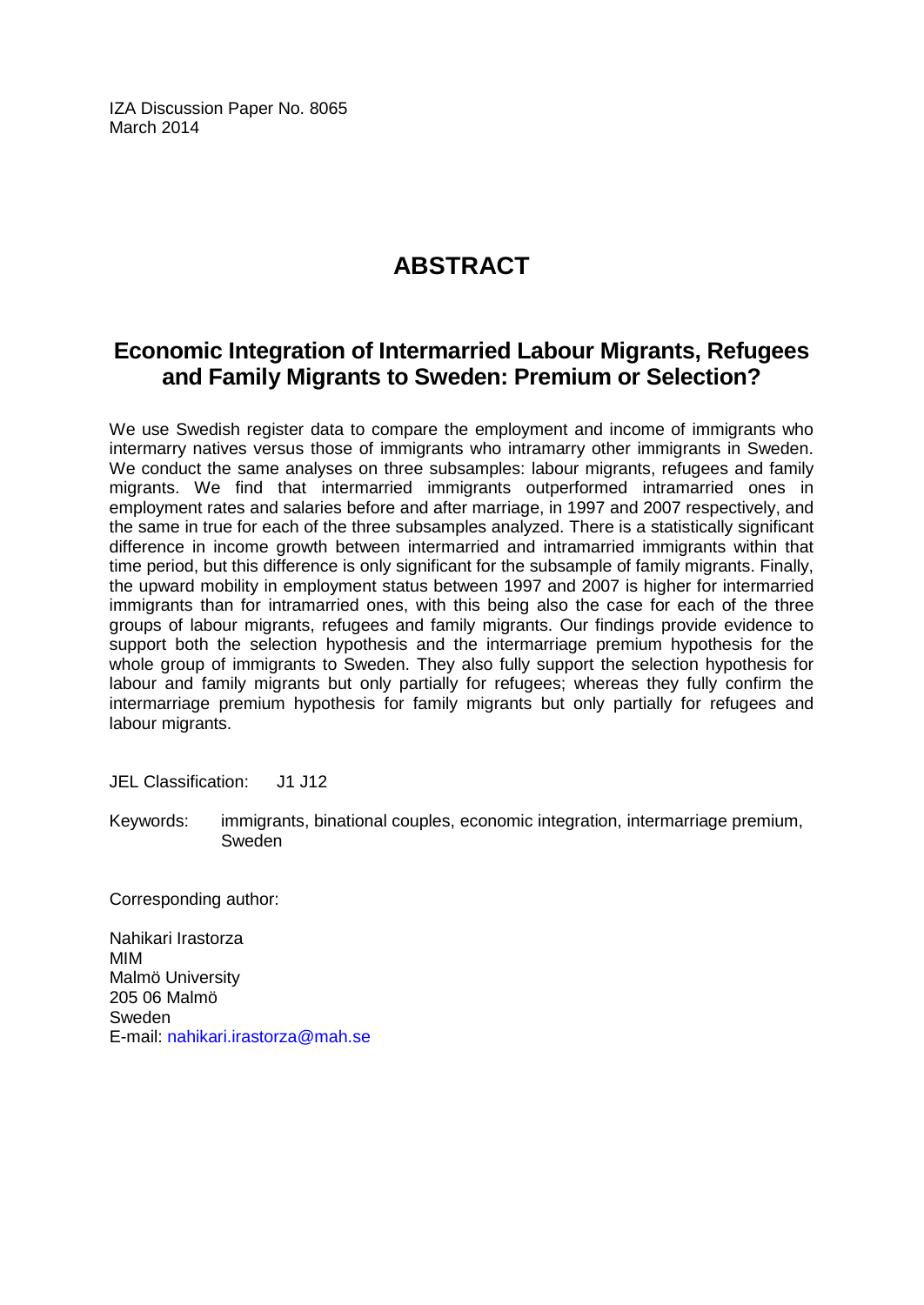## **Introduction**

<span id="page-3-0"></span>l

The idea of intermarriage as a way of diminishing social barriers between immigrants and natives or between the majority and minorities of a society and thus, as a promoter of social cohesion and integration, is becoming rooted among researchers and policy makers (e.g. Bossard 1939, Kennedy 1943, Price 1982, Alba and Golden 1986, Alba 1995, Alba and Nee 1997, Giorgas and Jones 2002). A high level of intermarriage has also been associated with decreasing dissimilarities in labour market outcomes between immigrants and natives (Gevrek 2009). Intermarriage with natives is supposed to enhance immigrants' human and social capital specific to the country of residence, which in turn would decrease their liability of foreignness<sup>1</sup> and improve their job opportunities and conditions. However, these ideas are not always supported by empirical studies. In fact, whereas intermarriage patterns between immigrants and natives, or between natives of different races and ethnicities have been largely explored, few researchers have looked at the social and economic consequences of these unions such as their marital stability and the labour market outcomes of intermarried people.

Furthermore, there is an ongoing academic debate on the positive effect of intermarriage on immigrants' labour market performance. Although the few scholars that analyzed this topic (e.g. Kantarevic 2004, Meng and Gregory 2005, Meng and Meurs 2006, Dribe and Lundh 2008, Gevrek 2009, Nekby 2010, Dribe and Nystedt, forthcoming) agree that intermarried immigrants' employment rates and job income are higher than those of intramarried immigrants', there is no consensus on the causes of these differences. More specifically, the literature does not provide conclusive results as to whether intermarriage facilitates immigrants' integration and hence, increases their opportunities in the local labour market (*intermarriage premium hypothesis*) or to whether there is reverse causality between intermarriage and labour market outcomes, i.e. immigrants who are more integrated, and have better language skills and labour market outcomes before marriage may be more likely to marry natives than their counterparts (*selection hypothesis*). We aim to contribute to this debate by analyzing the link between intermarriage and immigrants' economic performance in Sweden. Furthermore, according to Kantarevic (2004), these contradictory results may be caused by differences in the characteristics of the immigrant population among countries of residence. In order to control for potential differences in human capital and socio-demographic attributes of immigrants to Sweden, we replicate the same analysis on three immigrant subsamples: labour migrants, refugees and family migrants.

International migration has increased countries' ethnic and cultural diversity worldwide. Sweden is no exception to this trend and has experienced substantial positive net migration since World War II. In 2012, about 14 percent of the population was born

<sup>&</sup>lt;sup>1</sup> The concept of "liability of foreignness" was used by Irastorza (2010) to describe the additional difficulties immigrants face when entering the job market or starting up a business in a new country such as poor local language skills, the lack of human and social capital endowments specific to that country, the non-familiarity with and experience at the local labour market, and discrimination.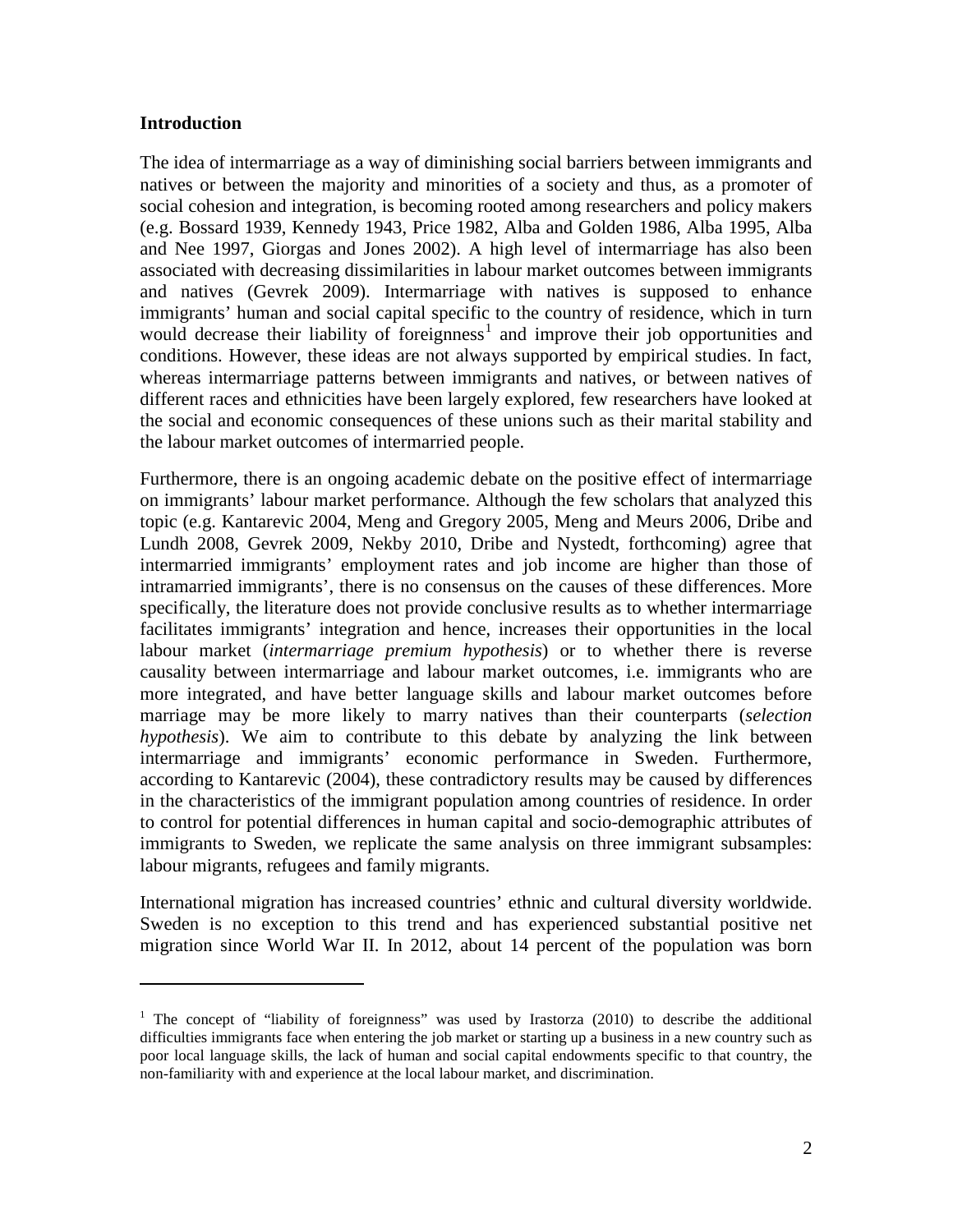abroad. The result of this growth in the foreign-born population is also visible in the number of intermarriages. According to our data, in 2007, more than 10 per cent of marital unions in Sweden were comprised of a native-born and a foreign-born partner. Likewise, 31 per cent of married immigrant men and women intermarried with natives. Based on these numbers, we argue that the social and economic integration of intermarried couples in Sweden has become significant enough that deserves to be addressed. In an attempt to do so, we build on human and social capital theories to analyze the employment rates and job income of immigrants married to Swedish-born individuals (i.e. intermarried immigrants). Immigrants married to immigrants (i.e. intramarried immigrants) and Swedish-born individuals married to Swedish-born (i.e. intramarried Swedes) are included in the analysis as control groups<sup>[2](#page-3-0)</sup>. Swedish individual level register data is used to address the following questions: (1) are there significant differences in the likelihood of being employed between immigrants married to natives and immigrants married to other immigrants in Sweden?; (2) are there significant differences in job income between immigrants married to natives and immigrants married to other immigrants in Sweden?; (3) if the answers to the first two questions are positive, can we attribute these differences to their intermarriage with natives?; and (4) are there differences in these patterns among labour migrants, refugees and family migrants?

Our paper extends previous studies by (i) using longitudinal data to analyze intermarried immigrants' economic integration before and after marriage<sup>[3](#page-4-0)</sup>; (ii) testing not only the selection hypothesis or the intermarriage premium hypothesis exclusively but both of them; and by (iii) adding new variables to the equation such as the type of migration and the Inequality-adjusted Human Capital Index (IHDI) of the country of origin of each spouse. The IHDI is expected to capture differences in living standards across countries of origin that may affect immigrants' economic integration in Sweden: the higher the IHDI of immigrants' birth countries, the higher their probabilities of being employed and their job income. As for the type of migration, we compare labour migrants' economic integration to that of refugees' and family migrants', with the expectation that the former will outperform the other two groups. Furthermore, we test the intermarriage premium hypothesis and the selection hypothesis on three subsamples based on immigrants' status when they entered Sweden, namely, labour migrants, refugees and family migrants. In this case, we expect that family migrants sponsored by their partners and thus, who are not likely to have any previous experience in the Swedish labour market, will show higher gains from intermarriage than labour migrants and refugees, who may have been living in Sweden for a few years before meeting their spouses.

l

<sup>&</sup>lt;sup>2</sup> Although unions comprised of immigrants from different countries of origin and of Swedish-born individuals from different ethnic groups may also be considered as intermarriages, for purposes of simplicity, in this paper the term "intermarriage" will only refer to marital unions between immigrants and Swedish-born individuals. Likewise, "intermarried immigrants" will describe foreign-born individuals married to native Swedes.

<span id="page-4-1"></span><span id="page-4-0"></span><sup>&</sup>lt;sup>3</sup> Nekby (2010) and Dribe and Nystedt (forthcoming) also used longitudinal data to analyze the intermarriage premium on the job income of immigrants living in Sweden. Nevertheless, we extend these analyses by (i) adding another dependent variable, namely, employment status, (ii) applying a different empirical strategy and (iii) conducting the same analysis on labour migrants, refugees and family migrants.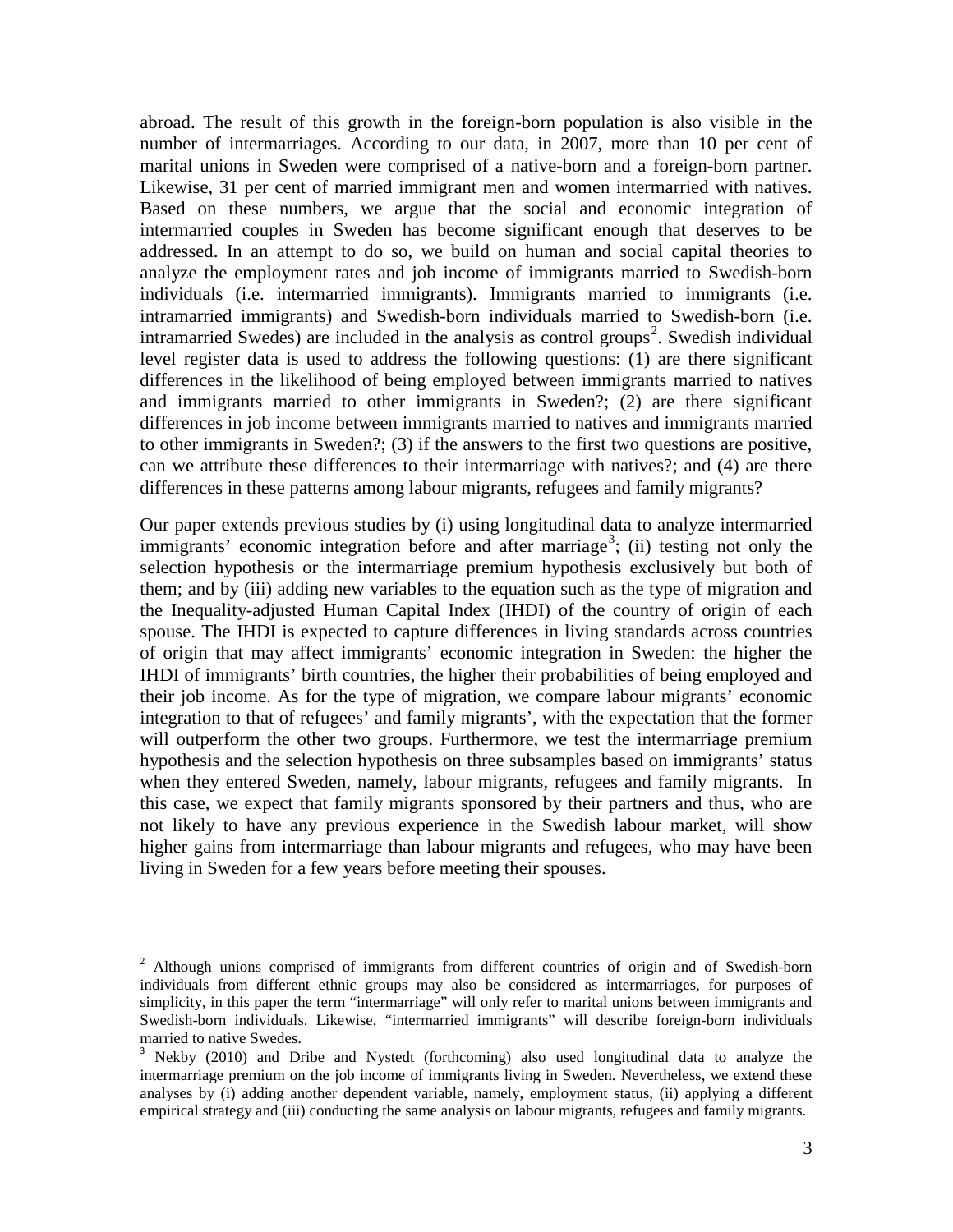This paper is organized as follows: the next section reviews the literature on the economic integration of intermarried immigrants and presents the debate around the intermarriage premium and the selection hypotheses; data and methodology used in the empirical study are described in section three; next we present and discuss our main findings; the last section concludes.

## **Economic Integration of Intermarried Immigrants**

According to previous studies on the labour market performance of immigrants to Sweden, immigrants' and their children's employment rates and job income are lower than those of natives (Nordin and Rooth 2009; Bevelander 2010; Bevelander & Pendakur 2014). This pattern has been explained by the lower human capital attributes of immigrants, by Sweden's particular immigration policies and the consequent composition of the immigrant population in this country<sup>[4](#page-4-1)</sup>, as well as by discrimination. Whereas immigrants' economic integration as well as their intermarriage patterns have been widely studied, very few scholars have looked at the effect of marrying natives on the labour market opportunities of the foreign-born. Furthermore, there is no consensus on the causality and magnitude of this effect: while some scholars (e.g. Meng and Gregory 2005, Meng and Meurs 2006, Gevrek 2009, Dribe and Nystedt, forthcoming) confirm this hypothesis after controlling for human capital attributes and the potential endogeneity of intermarriage, others (e.g. Kantarevic 2004, Nekby 2010) reject it arguing that immigrants who marry natives are self-selected. Finally, it has been argued that certain immigrants may have some "unobservable" characteristics such as physical appearance and social abilities that can affect both their labour market outcomes and their probability to intermarry (Gevrek 2009, Nekby 2010).

## *Intermarriage Premium Hypothesis*

l

Among those who support the intermarriage premium hypothesis, Meng and Gregory (2005) used the 1 per cent samples of the 1981, 1986, 1991 and 1996 Australian population and housing census to analyze the economic assimilation role of intermarriage between immigrants and individuals born not only in Australia but also in other Englishspeaking countries such as New Zealand, the United Kingdom (U.K.), the United States (U.S.) and Canada. In order to check for the potential self-selection of intermarried immigrants, they first examined the effect of human capital factors (as a proxy for earnings), time elapsed since migration and the effect of non-economic factors such as the probability of meeting a potential partner within immigrants' own age-ethnicreligious groups, and the sex ratio of immigrants' own age-ethnic-religious groups, on immigrants' likelihood to intermarry. The predicted values resulting from the intermarriage equations are then plugged into the earnings equations. They found that, after controlling for human capital endowments and endogeneity of intermarriage, intermarried immigrants still earn significantly higher incomes than intramarried immigrants. Natives who intermarry do not receive this premium, nor do immigrants who

<span id="page-5-0"></span><sup>&</sup>lt;sup>4</sup> According to our data, in 2007, the year of study in our research project, 36% of foreign-born people living in Sweden had entered the country as refugees or asylum seekers, 53% under the family reunion program, whereas labour migrants only represented 4% of the immigrant population.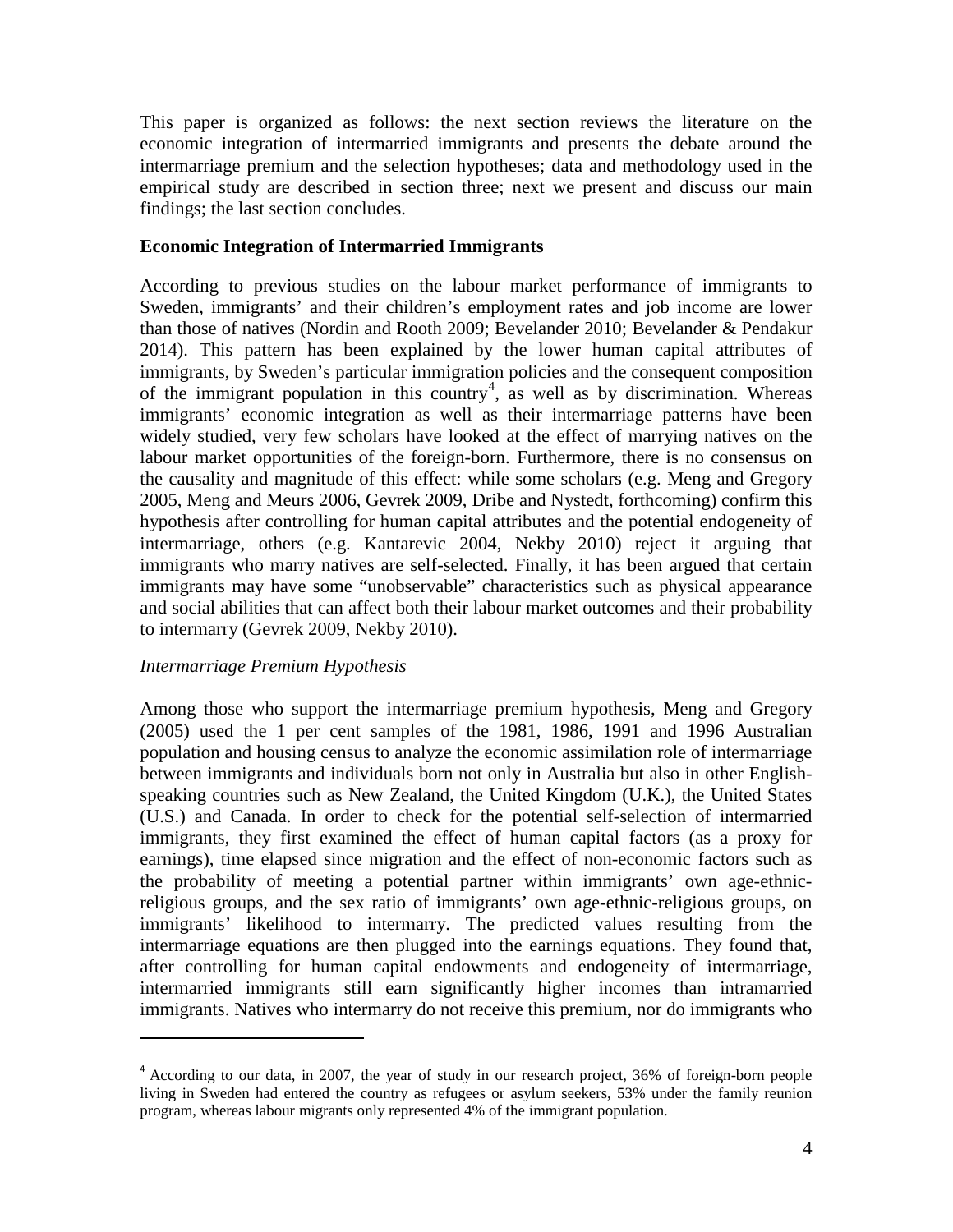marry immigrants from different countries than their own. They concluded that the intermarriage premium is mainly attributable to a faster speed of assimilation rather than any difference in labour market quality between intermarried and intramarried immigrants at the point of arrival.

Meng and Meurs (2009) applied the same methodology and instruments as the ones used by Meng and Gregory (2005) on a 1992 immigration survey dataset to analyze the effect of intermarriage and language proficiency on the economic assimilation processes of immigrants to France. However, in this case, intermarriage is defined as marital or cohabiting relationships between immigrants and individuals born in France. They report that intermarried immigrants earn around 17 per cent more than the intramarried and that after controlling for individual characteristics and endogeneity of intermarriage, the premium rises up to 25- 35 per cent. Like Meng and Gregory (2005), they also found that the intermarriage premium is substantially higher for women and they explain this gender difference by Baker and Benjamin's (1997) family investment strategy hypothesis. According to this hypothesis, intermarried women finance and prioritize their husbands' training over their own careers by accepting jobs that offer low or no possibilities to advance. On the contrary, immigrant women who marry natives can focus on their own careers. Meng and Meurs (2009) also report that intermarriage premium is substantially higher for individuals who have better grasp of French language before migration than for those whose language skills are poor. They conclude that a better pre-acquisition of language facilitates a better utilization of the local labour market knowledge obtained from the native partners.

Gevrek (2009) uses cross-sectional Dutch survey data ("Social position and use of public utilities by immigrants") collected in 1994, 1998 and 2002 to investigate the role of interethnic marriage on immigrants' economic integration in the Netherlands. This survey is asked among first and second generation immigrants from the four largest ethnic minorities in the Netherlands: Turks, Moroccans, Surinamese and Antilleans. Second generation immigrants are defined as those who were born in the Netherlands but have at lest one foreign-born parent. Accordingly, intermarriage is understood as marital or cohabiting relationships among first or second generation immigrants and natives. As in the case of Meng and Gregory (2005) and Meng and Meurs (2009), he first examines factors affecting the intermarriage decision and includes two instrumental variables, namely, group size and sex ratio, into the model. Next, he incorporates the intermarriage equation into the earnings and employment models. He concludes that, accounting for the potential endogeneity of intermarriage, marrying natives has a positive effect on first generation and, to a lesser degree, on second generation immigrants' employment and income.

As far as we know, three studies have been conducted on intermarriage and the economic performance of immigrants in Sweden: while two of them (by Dribe and Lundh 2008, and Dribe and Nystedt, forthcoming) support the intermarriage premium hypothesis, the third one (by Nekby 2010) rejects it. Dribe and Lundh (2008) conduct an exploratory analysis of the positive association between intermarriage and economic integration in Sweden. They use cross-sectional register data from 2003 for the total immigrant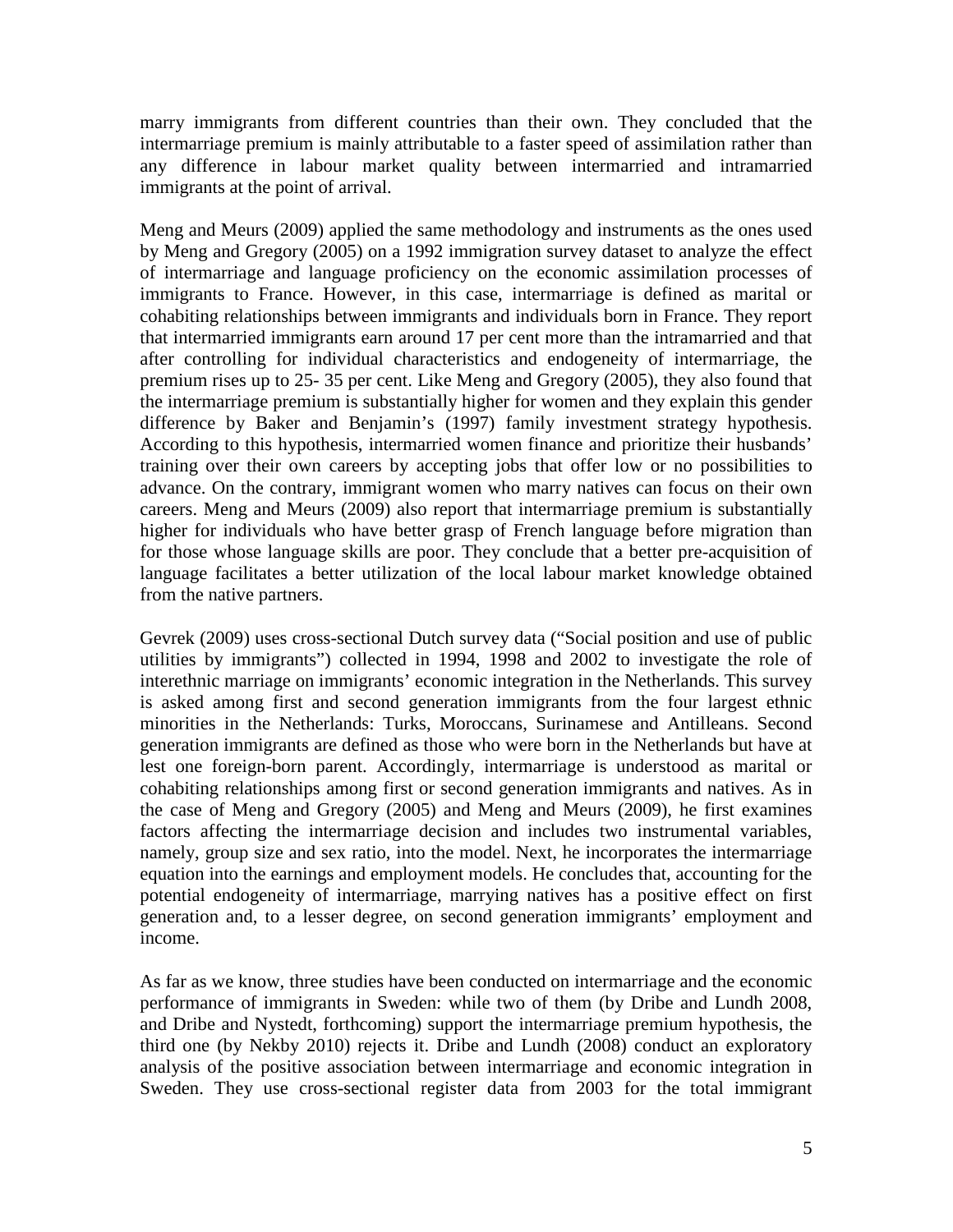population of Sweden to analyze marital exogamy (especially intermarriage between immigrants and natives) among 39 different immigrant groups. They also look at the link between intermarriage and economic integration, with the results indicating a strong association between intermarriage with natives and economic integration in terms of employment and income. Immigrant men and women married to natives not only had higher chances of employment but they also had higher salaries. They found no association between immigrants' income or chances of being employed and non-native exogamy. They argue that their findings are consistent with the family investment strategy hypothesis and human capital explanation, implying that the human capital of a native spouse and access to native networks contribute to immigrants' human and social capital accumulation (devaluated as a consequence of migration) and hence, speed up their integration into the host societies. However, as their data did not allow them to check for the self-selection hypothesis and the endogeneity of intermarriage, they could not establish any causal relationship between intermarriage and economic integration.

As an extension of this study, Dribe and Nystedt (forthcoming) use longitudinal register data of the entire immigrant male population born between 1960 and 1974 and residing in Sweden between 1990 and 2009 to analyze the link between intermarriage and income. They establish two types of unions: endogamous (when both parties are born in the same country) and exogamous (those comprised of an immigrant and a native Swede). Exogamous marriages with two immigrants of different origin are not considered in the analysis. Based on a distributed fixed effects model, they follow individuals for several years before and during their marriage, in order to capture possible effects of intermarriage on individual income development. Their main findings can be summarized as follows: (i) intermarried immigrants earn more than endogamously-married immigrants, and both groups earn more than the never-married immigrants; (ii) the intermarriage premium is more pronounced for immigrants coming to Sweden in late adolescence or later, than for those who come at a younger age; (iii) the magnitude of the intermarriage premium is highly dependent on the country of origin: while Nordic and European immigrants earn no intermarriage premium neither before nor after marriage, immigrants from the Middle East and North Africa experience an intermarriage premium of about 15-20 percentage points after five years of marriage, of which close to nothing is visible before marriage; and (iv) out of the intermarriage premium advantage of about 13 percentage points (compared to the marriage premium of the endogamously married) after 10 years of marriage, more than half was already visible at the time of marriage. Moreover, their results show that the earnings advantage for intermarried immigrants grows steadily from several years before marriage until more than five years after marriage. They conclude that, although much of the intermarriage premium seems to be a result of selection effects, intermarriage could be an important vehicle for the economic mobility of the most marginalized immigrant groups. However, they also note that many couples in Sweden live together for a few years before they marry and thus, their results may underestimate the true intermarriage premium.

#### *Selection Hypothesis*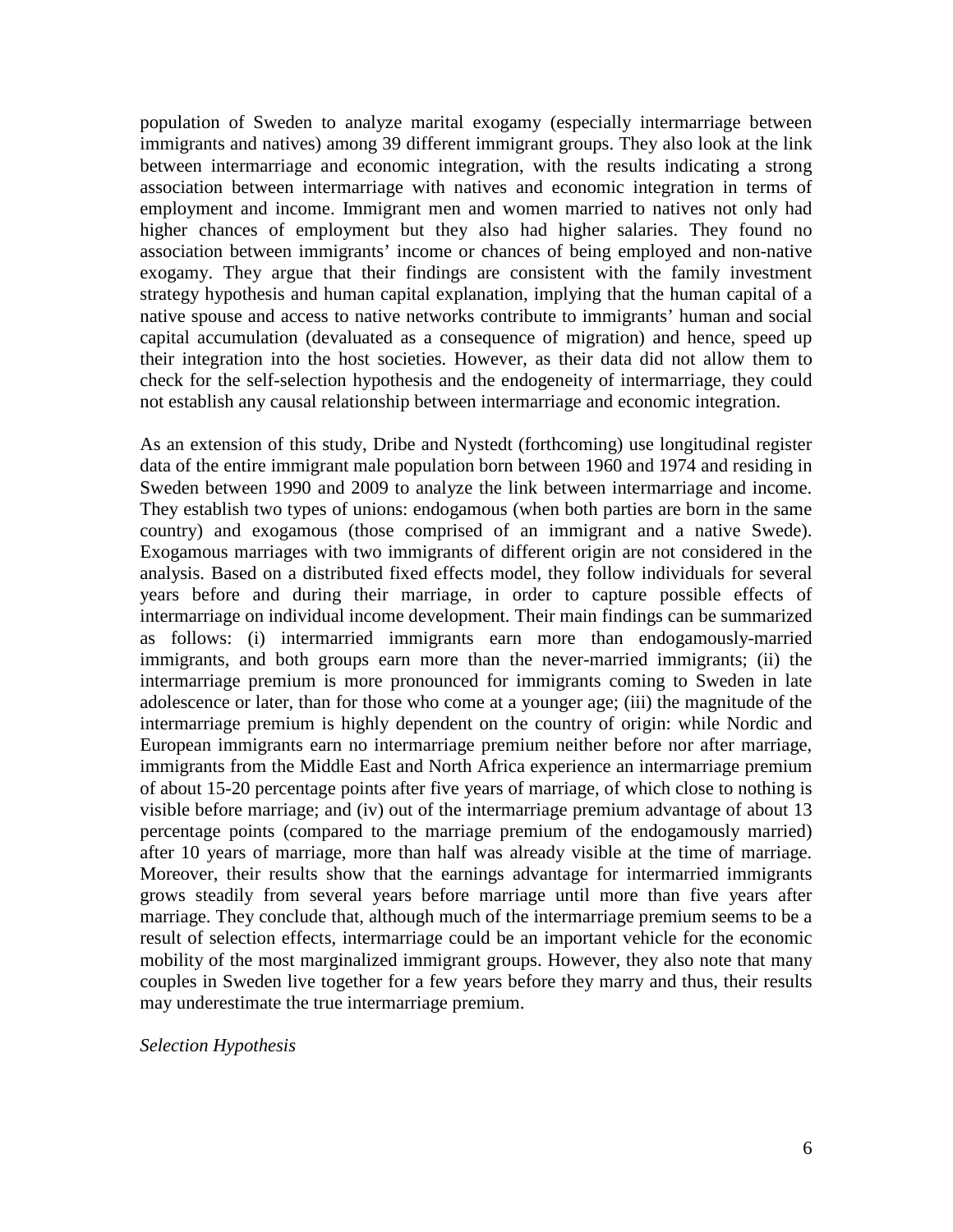The main argument made by those who reject the intermarriage hypothesis is that there is a reverse causality between intermarriage and income, i.e. immigrants with better-paid jobs are more likely to marry natives than their counterparts.

Based on longitudinal register data on the entire foreign-born population living in Sweden during any of the years between 1998 and 2005, Nekby (2010) reports contradictory results to those presented by Dribe and Nystedt (forthcoming). Nekby defines intermarriage as a marital union between an immigrant and a native and uses two other marriage types as control groups: intramarriage between immigrants from the same country and intramarriage between immigrants from different countries. Based on fixed effects estimations, she concludes that the marriage premium is similar or larger for immigrants intramarried to immigrants from the same country than for intermarried immigrants. In order to control for the effect of time-varying characteristics such as host language proficiency, she also estimates staggered fixed effects models of income, using variation in the timing of marriage. She found significant increases in earnings prior to marriage for immigrants in all types of relationships in comparison to the increases of those within respective marriage types who were married for at least four years. She concludes that there is no causal impact of a change in civil status per se on immigrants' earnings nor a post-marriage effect on intermarried immigrants' earnings; and that the intermarriage premium found in earlier studies are, in the Swedish context, largely due to unobserved selection. In line with Dribe and Nystedt (forthcoming), we argue that it is possible that the human and social capital spill-over effect from the native to the foreignborn partner mostly occurs in the time period between the beginning of their relationship and the first four years of their marriage, in which case, the intermarriage premium effect would be underestimated.

Finally, Kantarevic (2004) examines the relationship between intermarriage, defined as a marital union between foreign-born and native-born individuals, and economic assimilation among immigrants in the U.S. Based on a model in which earnings of immigrants and the composition of their marital union are jointly analyzed as in the studies by Meng and Gregory (2005), Meng and Meurs (2009) and Gevrek (2009) and by using similar instruments, he evaluates the selection hypothesis on 1970 and 1980 U.S. census samples of Integrated Public use Microdata Series. He concludes that after controlling for self-selection the intermarriage advantage vanishes and he suggests that differences in the composition of the immigrant population between the U.S. and Australia may explain the contradictory results of this study versus the one conducted by Meng and Gregory (2005).

The studies presented above analyze the labour market performance of intermarried versus intramarried immigrants by testing the selection hypothesis in different Western countries. Whereas some of them support the intermarriage premium hypothesis after controlling for the potential endogeneity of intermarriage, others reject it. Kantarevic (2004) suggested these contradictory results may respond to differences in the characteristics of the immigrant population among countries of residence. We try to control for differences in human capital and socio-demographic attributes of immigrants to Sweden by replicating the same analysis on three immigrant subsamples: labour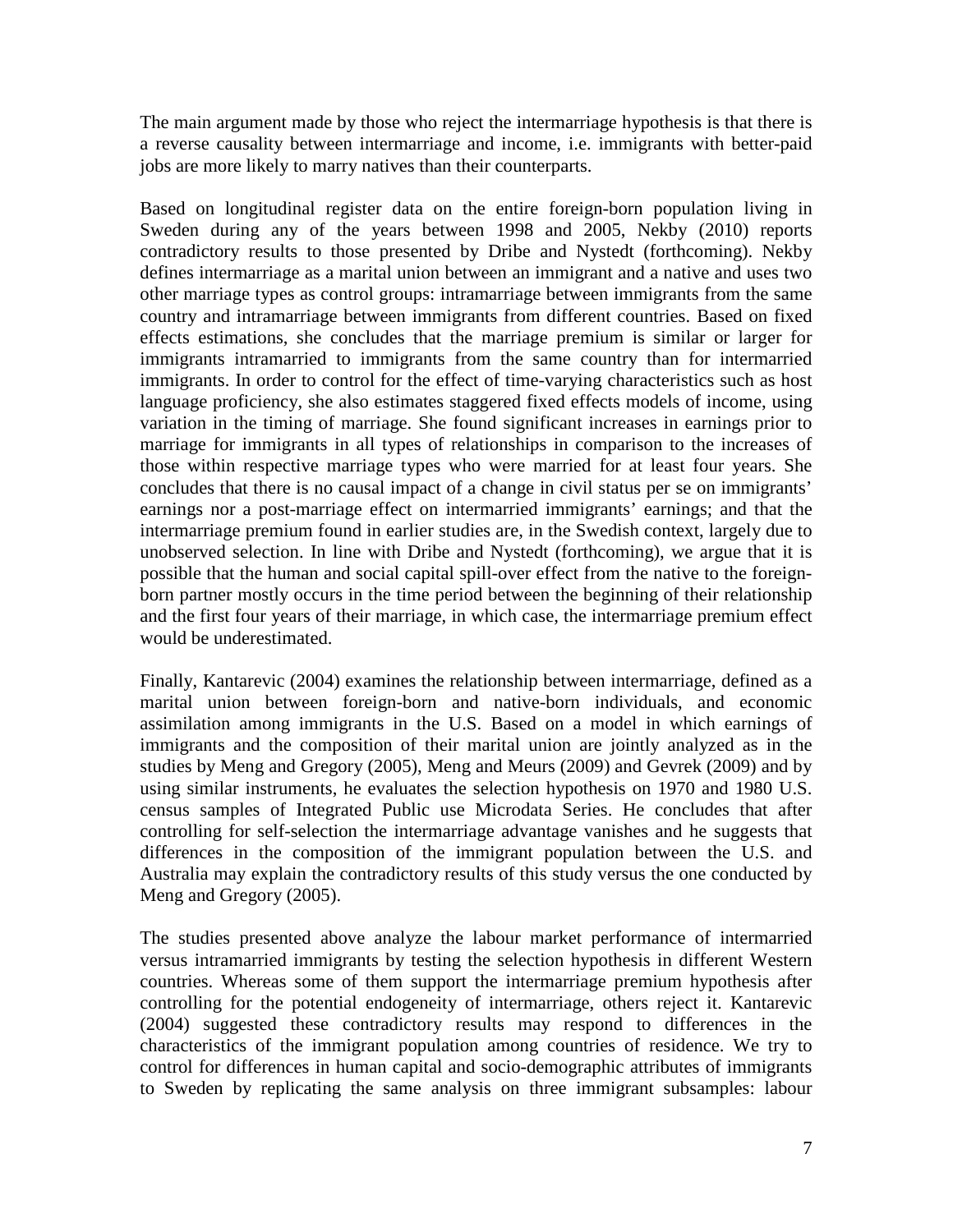migrants, refugees and family migrants. We also argue that differences in defining immigrants and intermarriage, as well as the choice of instrumental variables used to control for the endogeneity of intermarriage may also contribute to explaining these conflicting findings.

## **Data and Methodology**

Migration flows to Sweden have responded to changes in migration policies and can be classified in three periods: until the mid-seventies, immigrants were attracted by a high demand for foreign labour, a trend that was enhanced by the gradual liberalisation of immigration policies. People who migrated to Sweden during this period came from neighboring countries such as Finland, Norway, Denmark and Germany and to a lesser extent from Mediterranean countries. As a result of the oil crisis and the lower demand for labour in the subsequent period, Sweden shifted towards a more restrictive labour migration policy. Therefore, from the mid-seventies until the mid-nineties immigration flows primarily consisted of refugees and family reunion migrants from outside Europe. The main immigration source countries in this period were Bosnia-Hercegovina, Chile, Iran, Iraq and Vietnam. Finally, Sweden's entry into the EU in 1995 increased migration flows from other EU countries. According to our data, in 2007, immigrants from Finland, Iraq, Former Yugoslavia, Poland, Iran, Bosnia-Herzegovina, Denmark, Norway and Germany constituted more than 50 per cent of the foreign-born population in Sweden.

Swedish register data (STATIV) from 1997 and 2007 are used to analyze the employment rates and job income of intermarried immigrants relative to those of intramarried immigrants and natives. These data contains information on the entire population of Sweden at the individual level and is updated every year. Unlike most of previous studies which had to create and rely on instrumental variables, our data allow us to identify individuals over time and thus, to compare intermarried immigrants' labour market performance before and after marriage.

We first selected a sample comprised of 1,935,205 married, 25 to 60 year-old individuals (out of which 20 per cent are immigrants) from the 2007 STATIV dataset. Intermarried immigrants represent 11.5 per cent of the initial sample, 14.5 per cent of them are intramarried immigrants and 74 per cent correspond to intramarried natives. Next, we identified these individuals in the 1997 data and deleted the non-matching individuals. Finally, we selected individuals who were single in 1997 and identified them again in the 2007 data. This selection allows us to compare intermarried immigrants' labour market performance before and after marriage. Our final sample includes 395,101 immigrants (11.32 per cent) and natives (88.68 per cent) who were registered as married in 2007 but as singles in 1997. Intermarried immigrants represent 13.5 per cent of this sample, 6.6 per cent are intramarried immigrants and Swedish couples constitute 79.8 per cent. Compared to the initial sample, our final sample includes less intramarried immigrants or foreign-born couples. Descriptive statistics of our final samples are summarized in Tables 1 and 2. The main differences between men and women concern their employment, income, education and the origin of the partner: although women are better educated than men, men's annual gross income is 35 per cent higher than that of women, their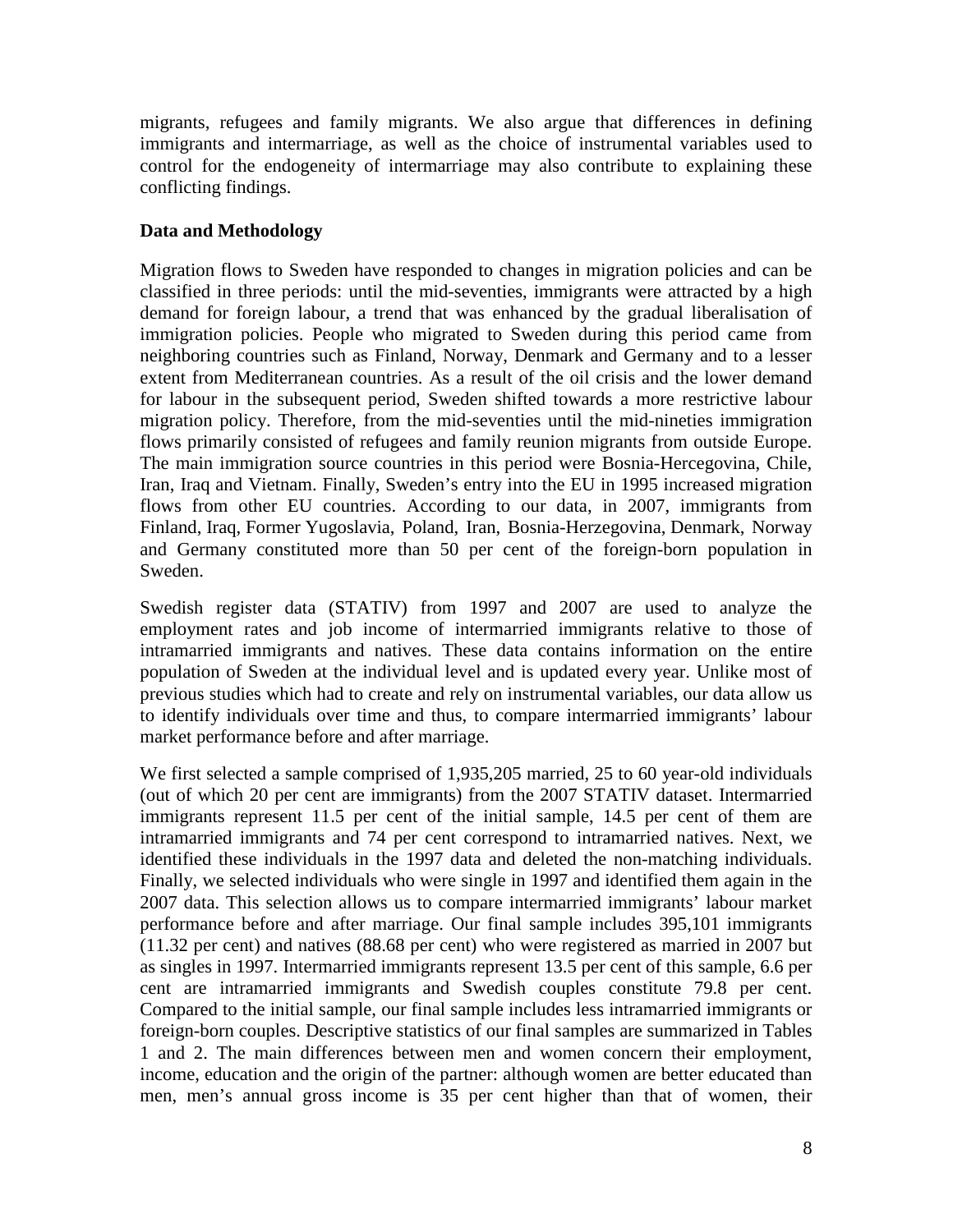employment rate is also higher and more men have foreign-born partners than women. As for immigrants, a similar income gap is observed between men and women. Furthermore, there is a significant income gap between intermarried and intramarried immigrants, especially for women. Most intermarried immigrants moved to Sweden under a family reunion program and had lived in Sweden seven to eight years longer than the intramarried ones, who came to Sweden as refugees or, to a lesser extent, under a family reunion program. The relative number of men is higher within the intermarried group than within the intramarried group. Intermarried immigrants are better educated than their counterparts and most of them work in high-skilled or middle-skilled jobs whereas intramarried immigrants are more represented in the middle-skilled and the low-skilled occupations. The relative number of intramarried immigrants living in the three major cities in Sweden is higher than the number of intermarried immigrants. Finally the mean IHDI of the countries or birth of intermarried immigrants is significantly higher than that of their counterparts. As intermarried immigrants are married to Swedish-born people, the difference is even more obvious in the case of the mean IHDI of partners' birth countries. To sum up, our data shows that intermarried immigrants have richer human capital endowments and higher skilled jobs, have lived in Sweden for a longer period of time and come from more developed countries than intramarried immigrants.

Our dependent variables are described as follows: *Employed* is a binary variable that shows whether an individual is employed or not. *JobIncome* is the logarithm of an individual's job income when this income is higher than 0. *MobilityinEmployment* is a categorical variable describing any potential change in individuals' employment status from 1997 to 2007 and it can take four values: 1 if the individual is unemployed in 1997 but employed in 2007 (i.e. if there is an upward mobility), 2 when there is no change in employment status and the individual remains employed, 3 when there is no change in employment status and the individual remains unemployed and 4 if the individual was employed in 1997 but unemployed in 2007 (i.e. if there is a downward mobility). Our last dependent variable, *IncomeGrowth*, is a numerical variable computed by subtracting 1997's gross income from the 2007 one. The main explanatory variables of our analysis include variables describing the human and social capital of individuals, as well as environmental or context-related variables. Some of these variables are binary variables describing whether both partners and the parents of the reference person were born in Sweden or abroad, the citizenship of the reference person and other migration-related variables such as the number of years in Sweden, the type of migration (i.e. asylum seeking, family reunion or labour migration), years since migration, and the Inequalityadjusted Human Development Index (IHDI) of the country of birth of the each partner. While the Human Development Index (HDI) is an index of potential human development that could be obtained if achievements in three basic dimensions, namely health, education and income, were distributed equally, the IHDI captures the actual level of human development (accounting for inequality in the distribution of achievements in these three areas across people in a society). In other words, the HDI represents a national average of human development and as such, it does not capture disparities in human development across the population within the same country. Based on a distributionsensitive class of composite indices, the IHDI represents not only the average achievements of a country on health, education and income, but also how those achievements are distributed among its citizens by discounting each dimension's average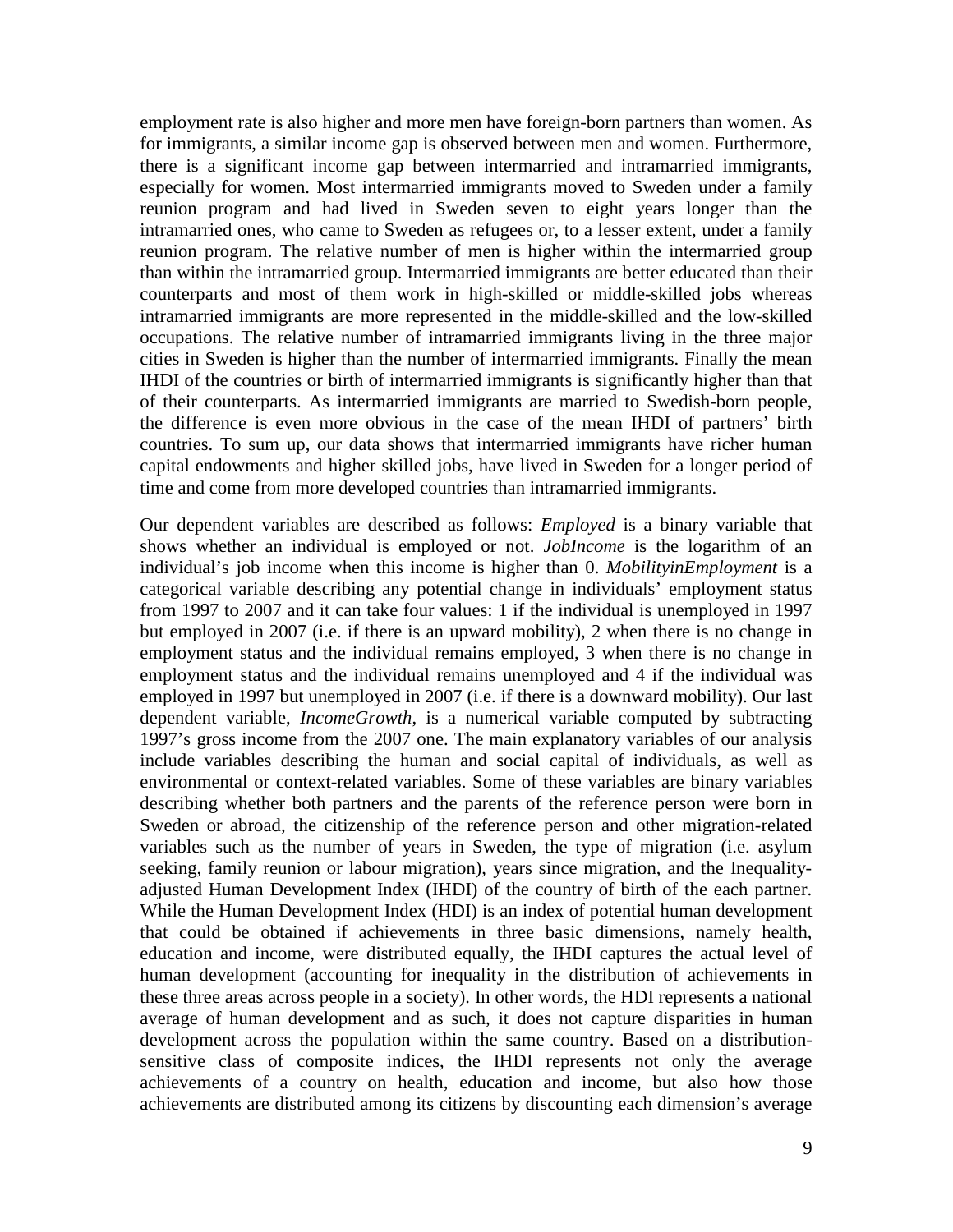value according to its level of inequality (United Nations Development Programme [UNDP], 2013). Our control variables include the age, gender, years since marriage, the number of children and education of individuals, their occupation, the city of residence and local employment rates. Finally, in order to capture individuals' pre-marital labour market experience, we added the binary variable *Employed1997*, which describes their employment status in 1997, when they were single.

We ran a set of binomial logistic regression analysis on the dependent variable *Employed* to test if being married to a Swedish-born person has a significant effect on immigrants' likelihood of being employed. The binomial logistic regression predicts the probability of an event happening; in this case, the probability of an individual to be employed. Next, we applied another set of linear regressions on the dependent variable *Jobincome* in order to assess the potential effect of intermarriage with natives on immigrants' earnings. All regressions were also run separately for men and women, and immigrant men and women. The reason for separating men and women responds to the intersectionality between gender and origin (in this case, immigrant versus native) found in previous studies such as Baker and Benjamin's (1997) as well as the ones presented in the literature section. Different models respond to the multicolinearity of some variables. Finally, Chi-Square tests and T-tests were conducted in order to measure whether there is a statistically significant correlation between the higher employment and income levels of to-be-intermarried versus to-be-intramarried single immigrants in 1997. If a statistically significant relationship favorable to intermarried immigrants is found between the 1997 labour market outcomes of immigrants who were single in 1997 but intermarried in 2007 versus immigrants who intramarried, then our results would support the selection hypothesis.

Nevertheless, these tests would not allow us to completely reject the intermarriage premium hypothesis since self-selected immigrants may still benefit from the human and social capital spill-over effects of intermarriage in a greater extent than intramarried immigrants. Therefore, in order to test the intermarriage hypothesis, we included two variables describing individuals' employment status and income of 1997 in our 2007 dataset. Next, we computed two new variables *MobilityinEmployment* and *IncomeGrowth* describing potential changes in individuals' employment status and their income growth from 1997 and 2007. To conclude, Chi-Square tests and T-tests were run to check whether a statistically significant relationship exists between these two variables (i.e. *MobilityinEmployment* and *IncomeGrowth*) and immigrants' choice of marriage (i.e. intermarriage or intramarriage). If a statistically non-significant relationship or a statistically significant relationship favorable to intramarried immigrants is found in employment status change and income growth of intermarried versus intramarried immigrants within the same time period, then we could also reject the intermarriage premium hypothesis. In order to control for differences in human capital and sociodemographic characteristics among immigrants to Sweden, the same analyses are conducted on three additional subsamples based on foreign-born individuals' immigration status when they entered Sweden: labour migrants, refugees and family migrants.

## **Findings: Self-selection or Intermarriage Premium?**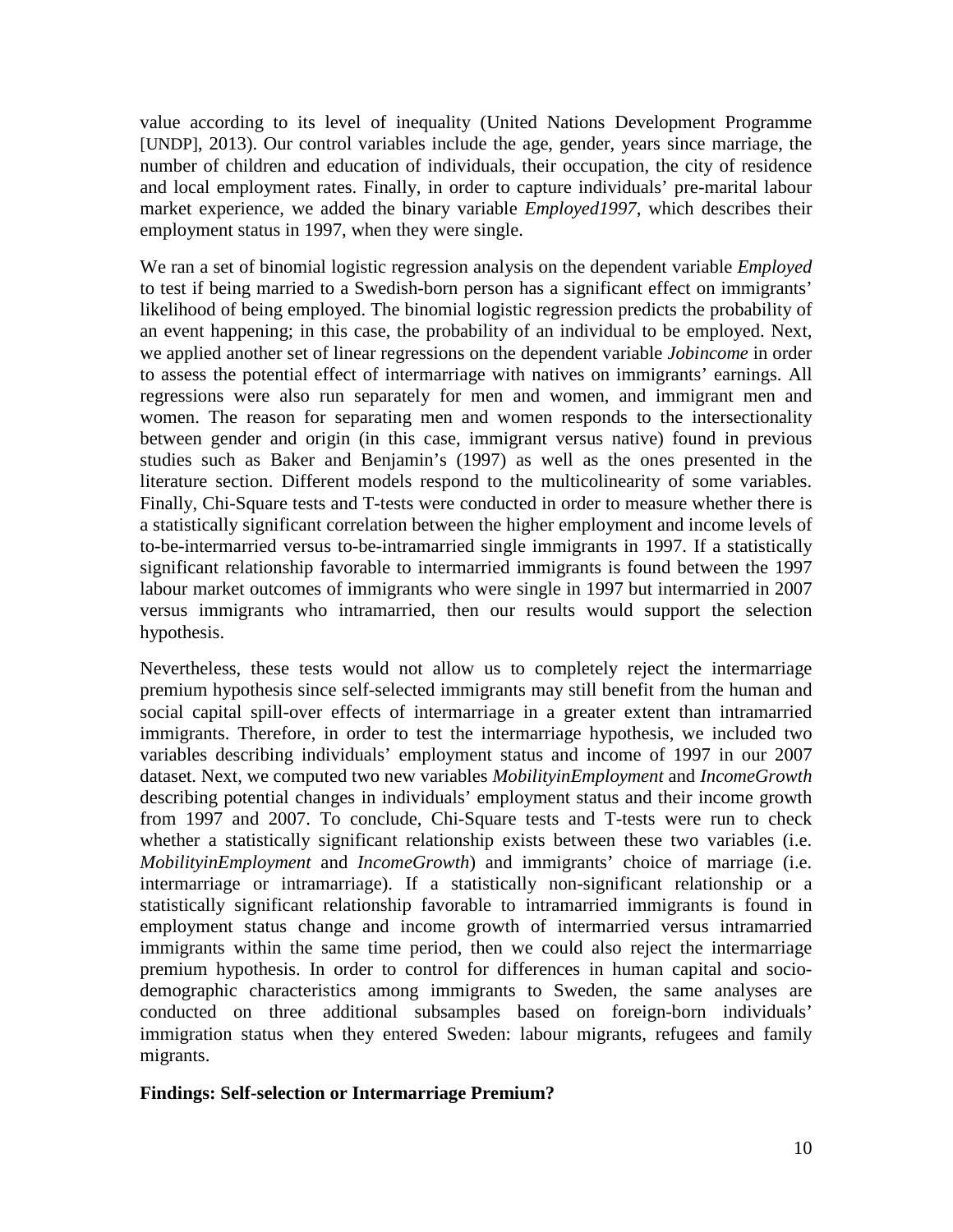Preliminary analyses of our data show that the probability of being employed and that of gaining a higher income are lower for immigrants than for natives (see Tables 3 and 4). The same is true for people married to immigrants versus natives. As expected, country of origin's IHDI also matters: the higher the IHDI, the more likely individuals' are to be employed and to earn a higher income. According to this finding, immigrants coming from countries with a higher IHDI than Sweden (namely, Norway and Australia) are more likely to achieve better labour market outcomes than Swedish-born people. Surprisingly, Swedish citizenship has a slightly negative effect on income. The effects of all these origin-related variables are stronger for men than for women, and the betas of the income models are very low.

Our human capital and socio-demographic control variables behave as expected: being a man, having a higher education and living in Stockholm, Malmö and Göteborg as well as in municipalities with higher employment rates increase individuals' employment opportunities and those of having a higher income. People who work in high-skilled occupations are also more likely to obtain a higher income than those who work in middle-skilled and low-skilled occupations. Finally, labour market experience, as described by employment status in 1997, has a robust effect on individuals' employment and income, with this effect being stronger for men than for women. Other differences between men and women are as follows: whereas having children increases men's likelihood of getting employment and a high salary, it has the opposite effect for women. Men with high secondary and low university education have higher chances of getting a job than men with higher and lower education, whereas in the case of women the same applies for those with low and high university education. Living in the three major cities increases women's chances to be employed but, perhaps due to the strong effect of local male employment rates, these variables are not significant for men. The positive effect of working on high-skilled occupations on income is higher for women than for men.

The negative impact of the variables *Foreignborn* and *ForeignbornPartner* on married individuals' employment and income opportunities led us to further explore the effect of these and other migration-related variables, including the link between intermarriage and labour market performance, on a subsample comprised of immigrants. The results of these regressions are reported in Tables 5 and 6. The development level of the country or origin, measured by the IHDI, and being a Swedish citizen have a significant positive effect on immigrants' employment and a very modest one on income. On the contrary, being married to a foreign-born person decreases immigrants' employment opportunities and their salary. In other words, immigrants intermarried to natives are more likely to show better labour market outcomes than immigrants married to other immigrants. Time elapsed since migration has a positive effect on employment and income and, as expected, labour migrants are more likely to be employed and gain a higher salary than other migrants. While the effects of the IHDI variable and those of being a Swedish citizen and being married to a foreign-born person are stronger for immigrant men's employment opportunities than women's, the development level of the country of birth of the partner has a similar positive effect on both. Interestingly, intramarried immigrant women are more likely to earn a higher income than the intermarried ones and this could be explained either by the family investment strategy hypothesis described by Baker and Benjamin's (1997) or by the simple fact that their partners may not make enough money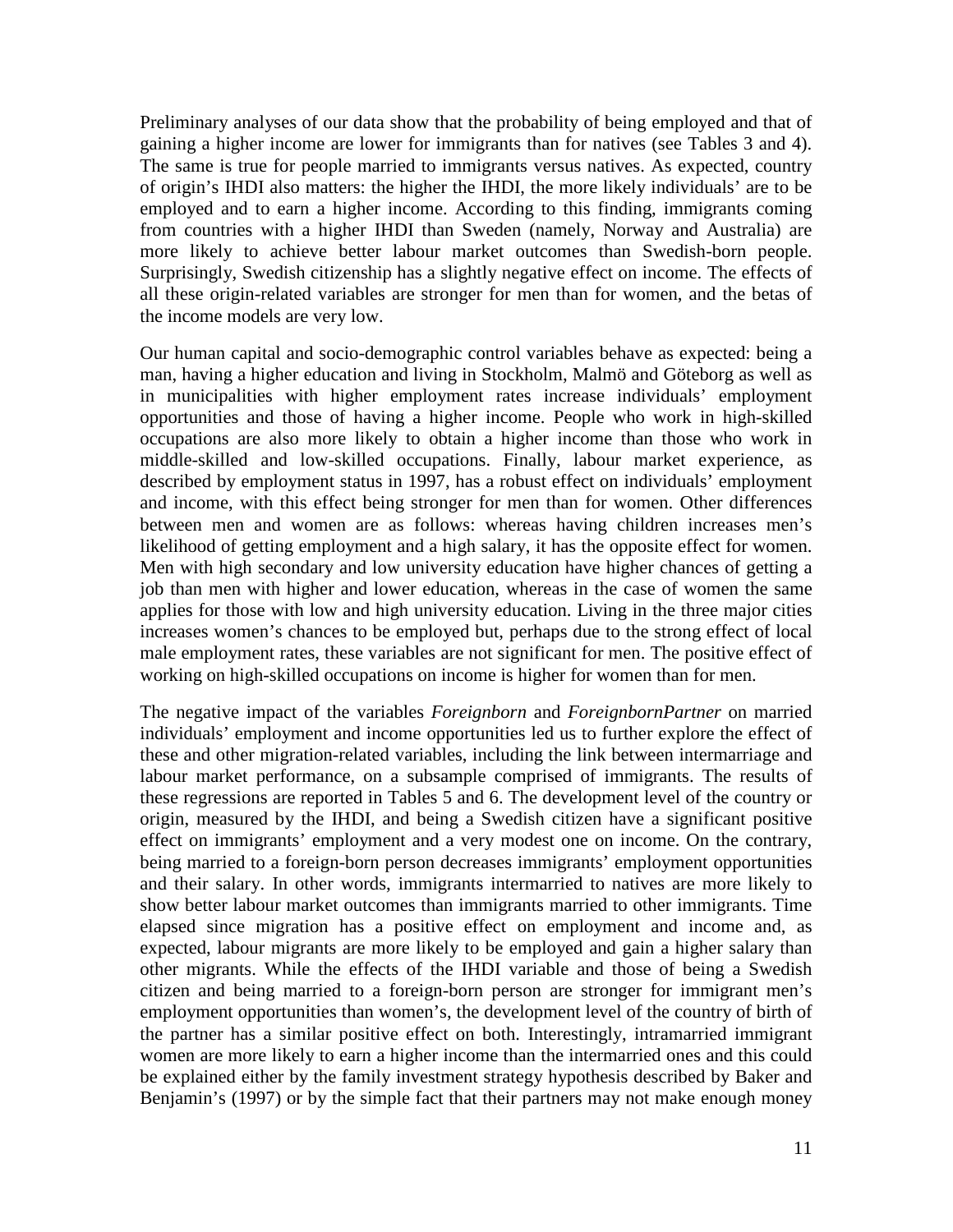to support the family and hence, immigrant women need to work more hours than they would if they were intermarried. Finally, being a labour migrant has a positive effect on immigrant men's job income but it is not significant for women.

As for the human capital and socio-demographic control variables included in the analyses, being a man, not having young children, having a high university education and premarital labour market experience, and higher local employment rates have the expected positive effects on married immigrants' likelihood of employment. The main difference between men and women is that whereas male immigrants with young children are more likely to be employed, the effect of this variable is not significant for women. Married male immigrants, the highly educated, those who work in middle-skilled occupations, had a job in 1997, or live in one of the three major Swedish cities or in municipalities with high employment rates are more likely to have higher salaries than their counterparts. Immigrant women with young children earn a lower salary than immigrant women with no children. One possible explanation for this finding is that immigrant women with children may work fewer hours than their counterparts. The effect of this variable is not significant for men.

To sum up, intermarried immigrants' employment opportunities and income are higher than those of intramarried immigrants and thus, the answers to our first two research questions are positive. Our results also show that immigrants' premarital labour market experience, as measured by their employment status in 1997, has an effect on married immigrants' employment and income in 2007. Nevertheless, these findings do not provide enough evidence to support or reject the selection and intermarriage hypotheses. In order to answer our third question about the causes of the differences in the labour market performance between intermarried versus intramarried immigrants, we first compare the pre-marriage employment and income of the same individuals in 1997. The results of these tests (Chi-Square and T-test) are presented in Tables 7 and 8. According to the contingency table describing the employment status and the origin of the future partner shown in Table 7, whereas 67.5 per cent of single immigrants to be intermarried between 1998 and 2007 were employed, this was the case for only 41.6 per cent of single immigrants to be intramarried within the same time period. The continuity correction factor of the Chi-Square test confirms that there is a strong correlation between the two variables analyzed: being employed and the origin of the future partner. In other words, the differences found in the contingency table are statistically significant. Finally, Table 8 shows the 1997 mean annual income of single immigrants to be intermarried versus intramarried between 1998 and 2007. The table indicates that to-be-intermarried immigrants' earnings were already higher when they were single in 1997 than those of tobe-intramarried immigrants. According to the T-test for equality of means, the difference in the mean income between these two groups is significant. Thus, our results support the selection hypothesis and previous studies by Kantarevic (2004) and Nekby (2010).

However, since self-selected immigrants may still benefit from the human and social capital spill-over effects of intermarriage more than intramarried immigrants do, we also ran additional Chi-Square and T-tests in order to reject or confirm the intermarriage premium hypothesis (Tables 9 and 10). We tested the correlation between potential changes in employment status and the origin of the partners between 1997 and 2007 to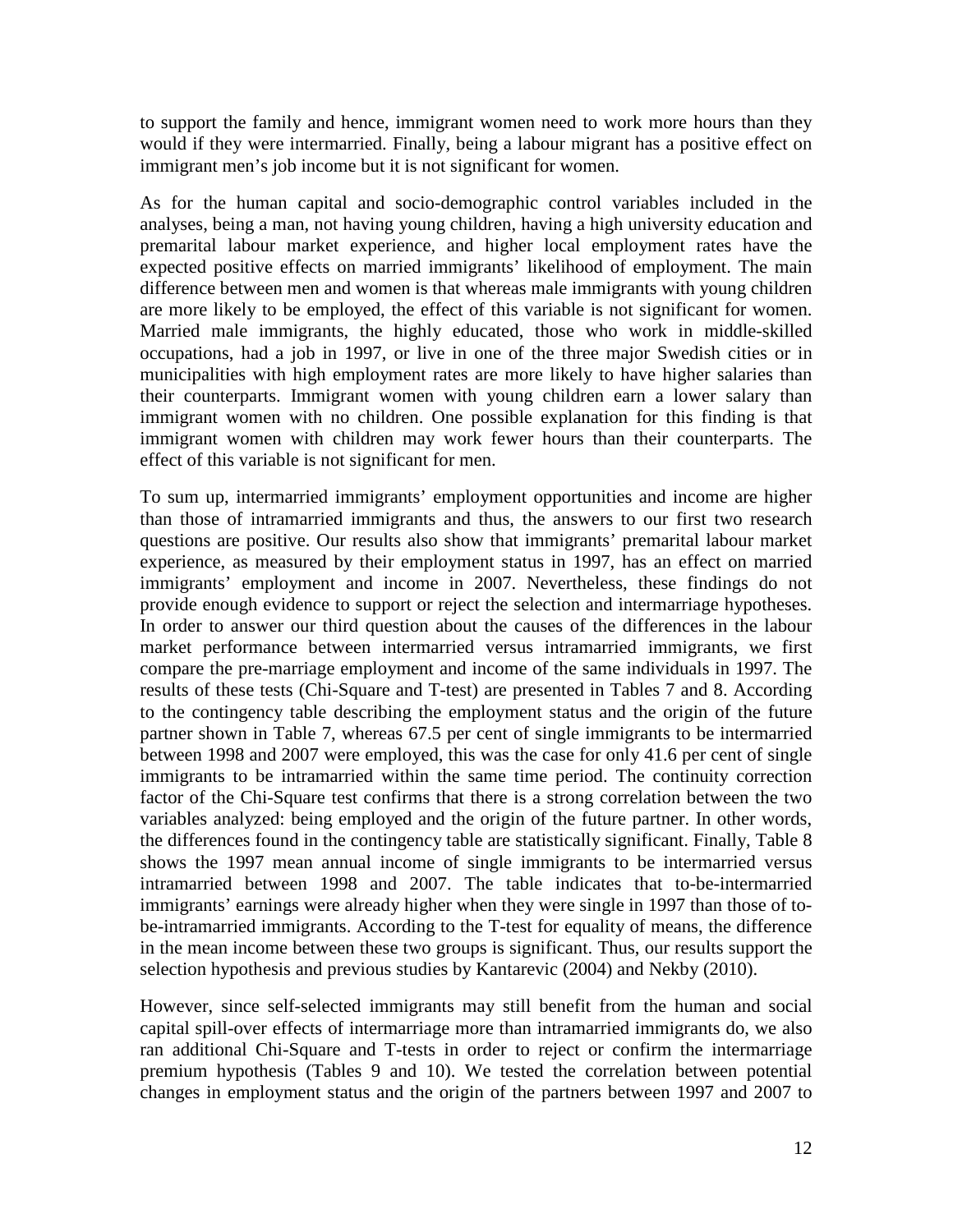find that 34.3 per cent of intramarried immigrants who were unemployed in 1997 had a job in 2007, whereas this was only the case for 23.7 per cent of intermarried immigrants. The employment status of 69.9 per cent of intermarried immigrants versus 58.2 per cent of intramarried ones did not change: 61.2 per cent of intermarried immigrants compared to 34.1 per cent of intramarried ones remained employed, while 8.7 per cent of intermarried and 24.1 per cent of intramarried immigrants stayed out of employment. In sum, these findings show that intermarried immigrants kept or improved their employment status more than intramarried immigrants did, as 84.9 per cent of intermarried versus 68.4 per cent of intramarried immigrants remained employed or accessed employment during that time period. The Chi-Square test presented in Table 9 shows that the differences between the two groups are statistically significant. Finally, we applied a T-test to assess whether there is a statistically significant relationship between the income growth of intermarried versus intramarried immigrants within the same decade. The results presented in Table 10 indicate that there is, with intermarried immigrants' salary increase being higher than their counterparts'. Thus, our findings also confirm the intermarriage premium hypothesis measured by income growth, in Sweden and previous studies by Kantarevic (2004) and Nekby (2010).

In order to answer our fourth research question about potential differences in the above described patterns among immigrants based on their status when they entered Sweden, the same analyses were conducted for labour migrants, refugees and family migrants<sup>[5](#page-5-0)</sup> separately and the results are shown in Tables 11 to 22. As we did before, we first compare the pre-marriage employment and income of to be intermarried versus to be intramarried individuals in 1997. According to our findings, 80.7 per cent of single labour migrants who later married native Swedes, as opposed to 52.7 per cent of them who later married other migrants, were employed in 1997. This was the case for 46.4 per cent of tobe-intermarried versus 29.6 per cent of to-be-intramarried refugees; and also for 49.6 per cent of versus 35.6 per cent of family migrants who were to marry Swedish-born and foreign-born individuals, respectively. Although labour migrants experienced the biggest gap, the Chi-Square tests reported in Tables 11, 13 and 15 show that these differences are statistically significant for the three groups analyzed. We complete these analyses by looking at the annual mean income of to-be-intermarried and to-be-intramarried single immigrants classified under the same categories. Our results show that the annual mean income was higher for labour migrants, refugees and family migrants whose future spouses were born in Sweden that for their counterparts. However, this difference is not statistically significant for refugees. With this exception, our overall findings support the selection hypotheses for labour migrants, refugees and family migrants.

As a last step, we tested whether any of these three groups also experienced an intermarriage premium or not. As reported in Tables 17, 19 and 21, the relative number of labour migrants, refugees and family migrants who remained or became employed between 1997 and 2007 was higher for those who intermarried than for the ones who intramarried other immigrants; whereas the percentage of immigrants classified in any of these three subgroups who remained out of employment is higher for the intramarried

 $\overline{\phantom{a}}$ 

 $5$  Note that family migrants can be sponsored not only by their spouses or partners but also by other relatives such as the parents.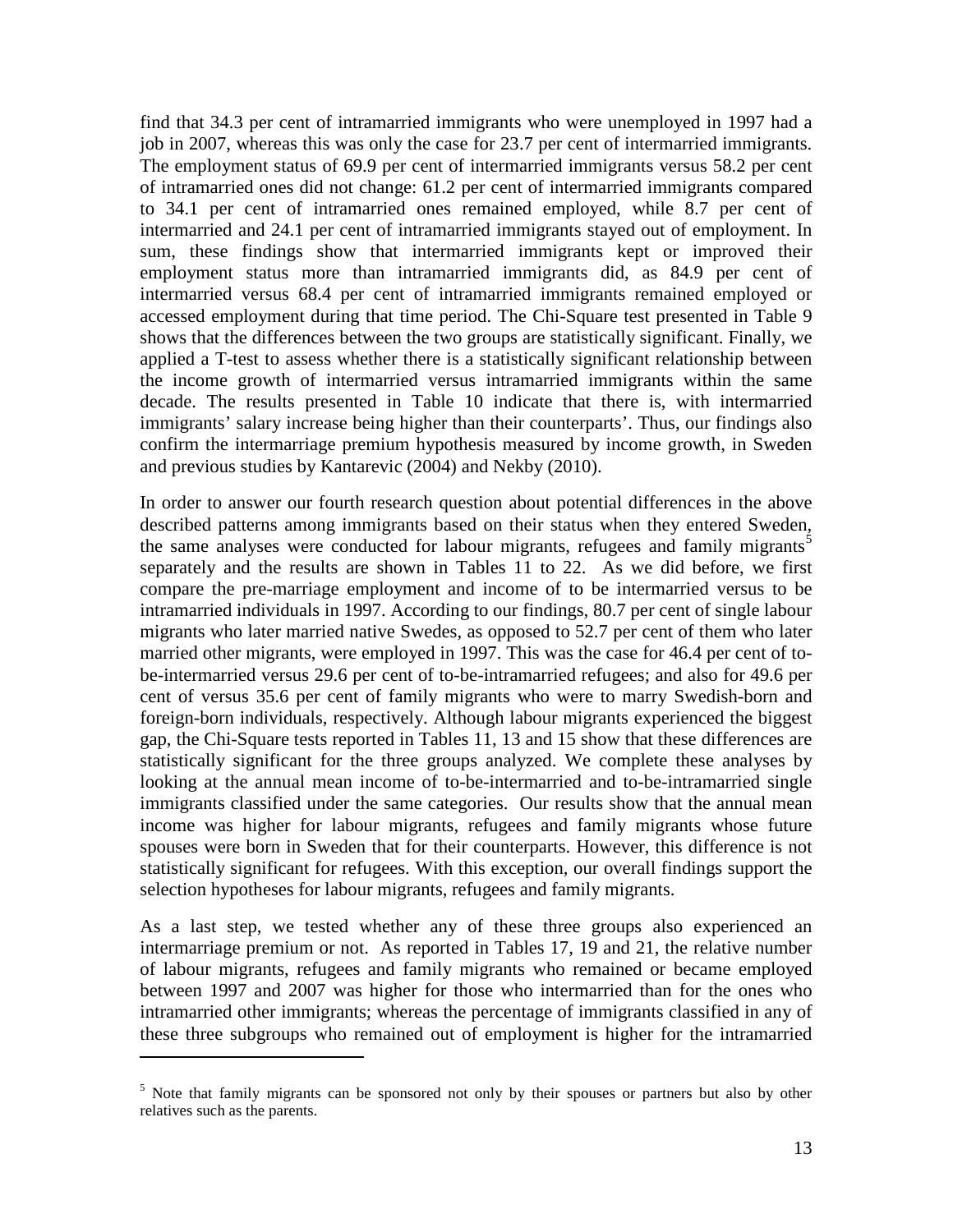ones than for their counterparts. According to the Chi-Square tests shown in these tables, these differences are statistically significant. Finally, the T-tests presented in Tables 18, 20 and 22 illustrate that the income gain occurred between 1997 and 2007 was higher for labour migrants, refugees and family migrants who married Swedish-born individuals than for those who married other immigrants. Nevertheless, the difference in income growth is only significant for family migrants. To sum up, these findings provide evidence to partially support the intermarriage premium hypothesis for labour migrants and refugees and, as expected, to fully support it for family reunion migrants.

## **Conclusions**

This paper explores the relationship between intermarriage and immigrants' labour market performance. We aimed to contribute to the ongoing debate on the existence of an intermarriage premium for intermarried immigrants by using longitudinal data to analyze their economic integration before and after marriage; and by including new explanatory variables into the equation such as the type of migration and the Inequality-adjusted Human Capital Index (IHDI) of the country of origin of each spouse. Some interesting conclusions can be made based on these analyses: whereas being foreign-born and having a foreign-born partner decreases individuals' probability of employment and their job income, immigrants from countries with higher IHDI than Sweden are more likely to find a job and to have a higher salary than individuals born in other countries, including Sweden. As expected, immigrants' probability of being employed and that of having a higher salary increase if they enter Sweden as labour migrants as opposed to refuges and family migrants. We also found differences in the effect of some variables such as having children between immigrant men and women's employment and income, which could be explained by the family investment strategy hypothesis suggested by Baker and Benjamin (1997). Finally, the analysis of the 1997 data shows statistically significant employment and income differences between single immigrants who were to intermarry versus those who were to intramarry between 1998 and 2007, with those to-be-intermarried having superior labour market outcomes than their counterparts even in 1997, when they were single. We argued that these results support the selection hypothesis. In order to test whether self-selected intermarried immigrants still benefit from their partners' human and social capital to a greater extent than intramarried immigrants do, we analyzed the mobility in employment status and income growth of these two subsamples from 1997 to 2007. We found that both the 2007 employment situation relative to that of 1997 was more favourable for intermarried immigrants than for intramarried ones; likewise, our results show that the former experienced a higher income growth than the latter. Hence, these findings not only provide evidence to support the selection hypothesis but also to confirm the intermarriage premium hypothesis for immigrants living in Sweden. We completed our analysis by replicating these tests on three subsamples: labour migrants, refugees and family migrants. Whereas the results of these tests provide evidence to fully support the selection hypothesis for labour and family migrants and to partially support it for refugees, they fully confirm the intermarriage premium hypothesis for family migrants and only partially for refugees and labour migrants.

The notion of intermarriage as a promoter of social cohesion and integration is becoming popular among researchers and policy makers. It has also been argued that a high level of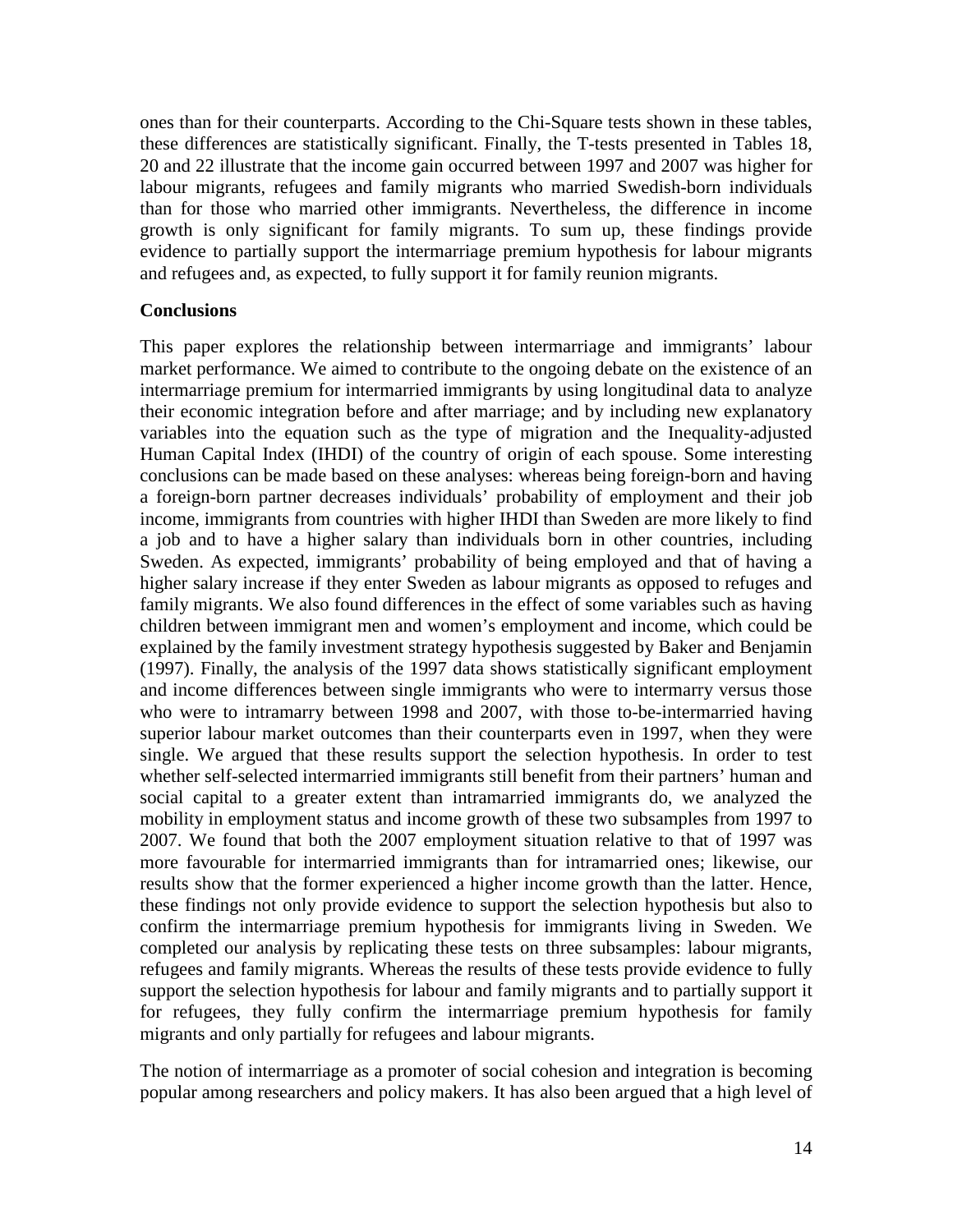intermarriage reduces dissimilarities in labour market outcomes between immigrants and natives (Gevrek 2009). The rationale behind this idea is that intermarriage with natives is supposed to enhance immigrants' human and social capital specific to the country of residence, which in turn would decrease their liability of foreignness and improve not only their job opportunities and conditions but also their overall level of understanding and knowledge of the new country. Our findings show that intermarried immigrants, not only had better labour market outcomes than intramarried ones when they were single, but also that, after marriage, these outcomes improved to a greater extent for the former than for the latter. These results seem to suggest that, at least in the economic sphere, intermarriage plays an integrative role for immigrants married to Swedes.

## **References**

Alba, R. (1995) 'Assimilation's quiet tide', *The Public Interest* 119: 3-18.

Alba, R. and Golden, R.M. (1986) 'Patterns of ethnic marriage in the United States', *Social Forces* 65(1): 202-223.

Alba, R. and Nee, V. (1995) 'Rethinking Assimilation Theory for a New Era of Immigration', *International Migration Review* 31(4): 826-874.

Baker, M. and Benjamin, D. (1997) 'The Role of the Family in Immigrants' Labour-Market Activity: An Evaluation of Alternative Explanations', *American Economic Review* 87: 705-727.

Bevelander, P. (2010) 'The immigration and integration experience: The case of Sweden', in Segal, U.A., Mayadas, N.S., and Elliott, D. (eds.) *Immigration worldwide*. Oxford: Oxford University Press.

Bevelander, P. and Pendakur, R. (2014) "The Labour Market Integration of Refugee and Family reunion Immigrants: A Comparison of outcomes between Canada and Sweden", *Journal of Ethnic and Migration Studies,* Vol 40 (5): 689-709.

Bossard, J. H. S. (1939) 'Nationality and nativity as factors in marriage', *American Sociological Review*, 4: 792-98.

Dribe, M. and Lundh, C. (2008) 'Intermarriage and Immigrant Integration in Sweden', *Acta Sociologica*, 51(4): 329-354.

Dribe, M. and Nystedt, P. (forthcoming in 2014) 'Is there an Intermarriage Premium for Male Immigrants? Exogamy and Earnings in Sweden 1990–2009', *International Migration Review.*

Gevrek, E. (2009) 'Interethnic marriage and the labor market integration of immigrants', available at [http://econ.arizona.edu/docs/Job%20Market/Gevrek\\_2009\\_Revised.pdf](http://econ.arizona.edu/docs/Job%20Market/Gevrek_2009_Revised.pdf) (accessed June 10, 2013).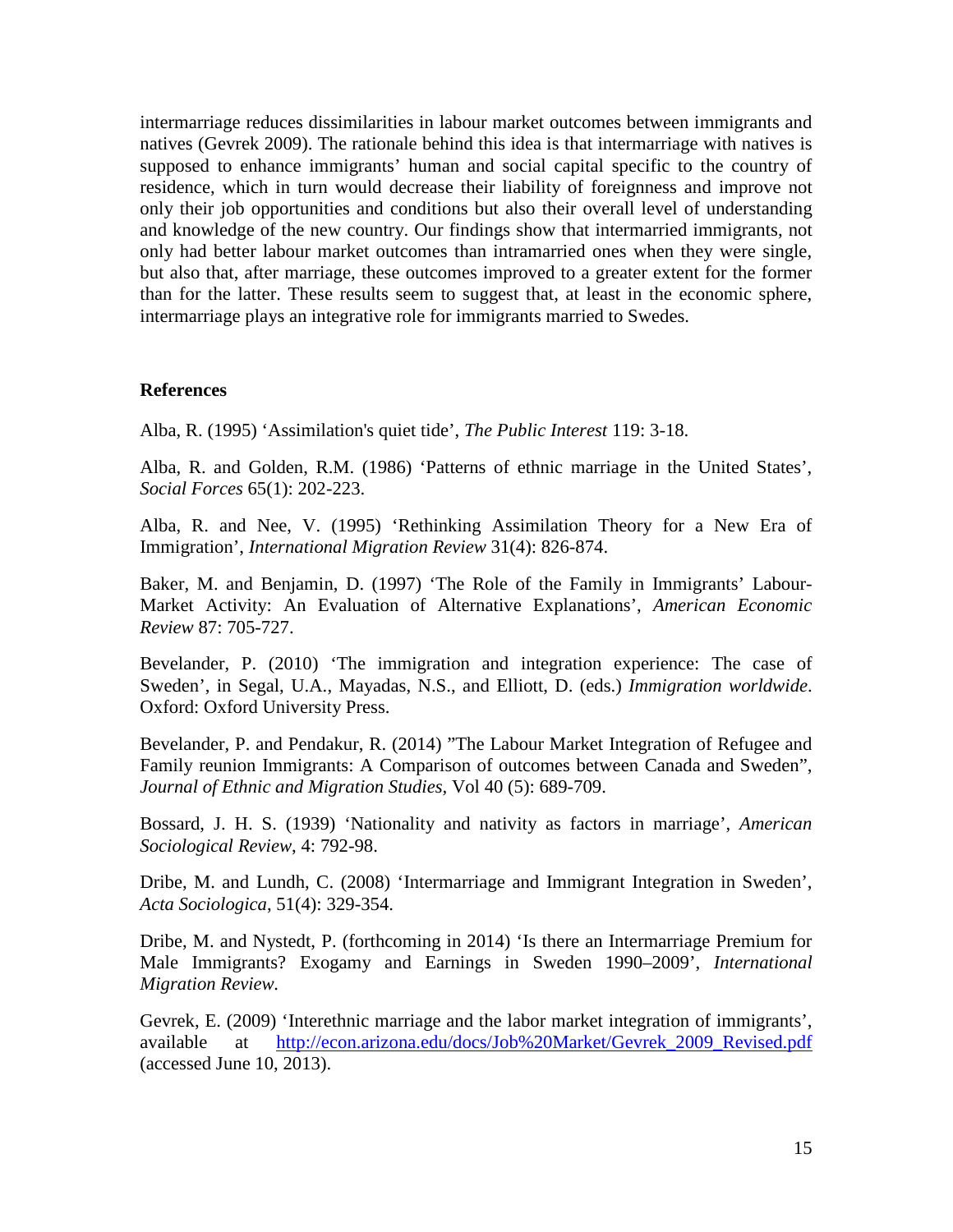Giorgas, D. and Jones, F. L. (2002) 'Intermarriage patterns and social cohesion among first, second and later generation Australians', *Journal of Population Research*, 19(1): 47-64.

Irastorza, N. (2010) *Born entrepreneurs? Immigrant self-employment in Spain*. Amsterdam: Amsterdam University Press.

Kantarevic, J. (2004) 'Interethnic marriages and economic assimilation of immigrants', *[IZA Discussion Paper](http://ideas.repec.org/s/iza/izadps.html)* 1142.

Kennedy, R. J. R. (1943) 'Premarital residential propinquity and ethnic endogamy', *American Journal of Sociology*, 48 (5): 580-584.

Meng, X. and Gregory, R.G. (2005) 'Intermarriage and the economic assimilation of immigrants', *Journal of Labour Economics* 23(1): 135-175.

Meng. X. and Meurs, D. (2009) 'Intermarriage, language and economic assimilation process: A case study of France', *International Journal of Manpower* 30: 127 – 144.

Nekby, L. (2010) 'Inter- [and intra-marriage premiums revisited: It's probably who you](http://ideas.repec.org/p/iza/izadps/dp5317.html)  [are, not who you marry!'](http://ideas.repec.org/p/iza/izadps/dp5317.html), *[IZA Discussion Paper](http://ideas.repec.org/s/iza/izadps.html)* 5317.

Nordin, M. and Rooth, D. (2009) 'The ethnic employment and income gap in Sweden: Is skill or labor market discrimination the explanation?', *The Scandinavian Journal of Economics* 111(3): 487-510.

Price, C.A. (1982) *The fertility and marriage patterns of Australia's ethnic groups*. Canberra: Department of Demography, The Australian National University.

United Nations Development Programme (2010) "Human Development Report 2010. The Real Wealth of Nations: Pathways to Human Development". Retrieved December 9, 2013, from [http://hdr.undp.org/en/media/HDR\\_2010\\_EN\\_Complete\\_reprint.pdf](http://hdr.undp.org/en/media/HDR_2010_EN_Complete_reprint.pdf)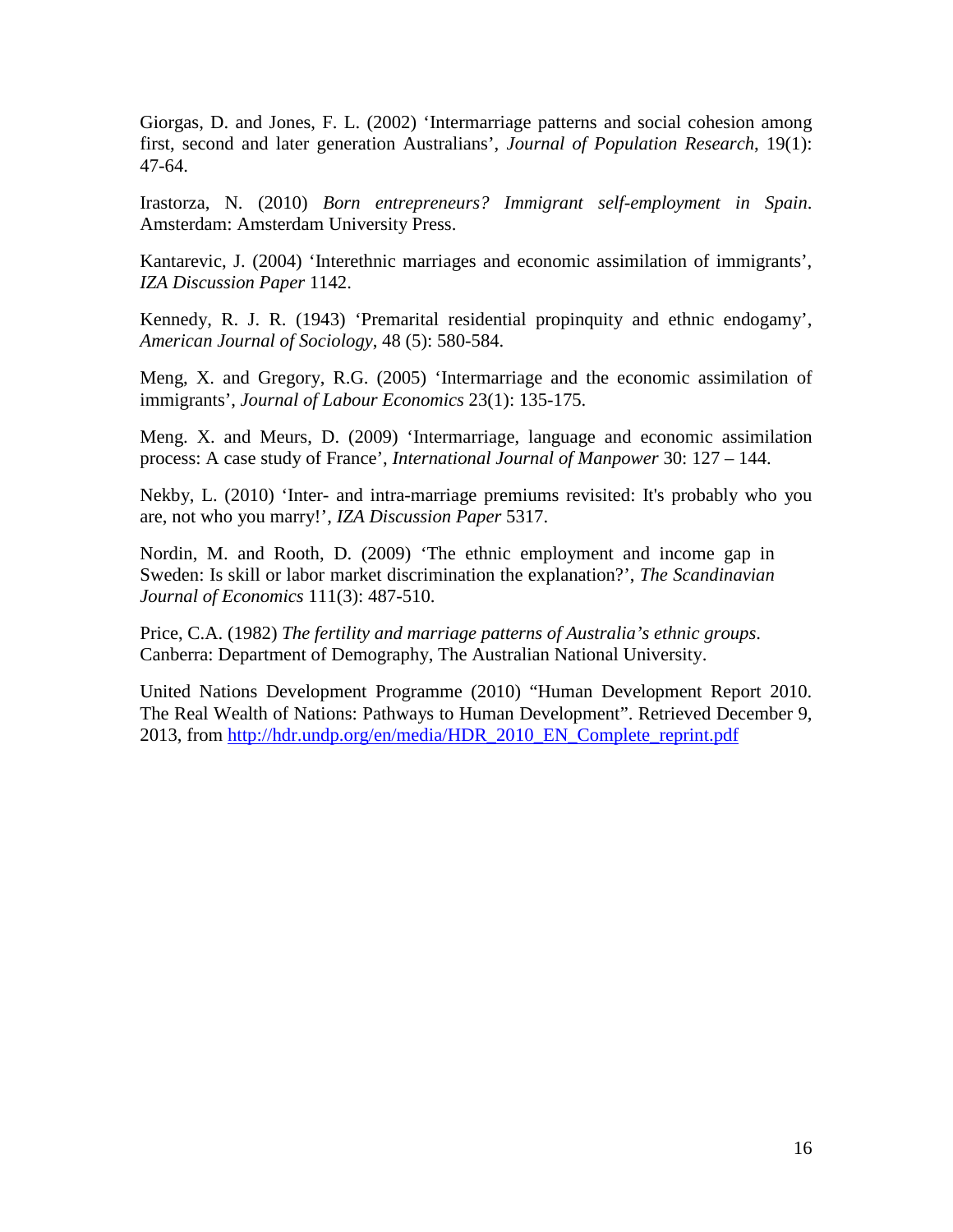|                                  | A11     | Men     | Women   |
|----------------------------------|---------|---------|---------|
| Employed                         | 89.76%  | 92.49%  | 86.57%  |
| Annual Gross Income (SEK)        | 295,953 | 351,520 | 231,012 |
| Foreign-born                     | 11.32%  | 11.36%  | 11.27%  |
| Swedish Citizen                  | 97.26%  | 97.27%  | 97.24%  |
| Foreign-born Partner             | 15.48%  | 18.01%  | 12.52%  |
| Foreign-born Father              | 19.36%  | 19.25%  | 19.47%  |
| Foreign-born Mother              | 18.34%  | 18.24%  | 18.45%  |
| Age                              | 42.56   | 42.65   | 42.45   |
| <b>Years of Marriage</b>         | 4.93    | 4.69    | 5.22    |
| Male                             | 53.89%  |         |         |
| Children                         | 1.46    | 1.48    | 1.43    |
| Primary Education                | 9.87%   | 11.50%  | 7.97%   |
| Low-secondary Education          | 47.21%  | 48.76%  | 45.41%  |
| High-secondary Education         | 8.12%   | 10.01%  | 5.91%   |
| Low-university Education         | 33.02%  | 27.62%  | 39.32%  |
| <b>High-university Education</b> | 1.62%   | 1.97%   | 1.22%   |
| <b>High-skilled Occupations</b>  | 53.51%  | 53.71%  | 53.27%  |
| Middle-skilled Occupations       | 41.97%  | 41.92%  | 42.04%  |
| Low-skilled Occupations          | 4.06%   | 3.56%   | 4.65%   |
| Stockholm                        | 9.81%   | 9.68%   | 9.95%   |
| Göteborg                         | 5.13%   | 5.16%   | 5.09%   |
| Malmö                            | 2.43%   | 2.48%   | 2.38%   |
| <b>Other Municipalities</b>      | 82.63%  | 82.68%  | 82.57%  |
| <b>IHDI2012</b>                  | 0.84    | 0.83    | 0.84    |
| IHDI2012 Partner                 | 0.83    | 0.82    | 0.83    |

**Table 1. Descriptive statistics: 25-60 year old individuals married between 1998 and 2007**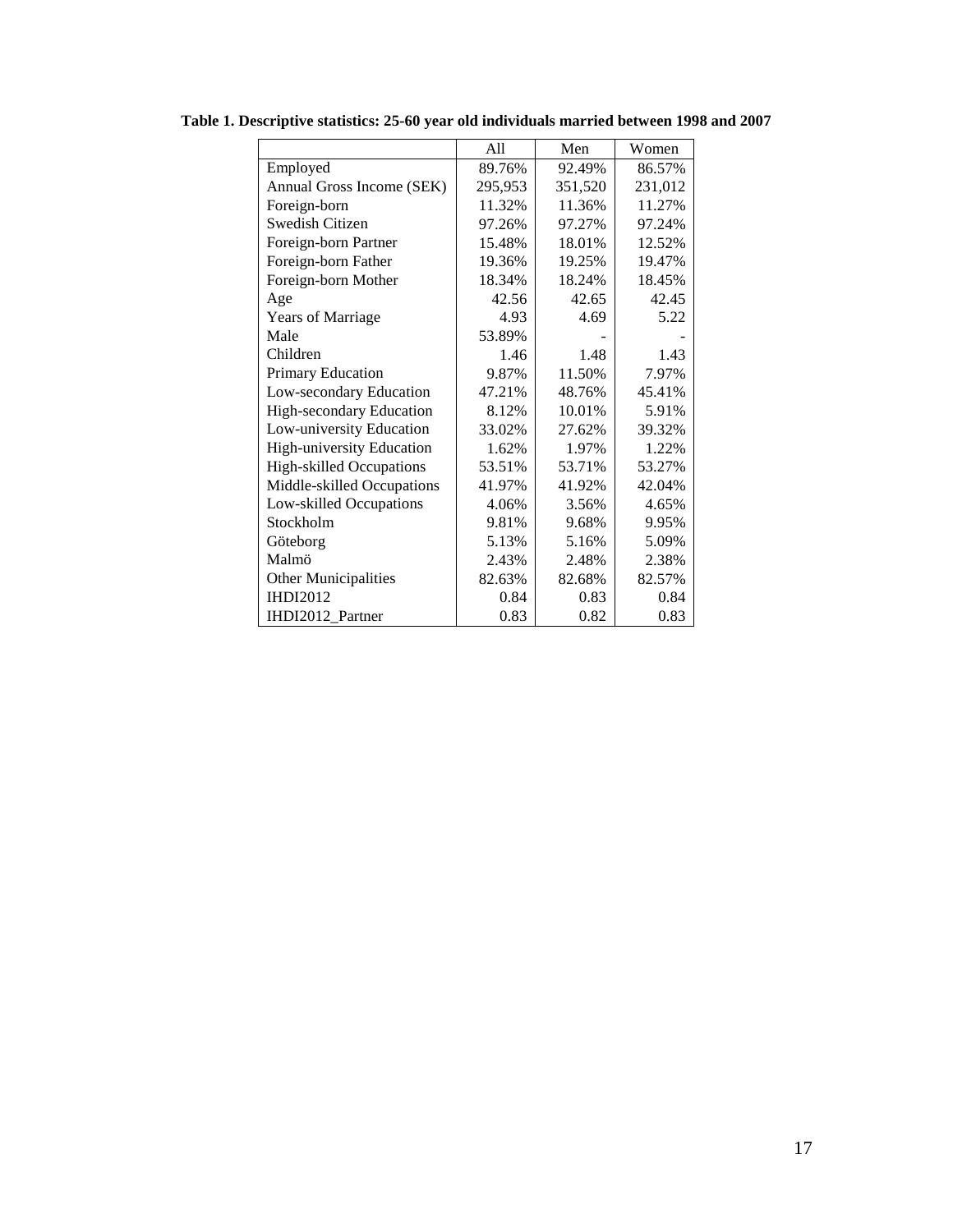|                                 |         | Intermarried |         |         | Intramarried |         |
|---------------------------------|---------|--------------|---------|---------|--------------|---------|
|                                 | A11     | Men          | Women   | All     | Men          | Women   |
| Employed                        | 84.95%  | 88.15%       | 82.51%  | 68.47%  | 72.75%       | 61.57%  |
| Annual Gross Income (SEK)       | 264,678 | 322,454      | 220,662 | 186,214 | 209,593      | 148,539 |
| Years since Migration           | 26.7768 | 27.1104      | 26.5133 | 19.6226 | 19.4691      | 19.9047 |
| Labour Migrant                  | 3.83%   | 5.96%        | 2.24%   | 1.12%   | 1.12%        | 1.12%   |
| Refugee                         | 21.19%  | 24.62%       | 18.64%  | 60.81%  | 65.90%       | 51.89%  |
| Family Reunion                  | 61.60%  | 54.69%       | 66.72%  | 29.79%  | 24.16%       | 39.65%  |
| Student                         | 0.70%   | 0.69%        | 0.70%   | 0.22%   | 0.22%        | 0.22%   |
| Age                             | 43.76   | 43.25        | 44.15   | 44.66   | 44.30        | 45.23   |
| <b>Years of Marriage</b>        | 5.16    | 4.79         | 5.45    | 5.94    | 5.40         | 7.04    |
| Male                            | 43.24%  |              |         | 61.71%  |              |         |
| Children                        | 1.30    | 1.49         | 1.15    | 1.17    | 1.23         | 1.08    |
| Primary Education               | 12.12%  | 13.10%       | 11.37%  | 22.81%  | 21.13%       | 25.51%  |
| Low-secondary Education         | 44.31%  | 46.89%       | 42.35%  | 44.54%  | 45.92%       | 42.32%  |
| High-secondary Education        | 6.04%   | 7.10%        | 5.23%   | 4.15%   | 4.61%        | 3.41%   |
| Low-university Education        | 34.30%  | 28.74%       | 38.54%  | 25.39%  | 25.60%       | 25.04%  |
| High-university Education       | 2.69%   | 3.38%        | 2.16%   | 1.77%   | 1.89%        | 1.58%   |
| <b>High-skilled Occupations</b> | 49.55%  | 51.81%       | 47.84%  | 27.22%  | 27.34%       | 27.02%  |
| Middle-skilled Occupations      | 44.01%  | 43.17%       | 44.65%  | 57.46%  | 59.08%       | 54.77%  |
| Low-skilled Occupations         | 6.30%   | 4.73%        | 7.48%   | 15.28%  | 13.53%       | 18.21%  |
| Stockholm                       | 13.10%  | 12.70%       | 13.41%  | 18.86%  | 19.05%       | 18.57%  |
| Göteborg                        | 5.97%   | 6.22%        | 5.78%   | 10.97%  | 11.34%       | 10.36%  |
| Malmö                           | 3.40%   | 3.77%        | 3.12%   | 6.64%   | 6.47%        | 6.92%   |
| Other Municipalities            | 77.53%  | 77.31%       | 77.69%  | 63.53%  | 63.14%       | 64.16%  |
| <b>IHDI2012</b>                 | 0.74    | 0.75         | 0.74    | 0.60    | 0.58         | 0.62    |
| IHDI2012 Partner                | 0.86    | 0.86         | 0.86    | 0.59    | 0.58         | 0.60    |

**Table 2. Descriptive statistics: 25-60 year old immigrants married between 1998 and 2007 (2007)**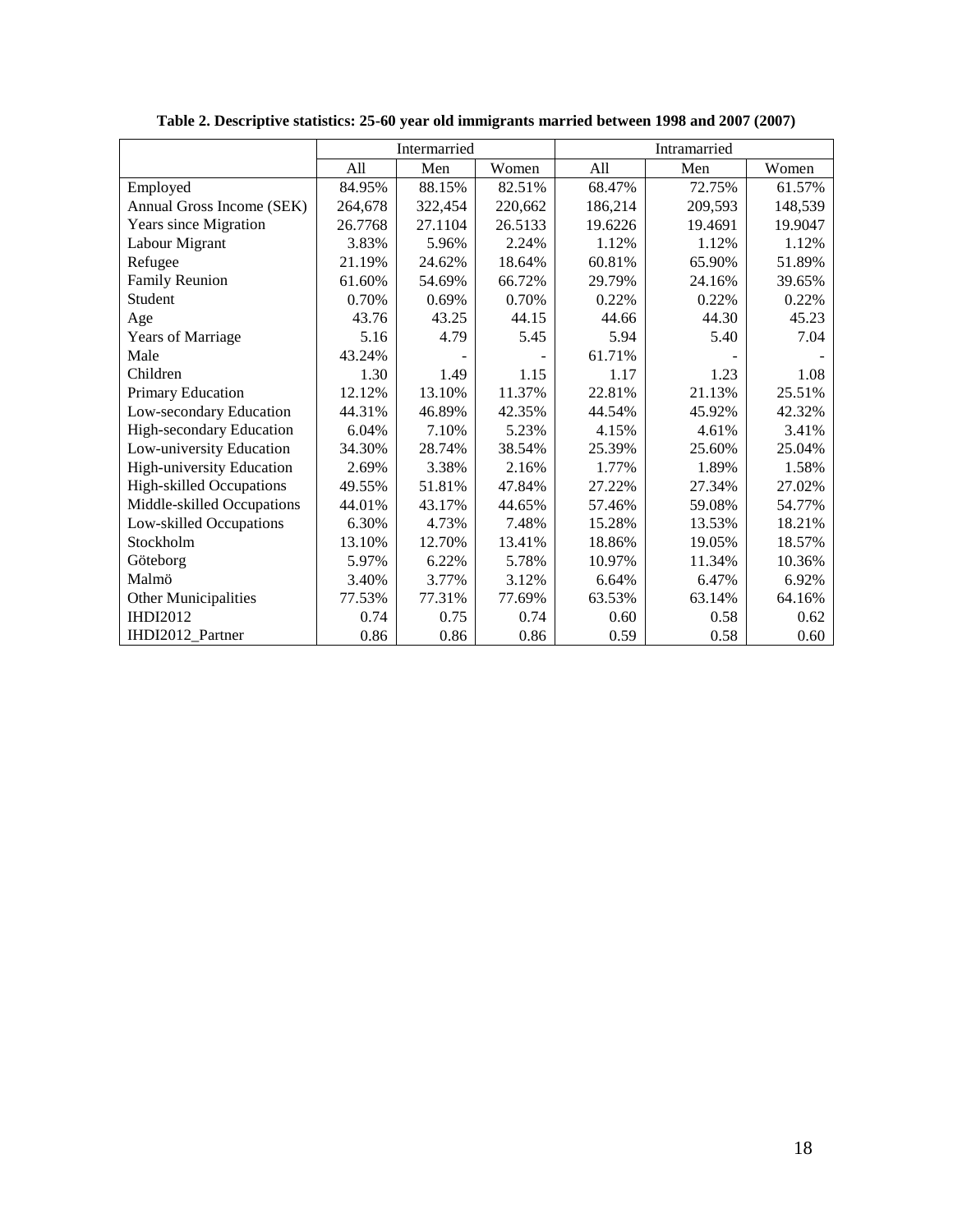|                            |                          | <b>ALL</b>               |        |         |                | <b>MEN</b> |                |         |        | <b>WOMEN</b> |         |        |         |         |                |         |         |        |
|----------------------------|--------------------------|--------------------------|--------|---------|----------------|------------|----------------|---------|--------|--------------|---------|--------|---------|---------|----------------|---------|---------|--------|
|                            |                          | Model 1                  |        |         | Model 2        |            |                | Model 3 |        |              | Model 4 |        |         | Model 5 |                |         | Model 6 |        |
|                            | B                        | Sig.                     | Exp(B) | B       | Sig.           | Exp(B)     | B              | Sig.    | Exp(B) | $\mathbf{B}$ | Sig.    | Exp(B) | B       | Sig.    | Exp(B)         | B       | Sig.    | Exp(B) |
| Foreignborn                | $-0.28$                  | 0.00                     | 0.76   |         | $\overline{a}$ | $\sim$     | $-0.43$        | 0.00    | 0.65   | $\sim$       |         |        | $-0.17$ | 0.00    | 0.84           |         | ÷.      |        |
| <b>IHDI2012</b>            |                          | $\overline{\phantom{a}}$ |        | 0.01    | 0.00           | 1.01       | $\overline{a}$ |         |        | 0.01         | 0.00    | 1.01   |         |         |                | 0.01    | 0.00    | 1.01   |
| SwedishCitizen             | 0.26                     | 0.00                     | 1.30   | 0.47    | 0.00           | 1.61       | 0.37           | 0.00    | 1.45   | 0.63         | 0.00    | 1.88   | 0.16    | 0.03    | 1.17           | 0.31    | 0.00    | 1.36   |
| ForeignbornPartner         | $-0.44$                  | 0.00                     | 0.65   |         |                | $\sim$     | $-0.45$        | 0.00    | 0.64   | $\sim$       |         |        | $-0.33$ | 0.00    | 0.72           |         |         |        |
| IHDI2012 Partner           | ÷.                       | ÷.                       |        | 0.02    | 0.00           | 1.02       | $\sim$         |         |        | 0.01         | 0.00    | 1.01   | $\sim$  |         | $\overline{a}$ | 0.01    | 0.00    | 1.01   |
| $\rm Age$                  | 0.10                     | 0.00                     | 1.11   | 0.11    | 0.00           | 1.11       | 0.06           | 0.06    | 1.06   | 0.06         | 0.04    | 1.06   | 0.09    | 0.00    | 1.09           | 0.09    | 0.00    | 1.10   |
| AgeSq                      | 0.00                     | 0.00                     | 1.00   | 0.00    | 0.00           | 1.00       | 0.00           | 0.00    | 1.00   | 0.00         | 0.00    | 1.00   | 0.00    | 0.00    | 1.00           | 0.00    | 0.00    | 1.00   |
| YrsofM arriage             | 0.01                     | 0.09                     | 1.01   | 0.01    | 0.09           | 1.01       | 0.03           | 0.01    | 1.03   | 0.02         | 0.03    | 1.02   | 0.00    | 0.52    | 1.00           | 0.00    | 0.57    | 1.00   |
| YrsofMarriage_Sq           | 0.00                     | 0.67                     | 1.00   | 0.00    | 0.65           | 1.00       | 0.00           | 0.15    | 1.00   | 0.00         | 0.26    | 1.00   | 0.00    | 0.36    | 1.00           | 0.00    | 0.37    | 1.00   |
| Male                       | 0.87                     | 0.00                     | 2.40   | 0.89    | 0.00           | 2.43       | $\sim$         |         |        | ÷.           |         |        | $\sim$  |         |                |         |         |        |
| Children                   | 0.03                     | 0.01                     | 1.03   | 0.04    | 0.00           | 1.04       | 0.14           | 0.00    | 1.15   | 0.16         | 0.00    | 1.17   | $-0.04$ | 0.01    | 0.97           | $-0.03$ | 0.02    | 0.97   |
| Lowsecondary Education     | 0.33                     | 0.00                     | 1.38   | 0.31    | 0.00           | 1.37       | 0.25           | 0.00    | 1.28   | 0.23         | 0.00    | 1.26   | 0.40    | 0.00    | 1.49           | 0.40    | 0.00    | 1.49   |
| Highsecondary Education    | 0.12                     | 0.01                     | 1.12   | 0.10    | 0.02           | 1.10       | 0.36           | 0.00    | 1.44   | 0.35         | 0.00    | 1.42   | $-0.04$ | 0.49    | 0.96           | $-0.05$ | 0.39    | 0.95   |
| Lowuniversity Education    | 0.76                     | 0.00                     | 2.13   | 0.74    | 0.00           | 2.09       | 0.61           | 0.00    | 1.85   | 0.60         | 0.00    | 1.82   | 0.86    | 0.00    | 2.37           | 0.86    | 0.00    | 2.35   |
| Highuniversity Education   | 0.71                     | 0.00                     | 2.02   | 0.67    | 0.00           | 1.95       | 0.30           | 0.01    | 1.35   | 0.26         | 0.03    | 1.29   | 1.16    | 0.00    | 3.20           | 1.14    | 0.00    | 3.14   |
| Stockholm                  | 0.17                     | 0.00                     | 1.19   | 0.21    | 0.00           | 1.23       | 0.00           | 0.93    | 1.00   | 0.04         | 0.48    | 1.04   | 0.31    | 0.00    | 1.37           | 0.33    | 0.00    | 1.39   |
| Göteborg                   | 0.23                     | 0.00                     | 1.25   | 0.25    | 0.00           | 1.28       | 0.08           | 0.24    | 1.08   | 0.10         | 0.13    | 1.11   | 0.35    | 0.00    | 1.42           | 0.36    | 0.00    | 1.44   |
| Malmö                      | 0.27                     | 0.00                     | 1.31   | 0.26    | 0.00           | 1.30       | 0.22           | 0.04    | 1.24   | 0.21         | 0.05    | 1.23   | 0.38    | 0.00    | 1.47           | 0.38    | 0.00    | 1.46   |
| LocalEmployment            | 0.03                     | 0.00                     | 1.03   | 0.03    | 0.00           | 1.03       | $\sim$         |         |        | $\sim$       |         |        | $\sim$  |         |                |         |         |        |
| LocalM aleEmploy ment      | $\overline{\phantom{a}}$ | $\sim$                   |        |         | ÷,             | $\omega$   | 0.05           | 0.00    | 1.05   | 0.05         | 0.00    | 1.05   |         |         |                |         |         |        |
| LocalFemaleEmployment      | ÷,                       | $\sim$                   |        |         | $\overline{a}$ |            | $\sim$         |         |        | $\sim$       |         |        | 0.03    | 0.00    | 1.03           | 0.03    | 0.00    | 1.03   |
| Employed1997               | 1.09                     | 0.00                     | 2.96   | 1.08    | 0.00           | 2.94       | 1.33           | 0.00    | 3.79   | 1.32         | 0.00    | 3.75   | 0.92    | 0.00    | 2.50           | 0.92    | 0.00    | 2.50   |
| Constant                   | $-2.83$                  | 0.00                     | 0.06   | $-5.31$ | 0.00           | 0.01       | $-2.22$        | 0.01    | 0.11   | $-4.96$      | 0.00    | 0.01   | $-1.82$ | 0.00    | 0.16           | $-3.59$ | 0.00    | 0.03   |
| Sig.                       |                          | 0.00                     |        |         | 0.00           |            |                | 0.00    |        |              | 0.00    |        |         | 0.00    |                |         | 0.00    |        |
| Cox & Snell R <sup>2</sup> |                          | 0.02                     |        |         | 0.02           |            |                | 0.02    |        | 0.02         |         |        | 0.02    |         | 0.02           |         |         |        |
| Nagelkerke $\mathbb{R}^2$  |                          | 0.08                     |        |         | 0.08           |            |                | 0.10    |        |              | 0.10    |        |         | 0.05    |                |         | 0.05    |        |
| Df                         |                          | 18                       |        |         | 18             |            |                | 17      |        |              | 17      |        |         | 17      |                | 17      |         |        |

|  | Table 3. Logistic Regression: Dependent Employed |  |
|--|--------------------------------------------------|--|
|  |                                                  |  |

\* Reference categories are Primary education and Other municipalities.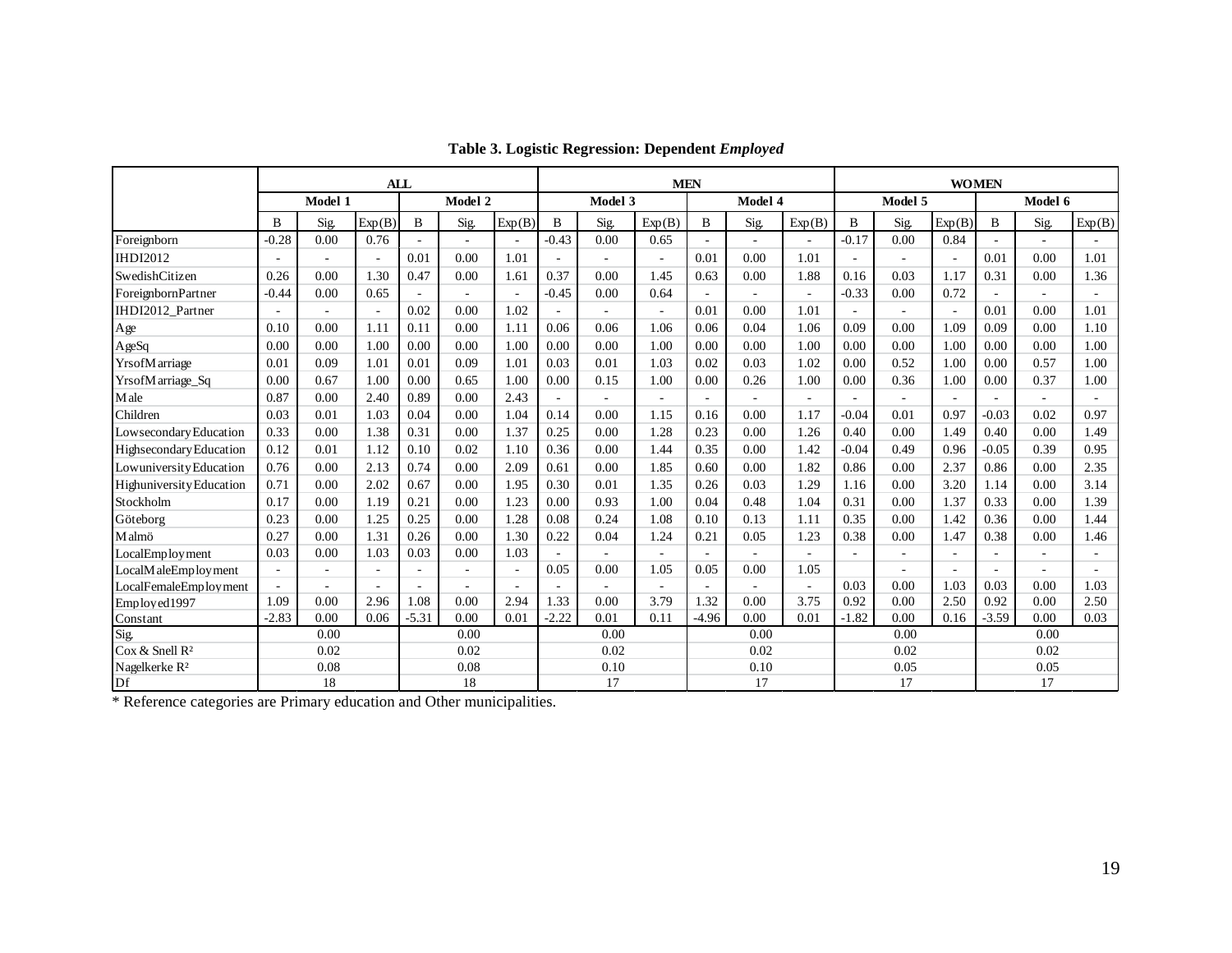|                          |                          | <b>ALL</b>               |      |         |                          | <b>MEN</b> |              |                          |                          |        |              | <b>WOMEN</b> |                |                          |                |                          |                          |      |
|--------------------------|--------------------------|--------------------------|------|---------|--------------------------|------------|--------------|--------------------------|--------------------------|--------|--------------|--------------|----------------|--------------------------|----------------|--------------------------|--------------------------|------|
|                          |                          | Model 1                  |      |         | Model 2                  |            |              | Model 3                  |                          |        | Model 4      |              |                | Model 5                  |                |                          | Model 6                  |      |
|                          | B                        | Std. Error               | Sig. | B       | Std. Error               | Sig.       | B            | Std. Error               | Sig.                     | B      | Std. Error   | Sig.         | B              | Std. Error               | Sig.           | B                        | Std. Error               | Sig. |
| (Constant)               | 6.04                     | 0.04                     | 0.00 | 5.75    | 0.04                     | 0.00       | 6.67         | 0.06                     | 0.00                     | 6.27   | 0.06         | 0.00         | 5.91           | 0.07                     | 0.00           | 5.89                     | 0.07                     | 0.00 |
| Foreignborn              | $-0.03$                  | 0.00                     | 0.00 |         | ÷.                       | $\sim$     | $-0.08$      | 0.00                     | 0.00                     | ÷.     |              |              | 0.01           | 0.01                     | 0.01           | $\overline{\phantom{a}}$ | $\sim$                   | ÷    |
| <b>IHDI2012</b>          | $\sim$                   | $\sim$                   |      | 0.00    | 0.00                     | 0.00       | $\sim$       | $\sim$                   | $\sim$                   | 0.00   | 0.00         | 0.00         | $\sim$         | $\overline{\phantom{a}}$ | ÷,             | 0.00                     | 0.00                     | 0.65 |
| SwedishCitizen           | $-0.02$                  | 0.01                     | 0.01 | 0.00    | 0.01                     | 0.62       | $-0.02$      | 0.01                     | 0.00                     | 0.02   | 0.01         | 0.02         | $-0.01$        | 0.01                     | 0.53           | $-0.01$                  | 0.01                     | 0.09 |
| ForeignbornPartner       | $-0.03$                  | 0.00                     | 0.00 |         | ÷,                       | $\sim$     | $-0.02$      | 0.00                     | 0.00                     | $\sim$ |              |              | $-0.01$        | 0.00                     | 0.04           | $\overline{\phantom{a}}$ | $\sim$                   |      |
| IHDI2012 Partner         | $\overline{\phantom{a}}$ | $\overline{\phantom{a}}$ |      | 0.00    | 0.00                     | 0.00       | $\sim$       | $\overline{\phantom{a}}$ | $\overline{\phantom{a}}$ | 0.00   | 0.00         | 0.00         | $\overline{a}$ | $\overline{a}$           | $\sim$         | 0.00                     | 0.00                     | 0.32 |
| Age                      | 0.04                     | 0.00                     | 0.00 | 0.04    | 0.00                     | 0.00       | 0.02         | 0.00                     | 0.00                     | 0.02   | 0.00         | 0.00         | 0.05           | 0.00                     | 0.00           | 0.05                     | 0.00                     | 0.00 |
| AgeSq                    | 0.00                     | 0.00                     | 0.00 | 0.00    | 0.00                     | 0.00       | 0.00         | 0.00                     | 0.00                     | 0.00   | 0.00         | 0.00         | 0.00           | 0.00                     | 0.00           | 0.00                     | 0.00                     | 0.00 |
| YrsofM arriage           | 0.00                     | 0.00                     | 0.00 | 0.00    | 0.00                     | 0.00       | 0.00         | 0.00                     | 0.00                     | 0.00   | 0.00         | 0.00         | 0.00           | 0.00                     | 0.00           | 0.00                     | 0.00                     | 0.00 |
| YrsofMarriage Sq         | 0.00                     | 0.00                     | 0.78 | 0.00    | 0.00                     | 0.77       | 0.00         | 0.00                     | 0.74                     | 0.00   | 0.00         | 0.98         | 0.00           | 0.00                     | 0.02           | 0.00                     | 0.00                     | 0.02 |
| Male                     | 0.35                     | 0.00                     | 0.00 | 0.35    | 0.00                     | 0.00       | $\sim$       |                          |                          | $\sim$ |              |              | $\sim$         |                          |                |                          |                          |      |
| Children                 | $-0.01$                  | 0.00                     | 0.00 | $-0.01$ | 0.00                     | 0.00       | 0.01         | 0.00                     | 0.00                     | 0.01   | 0.00         | 0.00         | $-0.04$        | 0.00                     | 0.00           | $-0.04$                  | 0.00                     | 0.00 |
| Lowsecondary Education   | 0.04                     | 0.00                     | 0.00 | 0.04    | 0.00                     | 0.00       | 0.04         | 0.00                     | 0.00                     | 0.04   | 0.00         | 0.00         | 0.03           | 0.01                     | 0.00           | 0.03                     | 0.01                     | 0.00 |
| Highsecondary Education  | 0.11                     | 0.00                     | 0.00 | 0.11    | 0.00                     | 0.00       | 0.12         | 0.01                     | 0.00                     | 0.12   | 0.01         | 0.00         | 0.07           | 0.01                     | 0.00           | 0.07                     | 0.01                     | 0.00 |
| Lowuniversity Education  | 0.12                     | 0.00                     | 0.00 | 0.12    | 0.00                     | 0.00       | 0.17         | 0.00                     | 0.00                     | 0.17   | 0.00         | 0.00         | 0.05           | 0.01                     | 0.00           | 0.05                     | 0.01                     | 0.00 |
| Highuniversity Education | 0.29                     | 0.01                     | 0.00 | 0.28    | 0.01                     | 0.00       | 0.26         | 0.01                     | 0.00                     | 0.26   | 0.01         | 0.00         | 0.32           | 0.01                     | 0.00           | 0.32                     | 0.01                     | 0.00 |
| Middleskilled            | 0.07                     | 0.00                     | 0.00 | 0.07    | 0.00                     | 0.00       | 0.04         | 0.01                     | 0.00                     | 0.04   | 0.01         | 0.00         | 0.13           | 0.01                     | 0.00           | 0.13                     | 0.01                     | 0.00 |
| Highly skilled           | 0.38                     | 0.00                     | 0.00 | 0.37    | 0.00                     | 0.00       | 0.35         | 0.01                     | 0.00                     | 0.35   | 0.01         | 0.00         | 0.44           | 0.01                     | 0.00           | 0.44                     | 0.01                     | 0.00 |
| Stockholm                | 0.13                     | 0.00                     | 0.00 | 0.13    | 0.00                     | 0.00       | 0.11         | 0.00                     | 0.00                     | 0.11   | 0.00         | 0.00         | 0.15           | 0.00                     | 0.00           | 0.15                     | 0.00                     | 0.00 |
| Göteborg                 | 0.06                     | 0.00                     | 0.00 | 0.06    | 0.00                     | 0.00       | 0.06         | 0.01                     | 0.00                     | 0.06   | 0.01         | 0.00         | 0.05           | 0.01                     | 0.00           | 0.05                     | 0.01                     | 0.00 |
| Malmö                    | 0.08                     | 0.01                     | 0.00 | 0.08    | 0.01                     | 0.00       | 0.08         | 0.01                     | 0.00                     | 0.08   | 0.01         | 0.00         | 0.08           | 0.01                     | 0.00           | 0.08                     | 0.01                     | 0.00 |
| Localemploy mentrate     | 0.01                     | 0.00                     | 0.00 | 0.01    | 0.00                     | 0.00       | $\sim$       |                          |                          | $\sim$ |              |              | $\sim$         |                          | $\overline{a}$ |                          | $\overline{\phantom{a}}$ |      |
| LocalM aleEmploy ment    | $\sim$                   | $\overline{\phantom{a}}$ |      |         | $\overline{\phantom{a}}$ | $\omega$   | 0.01         | 0.00                     | 0.00                     | 0.01   | 0.00         | 0.00         | $\sim$         |                          |                | $\sim$                   | ÷.                       |      |
| LocalFemaleEmployment    |                          | $\overline{\phantom{a}}$ |      |         | ۰                        |            | ٠            |                          |                          | $\sim$ |              |              | 0.00           | 0.00                     | 0.00           | 0.00                     | 0.00                     | 0.00 |
| Employed1997             | 0.18                     | 0.00                     | 0.00 | 0.17    | 0.00                     | 0.00       | 0.21         | 0.00                     | 0.00                     | 0.21   | 0.00         | 0.00         | 0.14           | 0.00                     | 0.00           | 0.14                     | 0.00                     | 0.00 |
| Sig.                     |                          | 0.00                     |      |         | 0.00                     |            | 0.00<br>0.00 |                          |                          |        | 0.00<br>0.00 |              |                |                          |                |                          |                          |      |
| $\mathbb{R}^2$           |                          | 0.26                     |      |         | 0.26                     |            |              | 0.20                     |                          |        | 0.20         |              |                | 0.16                     |                |                          | 0.16                     |      |
| Df                       | 20                       |                          |      |         | 20                       |            |              | 19                       |                          | 19     |              |              | 19             |                          |                | 19                       |                          |      |

**Table 4. Linear Regression: Dependent** *Ln\_Income*

\* Reference categories are Primary education, Low skilled occupations and Other municipalities.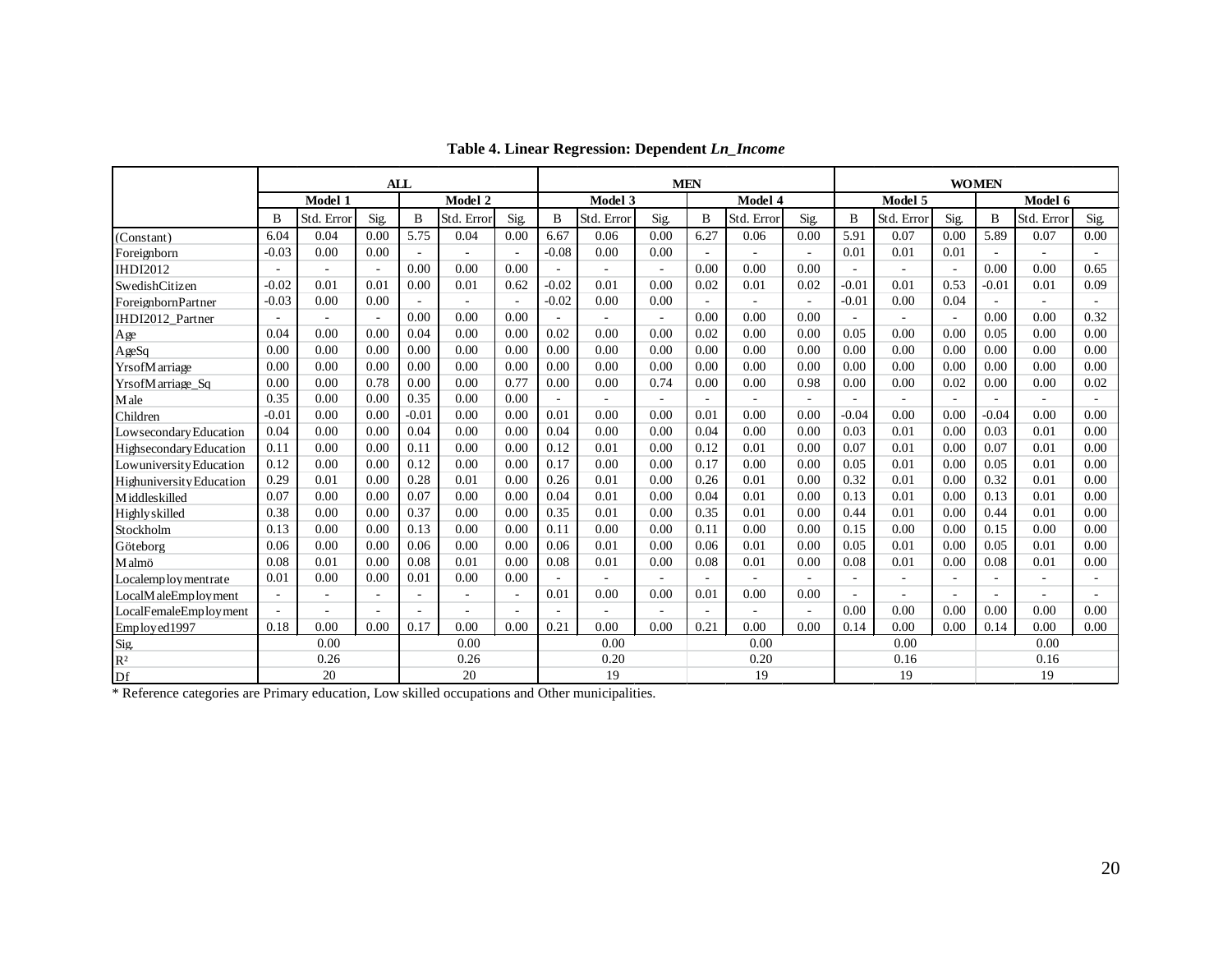|                            |                          | All foreign-born |        |                |                | Foreign-born men |                |                |                |                | Foreign-born women |        |                |                          |                |                |                |                          |
|----------------------------|--------------------------|------------------|--------|----------------|----------------|------------------|----------------|----------------|----------------|----------------|--------------------|--------|----------------|--------------------------|----------------|----------------|----------------|--------------------------|
|                            |                          | Model 1          |        |                | Model 2        |                  |                | Model 3        |                |                | Model 4            |        |                | Model 5                  |                |                | Model 6        |                          |
|                            | B                        | Sig.             | Exp(B) | $\, {\bf B}$   | Sig.           | Exp(B)           | B              | Sig.           | Exp(B)         | $\, {\bf B}$   | Sig.               | Exp(B) | B              | <b>Sig</b>               | Exp(B)         | B              | Sig.           | Exp(B)                   |
| <b>IHDI2012</b>            |                          |                  |        | 0.01           | 0.01           | 1.01             | $\overline{a}$ | $\overline{a}$ | $\overline{a}$ | 0.01           | 0.03               | 1.01   | $\overline{a}$ | $\overline{a}$           | $\overline{a}$ | 0.00           | 0.43           | 1.00                     |
| SwedishCitizen             | 0.38                     | 0.00             | 1.46   | 0.48           | 0.00           | 1.62             | 0.53           | 0.00           | 1.70           | 0.65           | 0.00               | 1.92   | 0.17           | 0.18                     | 1.18           | 0.23           | 0.07           | 1.25                     |
| ForeignbornPartner         | $-0.38$                  | 0.00             | 0.69   | ÷,             | $\sim$         | $\sim$           | $-0.46$        | 0.00           | 0.63           | $\omega$       |                    |        | $-0.31$        | 0.00                     | 0.73           | $\overline{a}$ |                |                          |
| IHDI2012 Partner           | $\overline{\phantom{a}}$ | $\sim$           |        | 0.01           | 0.00           | 1.01             | $\equiv$       |                | $\sim$         | 0.01           | 0.00               | 1.01   |                | $\sim$                   | $\sim$         | 0.01           | 0.00           | 1.01                     |
| ForeignbornFather          | 0.35                     | 0.65             | 1.42   | 0.40           | 0.62           | 1.49             | 0.50           | 0.65           | 1.65           | 0.75           | 0.49               | 2.13   | 0.32           | 0.77                     | 1.38           | 0.25           | 0.83           | 1.28                     |
| ForeignbornM other         | $-0.60$                  | 0.34             | 0.55   | $-0.56$        | 0.37           | 0.57             | $-0.95$        | 0.37           | 0.39           | $-0.93$        | 0.38               | 0.39   | $-0.40$        | 0.61                     | 0.67           | $-0.36$        | 0.65           | 0.70                     |
| <b>YrsinceMigration</b>    | 0.09                     | 0.00             | 1.09   | 0.09           | 0.00           | 1.10             | 0.09           | 0.00           | 1.09           | 0.09           | 0.00               | 1.10   | 0.09           | 0.00                     | 1.10           | 0.10           | 0.00           | 1.10                     |
| YrsinceMigrationSq         | 0.00                     | 0.00             | 1.00   | 0.00           | 0.00           | 1.00             | 0.00           | 0.00           | 1.00           | 0.00           | 0.00               | 1.00   | 0.00           | 0.01                     | 1.00           | 0.00           | 0.01           | 1.00                     |
| Labourmigrant              | 0.64                     | 0.06             | 1.90   | 0.59           | 0.09           | 1.80             | 0.57           | 0.19           | 1.77           | 0.49           | 0.26               | 1.64   | 0.76           | 0.17                     | 2.13           | 0.73           | 0.19           | 2.07                     |
| Refugee                    | $-0.15$                  | 0.26             | 0.86   | $-0.12$        | 0.38           | 0.89             | $-0.26$        | 0.14           | 0.77           | $-0.24$        | 0.19               | 0.79   | 0.02           | 0.93                     | 1.02           | 0.05           | 0.83           | 1.05                     |
| <b>Family reunion</b>      | $-0.18$                  | 0.18             | 0.84   | $-0.16$        | 0.22           | 0.85             | $-0.17$        | 0.35           | 0.84           | $-0.16$        | 0.38               | 0.85   | $-0.14$        | 0.49                     | 0.87           | $-0.12$        | 0.55           | 0.89                     |
| Age                        | $-0.07$                  | 0.27             | 0.93   | $-0.06$        | 0.37           | 0.94             | $-0.15$        | 0.09           | 0.86           | $-0.14$        | 0.12               | 0.87   | $-0.01$        | 0.96                     | 1.00           | 0.01           | 0.95           | 1.01                     |
| AgeSq                      | 0.00                     | 0.41             | 1.00   | 0.00           | 0.54           | 1.00             | 0.00           | 0.15           | 1.00           | 0.00           | 0.19               | 1.00   | 0.00           | 0.91                     | 1.00           | 0.00           | 0.82           | 1.00                     |
| Yrs of Marriage            | 0.02                     | 0.09             | 1.02   | 0.02           | 0.16           | 1.02             | 0.04           | 0.19           | 1.04           | 0.03           | 0.29               | 1.03   | 0.02           | 0.42                     | 1.02           | 0.01           | 0.52           | 1.01                     |
| YrsofMarriage Sq           | 0.00                     | 0.24             | 1.00   | 0.00           | 0.37           | 1.00             | 0.00           | 0.42           | 1.00           | 0.00           | 0.58               | 1.00   | 0.00           | 0.47                     | 1.00           | 0.00           | 0.57           | 1.00                     |
| Male                       | 0.33                     | 0.00             | 1.40   | 0.36           | 0.00           | 1.43             | $\sim$         |                |                | $\mathbf{r}$   |                    |        |                |                          | $\overline{a}$ |                |                |                          |
| Children                   | 0.04                     | 0.22             | 1.04   | 0.06           | 0.03           | 1.06             | 0.11           | 0.01           | 1.12           | 0.14           | 0.00               | 1.15   | $-0.06$        | 0.15                     | 0.94           | $-0.04$        | 0.33           | 0.96                     |
| Lowsecondary Education     | 0.33                     | 0.00             | 1.39   | 0.29           | 0.00           | 1.34             | 0.32           | 0.00           | 1.38           | 0.27           | 0.01               | 1.32   | 0.36           | 0.00                     | 1.43           | 0.34           | 0.00           | 1.40                     |
| Highsecondary Education    | $-0.06$                  | 0.67             | 0.94   | $-0.10$        | 0.46           | 0.90             | 0.07           | 0.71           | 1.07           | 0.03           | 0.89               | 1.03   | $-0.22$        | 0.31                     | 0.80           | $-0.25$        | 0.26           | 0.78                     |
| Lowuniversity Education    | 0.56                     | 0.00             | 1.74   | 0.49           | 0.00           | 1.63             | 0.56           | 0.00           | 1.76           | 0.51           | 0.00               | 1.66   | 0.56           | 0.00                     | 1.75           | 0.51           | 0.00           | 1.66                     |
| Highuniversity Education   | 0.87                     | 0.00             | 2.39   | 0.78           | 0.00           | 2.18             | 0.83           | 0.01           | 2.30           | 0.74           | 0.02               | 2.09   | 0.90           | 0.01                     | 2.47           | 0.84           | 0.01           | 2.31                     |
| Stockholm                  | $-0.08$                  | 0.30             | 0.92   | 0.01           | 0.94           | 1.01             | $-0.09$        | 0.39           | 0.92           | 0.01           | 0.92               | 1.01   | $-0.04$        | 0.75                     | 0.96           | 0.02           | 0.86           | 1.02                     |
| Göteborg                   | 0.04                     | 0.65             | 1.05   | 0.06           | 0.53           | 1.06             | 0.02           | 0.89           | 1.02           | 0.03           | 0.81               | 1.03   | 0.11           | 0.49                     | 1.12           | 0.13           | 0.42           | 1.14                     |
| Malmö                      | 0.22                     | 0.21             | 1.24   | 0.12           | 0.49           | 1.13             | 0.14           | 0.54           | 1.15           | 0.03           | 0.91               | 1.03   | 0.37           | 0.19                     | 1.44           | 0.30           | 0.28           | 1.35                     |
| LocalEmployment            | 0.04                     | 0.00             | 1.04   | 0.04           | 0.00           | 1.04             |                |                | $\sim$         | $\sim$         |                    |        | $\sim$         | $\overline{\phantom{a}}$ | $\sim$         | $\sim$         | $\blacksquare$ | $\overline{\phantom{a}}$ |
| LocalM aleEmploy ment      | $\overline{\phantom{a}}$ | ÷,               | ä,     | $\overline{a}$ | $\sim$         | $\mathbf{r}$     | 0.05           | 0.00           | 1.05           | 0.04           | 0.00               | 1.04   |                | $\omega$                 | $\omega$       | $\omega$       | $\blacksquare$ | $\sim$                   |
| LocalFemaleEmployment      |                          | ÷.               |        | $\overline{a}$ | $\overline{a}$ | $\sim$           |                |                | $\overline{a}$ | $\overline{a}$ |                    |        | 0.04           | 0.01                     | 1.04           | 0.04           | 0.01           | 1.04                     |
| Employed1997               | 0.73                     | 0.00             | 2.08   | 0.71           | 0.00           | 2.04             | 0.78           | 0.00           | 2.17           | 0.75           | 0.00               | 2.11   | 0.62           | 0.00                     | 1.85           | 0.61           | 0.00           | 1.84                     |
| Constant                   | $-0.34$                  | 0.86             | 0.71   | $-1.90$        | 0.31           | 0.15             | 1.66           | 0.52           | 5.26           | $-0.19$        | 0.94               | 0.83   | $-1.65$        | 0.55                     | 0.19           | $-2.77$        | 0.32           | 0.06                     |
| Sig.                       |                          | 0.00             |        |                | 0.00           |                  |                | 0.00           |                |                | 0.00               |        |                | 0.00                     |                |                | 0.00           |                          |
| Cox & Snell R <sup>2</sup> |                          | 0.02             |        |                | 0.03           |                  |                | 0.03           |                |                | 0.03               |        |                | 0.02                     |                |                | 0.02           |                          |
| Nagelkerke R <sup>2</sup>  |                          | 0.06             |        |                | 0.06           |                  |                | 0.06           |                |                | 0.08               |        |                | 0.05                     |                |                | 0.05           |                          |
| Df                         |                          | 24               |        |                | 25             |                  |                | 23             |                |                | 24                 |        |                | 23                       |                |                | 24             |                          |

**Table 5. Logistic Regression: Dependent** *Employed* **(Immigrants' subsample)**

\* Reference categories are Other migrants, Primary education and Other municipalities.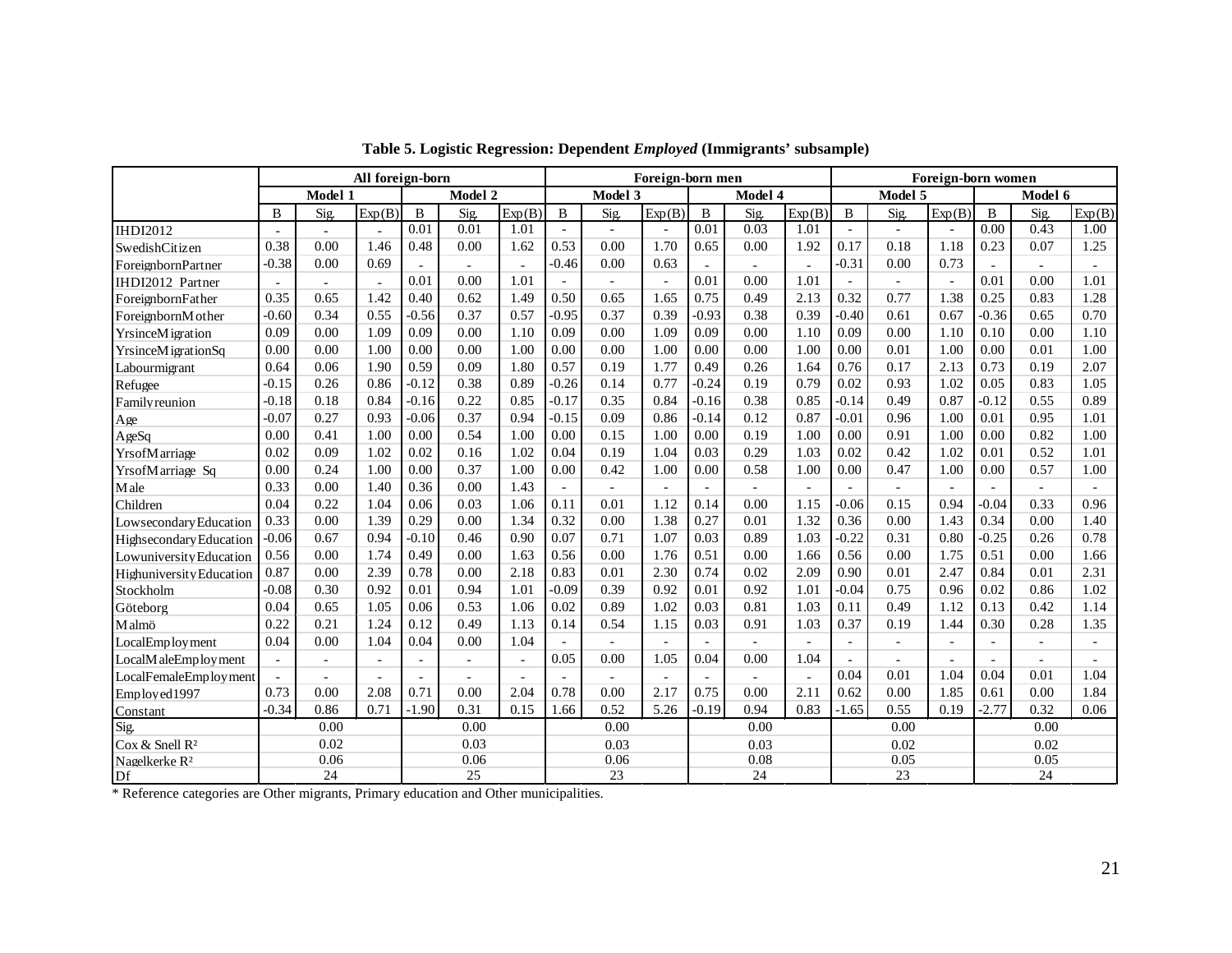|                          |                          |                | All foreign-born |                |                |                |          |                | Foreign-born men         |                          |                |                          |         |                | Foreign-born women |                |                          |      |
|--------------------------|--------------------------|----------------|------------------|----------------|----------------|----------------|----------|----------------|--------------------------|--------------------------|----------------|--------------------------|---------|----------------|--------------------|----------------|--------------------------|------|
|                          |                          | Model 1        |                  |                | Model 2        |                |          | Model 3        |                          |                          | Model 4        |                          |         | Model 5        |                    |                | Model 6                  |      |
|                          | B                        | Std. Error     | Sig.             | B              | Std. Error     | Sig.           | B        | Std. Error     | Sig.                     | $\mathbf{B}$             | Std. Error     | Sig.                     | B       | Std. Error     | Sig.               | B              | Std. Error               | Sig. |
| (Constant)               | 6.59                     | 0.27           | 0.00             | 6.44           | 0.28           | 0.00           | 7.10     | 0.36           | 0.00                     | 6.86                     | 0.36           | 0.00                     | 6.39    | 0.42           | 0.00               | 6.40           | 0.42                     | 0.00 |
| <b>IHDI2012</b>          | $\sim$                   | $\mathbf{r}$   | $\sim$           | 0.00           | 0.00           | 0.00           | $\sim$   | $\sim$         | $\omega$                 | 0.00                     | 0.00           | 0.00                     | $\sim$  | $\overline{a}$ | $\overline{a}$     | 0.00           | 0.00                     | 0.41 |
| SwedishCitizen           | 0.02                     | 0.01           | 0.15             | 0.03           | 0.01           | 0.01           | 0.01     | 0.02           | 0.47                     | 0.03                     | 0.02           | 0.11                     | 0.03    | 0.02           | 0.09               | 0.04           | 0.02                     | 0.06 |
| ForeignbornPartner       | $-0.02$                  | 0.01           | 0.10             | $\overline{a}$ |                | $\overline{a}$ | $-0.05$  | 0.02           | 0.00                     | $\sim$                   | $\overline{a}$ | $\overline{\phantom{a}}$ | 0.02    | 0.02           | 0.14               | $\overline{a}$ | $\overline{a}$           |      |
| IHDI2012 Partner         | $\overline{a}$           | $\overline{a}$ | $\mathbf{r}$     | 0.00           | 0.00           | 0.38           | $\sim$   | $\overline{a}$ | $\sim$                   | 0.00                     | 0.00           | 0.22                     |         | $\overline{a}$ | $\overline{a}$     | 0.00           | 0.00                     | 0.27 |
| ForeignbornFather        | 0.11                     | 0.12           | 0.36             | 0.11           | 0.12           | 0.35           | 0.06     | 0.16           | 0.72                     | 0.07                     | 0.16           | 0.66                     | 0.20    | 0.17           | 0.25               | 0.20           | 0.17                     | 0.24 |
| ForeignbornM other       | $-0.02$                  | 0.07           | 0.78             | $-0.01$        | 0.07           | 0.87           | $-0.11$  | 0.10           | 0.27                     | $-0.10$                  | 0.10           | 0.29                     | 0.10    | 0.10           | 0.33               | 0.10           | 0.10                     | 0.32 |
| YrsinceMigration         | 0.01                     | 0.00           | 0.01             | 0.01           | 0.00           | 0.00           | 0.01     | 0.01           | 0.00                     | 0.02                     | 0.01           | 0.00                     | 0.01    | 0.01           | 0.38               | 0.01           | 0.01                     | 0.36 |
| YrsinceMigrationSq       | 0.00                     | 0.00           | 0.01             | 0.00           | 0.00           | 0.01           | 0.00     | 0.00           | 0.00                     | 0.00                     | 0.00           | 0.00                     | 0.00    | 0.00           | 0.67               | 0.00           | 0.00                     | 0.64 |
| Labourmigrant            | 0.15                     | 0.03           | 0.00             | 0.15           | 0.03           | 0.00           | 0.20     | 0.04           | 0.00                     | 0.20                     | 0.04           | 0.00                     | 0.02    | 0.06           | 0.77               | 0.02           | 0.06                     | 0.77 |
| Refugee                  | $-0.03$                  | 0.02           | 0.17             | $-0.02$        | 0.02           | 0.24           | $-0.02$  | 0.02           | 0.38                     | $-0.02$                  | 0.02           | 0.42                     | $-0.03$ | 0.03           | 0.24               | $-0.03$        | 0.03                     | 0.26 |
| <b>Family reunion</b>    | $-0.03$                  | 0.02           | 0.08             | $-0.03$        | 0.02           | 0.10           | $-0.02$  | 0.03           | 0.36                     | $-0.02$                  | 0.03           | 0.42                     | $-0.06$ | 0.03           | 0.05               | $-0.06$        | 0.03                     | 0.05 |
| Age                      | 0.01                     | 0.01           | 0.24             | 0.01           | 0.01           | 0.16           | 0.00     | 0.01           | 0.98                     | 0.00                     | 0.01           | 0.77                     | 0.02    | 0.02           | 0.19               | 0.02           | 0.02                     | 0.18 |
| AgeSq                    | 0.00                     | 0.00           | 0.12             | 0.00           | 0.00           | 0.08           | 0.00     | 0.00           | 0.75                     | 0.00                     | 0.00           | 0.55                     | 0.00    | 0.00           | 0.12               | 0.00           | 0.00                     | 0.11 |
| YrsofMarriage            | 0.00                     | 0.00           | 1.00             | 0.00           | 0.00           | 0.89           | 0.01     | 0.00           | 0.05                     | 0.01                     | 0.00           | 0.08                     | 0.00    | 0.00           | 0.89               | 0.00           | 0.00                     | 0.87 |
| YrsofMarriage Sq         | 0.00                     | 0.00           | 0.13             | 0.00           | 0.00           | 0.10           | 0.00     | 0.00           | 0.04                     | 0.00                     | 0.00           | 0.07                     | 0.00    | 0.00           | 0.39               | 0.00           | 0.00                     | 0.38 |
| Male                     | 0.20                     | 0.01           | 0.00             | 0.20           | 0.01           | 0.00           | $\equiv$ | $\sim$         | $\overline{\phantom{a}}$ | $\omega$                 | $\blacksquare$ | $\sim$                   | $\sim$  | $\overline{a}$ | $\sim$             | $\omega$       | $\overline{\phantom{a}}$ |      |
| Children                 | $-0.02$                  | 0.00           | 0.00             | $-0.02$        | 0.00           | 0.00           | $-0.01$  | 0.01           | 0.22                     | 0.00                     | 0.01           | 0.60                     | $-0.04$ | 0.01           | 0.00               | $-0.04$        | 0.01                     | 0.00 |
| Lowsecondary Education   | 0.06                     | 0.01           | 0.00             | 0.05           | 0.01           | 0.00           | 0.09     | 0.02           | 0.00                     | 0.09                     | 0.02           | 0.00                     | 0.00    | 0.02           | 0.86               | 0.00           | 0.02                     | 0.90 |
| Highsecondary Education  | $-0.02$                  | 0.03           | 0.45             | $-0.02$        | 0.03           | 0.40           | 0.01     | 0.03           | 0.84                     | 0.01                     | 0.03           | 0.85                     | $-0.05$ | 0.04           | 0.26               | $-0.05$        | 0.04                     | 0.24 |
| Lowuniversity Education  | 0.11                     | 0.01           | 0.00             | 0.10           | 0.01           | 0.00           | 0.16     | 0.02           | 0.00                     | 0.16                     | 0.02           | 0.00                     | 0.03    | 0.02           | 0.17               | 0.03           | 0.02                     | 0.20 |
| Highuniversity Education | 0.24                     | 0.03           | 0.00             | 0.24           | 0.03           | 0.00           | 0.23     | 0.04           | 0.00                     | 0.22                     | 0.04           | 0.00                     | 0.25    | 0.04           | 0.00               | 0.25           | 0.04                     | 0.00 |
| <b>Middleskilled</b>     | 0.41                     | 0.02           | 0.00             | 0.40           | 0.02           | 0.00           | 0.44     | 0.02           | 0.00                     | 0.43                     | 0.02           | 0.00                     | 0.38    | 0.03           | 0.00               | 0.38           | 0.03                     | 0.00 |
| Highly skilled           | 0.10                     | 0.01           | 0.00             | 0.10           | 0.01           | 0.00           | 0.14     | 0.02           | 0.00                     | 0.13                     | 0.02           | 0.00                     | 0.07    | 0.02           | 0.00               | 0.07           | 0.02                     | 0.00 |
| Stockholm                | 0.03                     | 0.01           | 0.01             | 0.04           | 0.01           | 0.00           | 0.01     | 0.02           | 0.40                     | 0.02                     | 0.02           | 0.15                     | 0.07    | 0.02           | 0.00               | 0.07           | 0.02                     | 0.00 |
| Göteborg                 | 0.04                     | 0.02           | 0.01             | 0.04           | 0.02           | 0.01           | 0.04     | 0.02           | 0.03                     | 0.04                     | 0.02           | 0.03                     | 0.02    | 0.03           | 0.37               | 0.02           | 0.03                     | 0.36 |
| Malmö                    | 0.07                     | 0.03           | 0.02             | 0.05           | 0.03           | 0.06           | 0.05     | 0.04           | 0.18                     | 0.04                     | 0.04           | 0.31                     | 0.07    | 0.05           | 0.12               | 0.07           | 0.05                     | 0.13 |
| LocalEmployment          | 0.01                     | 0.00           | 0.00             | 0.01           | 0.00           | 0.00           |          |                |                          | $\bar{a}$                |                |                          |         | $\sim$         | $\blacksquare$     |                |                          |      |
| LocalMaleEmployment      | $\overline{\phantom{a}}$ | L,             |                  | $\blacksquare$ | $\blacksquare$ | $\blacksquare$ | 0.01     | 0.00           | 0.00                     | 0.01                     | 0.00           | 0.01                     |         |                |                    |                |                          |      |
| LocalFemaleEmployment    |                          |                |                  | $\overline{a}$ | $\blacksquare$ |                |          |                |                          | $\overline{\phantom{a}}$ |                |                          | 0.01    | 0.00           | 0.03               | 0.00           | 0.00                     | 0.04 |
| Employed1997             | 0.13                     | 0.01           | 0.00             | 0.13           | 0.01           | 0.00           | 0.14     | 0.01           | 0.00                     | 0.14                     | 0.01           | 0.00                     | 0.11    | 0.01           | 0.00               | 0.10           | 0.01                     | 0.00 |
| Sig.                     |                          | 0.00           |                  |                | 0.00           |                |          | 0.00           |                          |                          | 0.00           |                          |         | 0.00           |                    |                | 0.00                     |      |
| $\mathbb{R}^2$           |                          | 0.18           |                  |                | 0.18           |                |          | 0.17           |                          |                          | 0.17           |                          | 0.16    |                | 0.16               |                |                          |      |
| Df                       |                          | 26             |                  |                | 27             |                |          | 25             |                          |                          | 26             |                          |         | 25             |                    |                | 26                       |      |

**Table 6. Linear Regression: Dependent** *Ln\_Income* **(Imigrants'subsample)**

\* Reference categories are Other migrants, Primary education, Low skilled occupations and Other municipalities.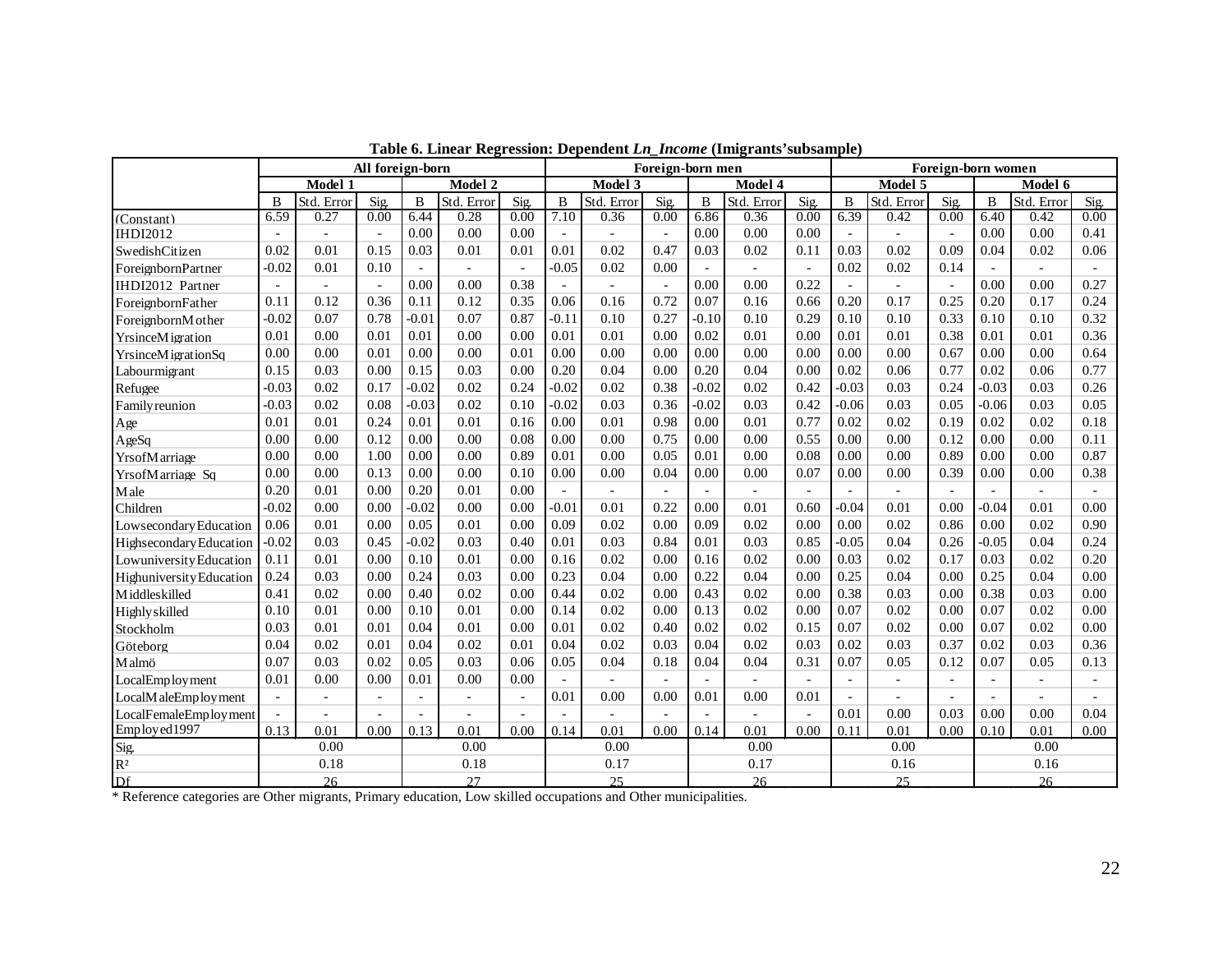**Table 7. Chi-Square test of single to-be-intermarried versus to-be-intramarried immigrants' employment (1997)**

|              |      | Origin of the future partner |              |        |
|--------------|------|------------------------------|--------------|--------|
|              |      | Foreign-born                 | Swedish-born | Total  |
| Not employed | N    | 15333                        | 5993         | 21326  |
|              | $\%$ | 58.4%                        | 32.5%        | 47.7%  |
| Employed     | N    | 10909                        | 12473        | 23382  |
|              | $\%$ | 41.6%                        | 67.5%        | 52.3%  |
| Total        | N    | 26242                        | 18466        | 44708  |
|              | $\%$ | 100.0%                       | 100.0%       | 100.0% |

#### **Employment in 1997**

#### **Chi-Square Tests**

|                                       | Value                 | df | Asymp. Sig. (2-sided) | Exact Sig. (2-sided) | Exact Sig. (1-sided) |
|---------------------------------------|-----------------------|----|-----------------------|----------------------|----------------------|
| Pearson Chi-Square                    | 2931.399 <sup>a</sup> |    | 0.000                 |                      |                      |
| Continuity<br>Correction <sup>b</sup> | 2930.358              |    | 0.000                 |                      |                      |
| Likelihood Ratio                      | 2977.872              |    | 0.000                 |                      |                      |
| <b>Fisher's Exact Test</b>            |                       |    |                       | 0.000                | 0.000                |
| Linear-by-Linear<br>Association       | 2931.333              |    | 0.000                 |                      |                      |
| N of Valid Cases                      | 44708                 |    |                       |                      |                      |

a. 0 cells (.0%) have expected count less than 5. The minimum expected count is 3579.19.

b. Computed only for a 2x2 table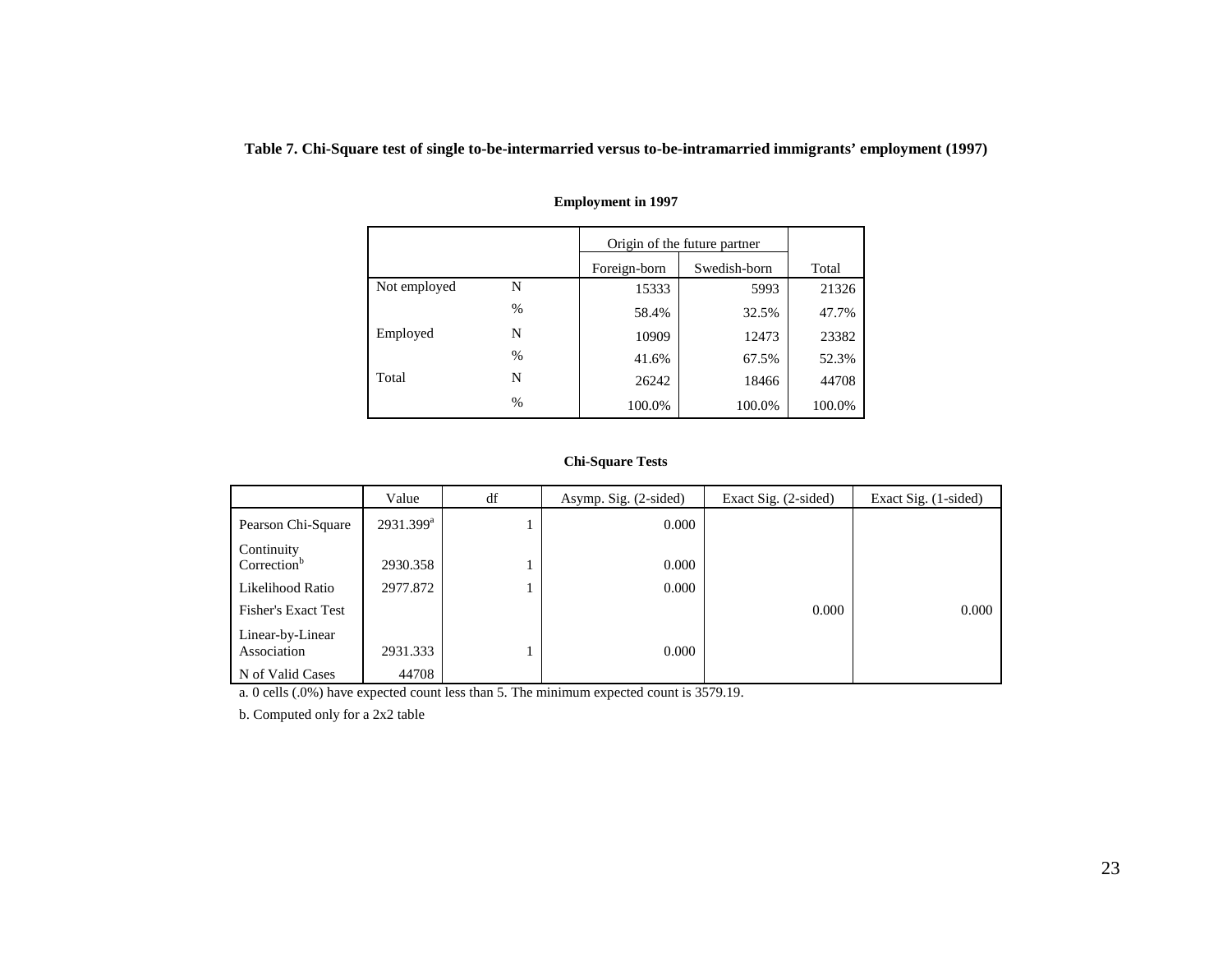#### **Table 8. T-test of single to-be-intermarried versus to-be-intramarried immigrants' income (1997)**

#### **Group statistics (Annual gross income in SEK)**

| Income by origin of the future partner |       | Mean    | Std. Deviation | Std. Error Mean |
|----------------------------------------|-------|---------|----------------|-----------------|
| Swedish-born                           | 12472 | 188.715 | 990.838        | 8.872           |
| Foreign-born                           | 10908 | 163.126 | 879.773        | 8.424           |

#### **Independent Samples Test**

|              |                                      |            | Levene's Test for Equality<br>of Variances | T-test for Equality of Means |           |                      |                    |                          |            |                                              |
|--------------|--------------------------------------|------------|--------------------------------------------|------------------------------|-----------|----------------------|--------------------|--------------------------|------------|----------------------------------------------|
|              |                                      | $_{\rm F}$ | Sig.                                       |                              | Df        | Sig.<br>$(2-tailed)$ | Mean<br>Difference | Std. Error<br>Difference |            | 95% Confidence Interval<br>of the Difference |
|              |                                      |            |                                            |                              |           |                      |                    |                          | Lower      | Upper                                        |
| Gross income | Equal<br>variances<br>assumed        | .101       | .751                                       | $-20.751$                    | 23378     | .000                 | $-255.888$         | 12.331                   | $-280.058$ | $-231.717$                                   |
|              | Equal<br>variances<br>not<br>assumed |            |                                            | $-20.916$                    | 23372.678 | .000                 | $-255.888$         | 12.234                   | $-279.867$ | $-231.908$                                   |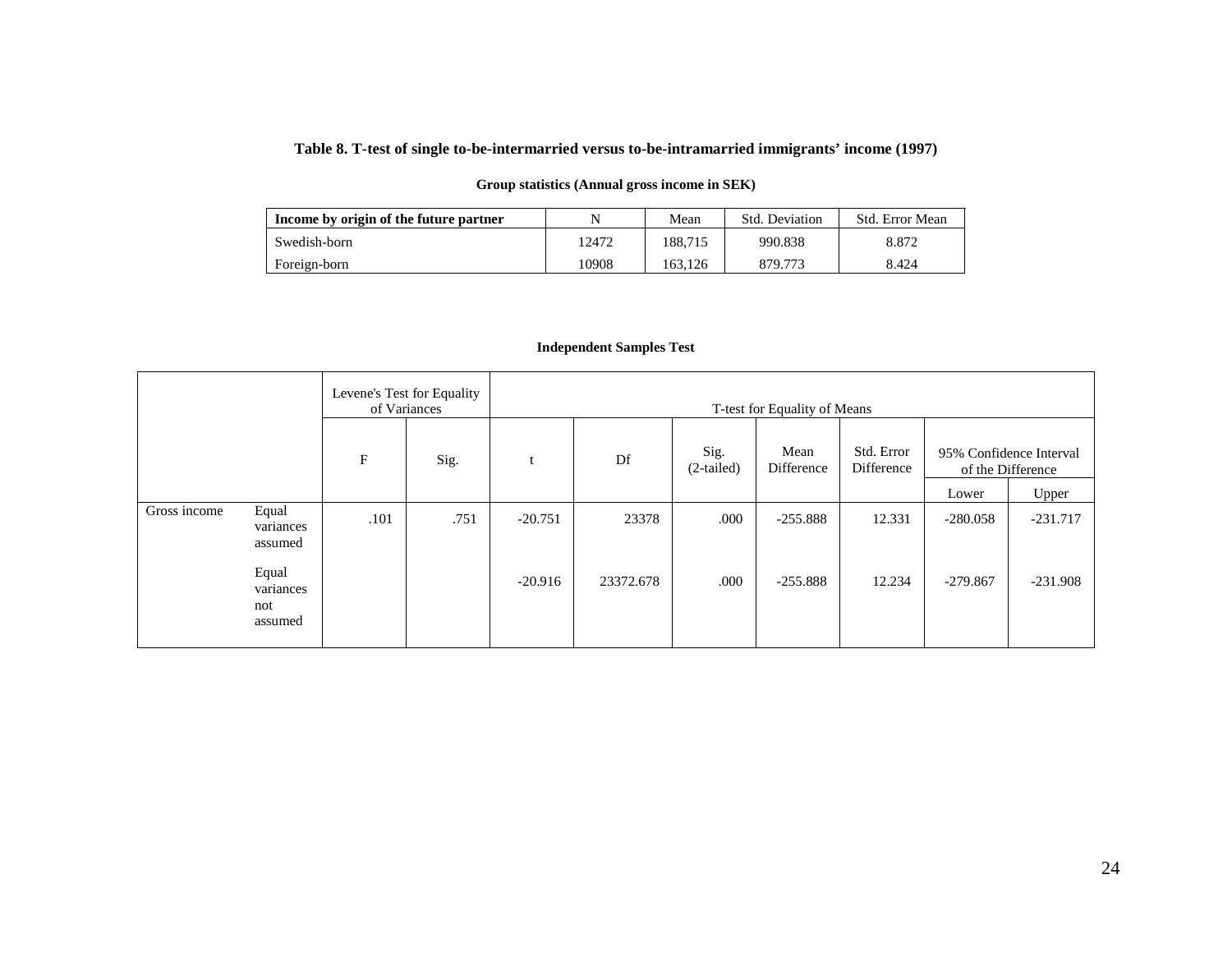**Table 9. Chi-Square test of intermarried versus intramarried immigrants' mobility in employment status (1997-2007)**

|                              | Intermarried immigrants |        |       | Intramarried immigrants | Total |        |  |  |
|------------------------------|-------------------------|--------|-------|-------------------------|-------|--------|--|--|
|                              | N                       | %      | N     | $\%$                    | N     | $\%$   |  |  |
| Upward mobility              | 4382                    | 23.7%  | 9008  | 34.3%                   | 13390 | 29.9%  |  |  |
| No change: employed          | 11305                   | 61.2%  | 8959  | 34.1%                   | 20264 | 45.3%  |  |  |
| No change: out of employment | 1611                    | 8.7%   | 6325  | 24.1%                   | 7936  | 17.8%  |  |  |
| Downward mobility            | 1168                    | 6.3%   | 1950  | 7.4%                    | 3118  | 7.0%   |  |  |
| Total                        | 18466                   | 100.0% | 26242 | 100.0%                  | 44708 | 100.0% |  |  |

#### **Mobility in employment status (1997-2007)**

#### **Chi-Square Tests**

|                              | Value                 | df | Asymp. Sig. (2-sided) |
|------------------------------|-----------------------|----|-----------------------|
| Pearson Chi-Square           | 3623.188 <sup>a</sup> | 2  | 0.000                 |
| Likelihood Ratio             | 3736.391              | ς  | 0.000                 |
| Linear-by-Linear Association | 70.147                |    | .000                  |
| N of Valid Cases             | 44708                 |    |                       |

a. 0 cells (.0%) have expected count less than 5. The minimum expected count is 1287.85.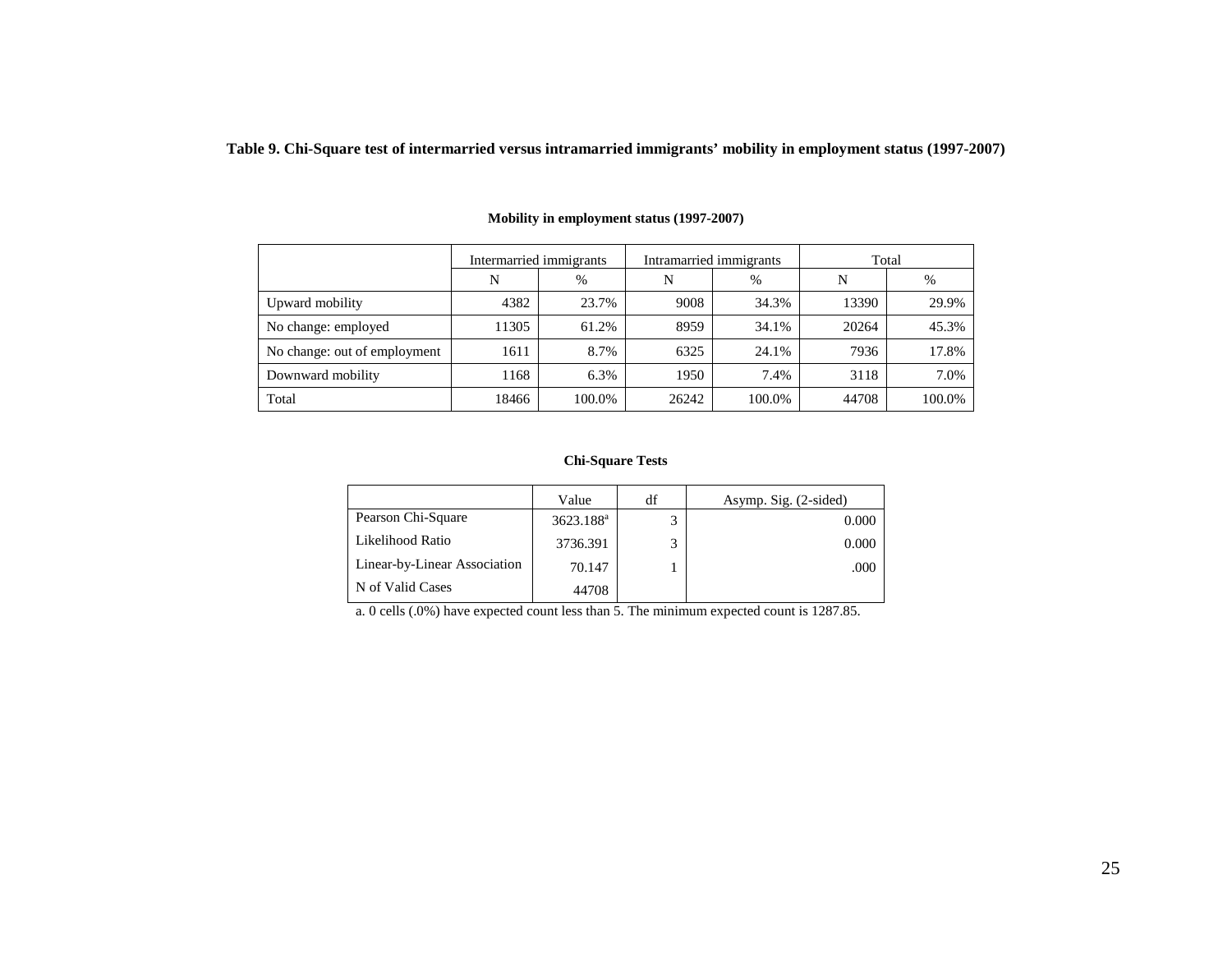## **Table 10. T-test of intermarried versus intramarried immigrants' income growth (1997-2007)**

| Income growth           |       | Mean    | <b>Std. Deviation</b> | Std. Error Mean |
|-------------------------|-------|---------|-----------------------|-----------------|
| Intramarried immigrants | 8877  | 132.656 | 1526.30791            | 16.19978        |
| Intermarried immigrants | .1237 | 142.160 | 2092.06563            | 19.73559        |

#### **Group Statistics**

#### **Independent Samples Test**

| Levene's Test for<br><b>Equality of Variances</b> |                                      |             |      | t-test for Equality of Means |           |                      |                        |                          |                                              |             |
|---------------------------------------------------|--------------------------------------|-------------|------|------------------------------|-----------|----------------------|------------------------|--------------------------|----------------------------------------------|-------------|
|                                                   |                                      | $\mathbf F$ | Sig. |                              | Df        | Sig.<br>$(2-tailed)$ | <b>Mean Difference</b> | Std. Error<br>Difference | 95% Confidence Interval<br>of the Difference |             |
|                                                   |                                      |             |      |                              |           |                      |                        |                          | Lower                                        | Upper       |
|                                                   | Equal<br>variances<br>assumed        | 24.999      | .000 | $-3.591$                     | 20112     | .000                 | $-95.04181$            | 26.46434                 | $-146.91409$                                 | $-43.16952$ |
| Income growth                                     | Equal<br>variances<br>not<br>assumed |             |      | $-3.722$                     | 19990.077 | .000                 | $-95.04181$            | 25.53285                 | $-145.08830$                                 | $-44.99531$ |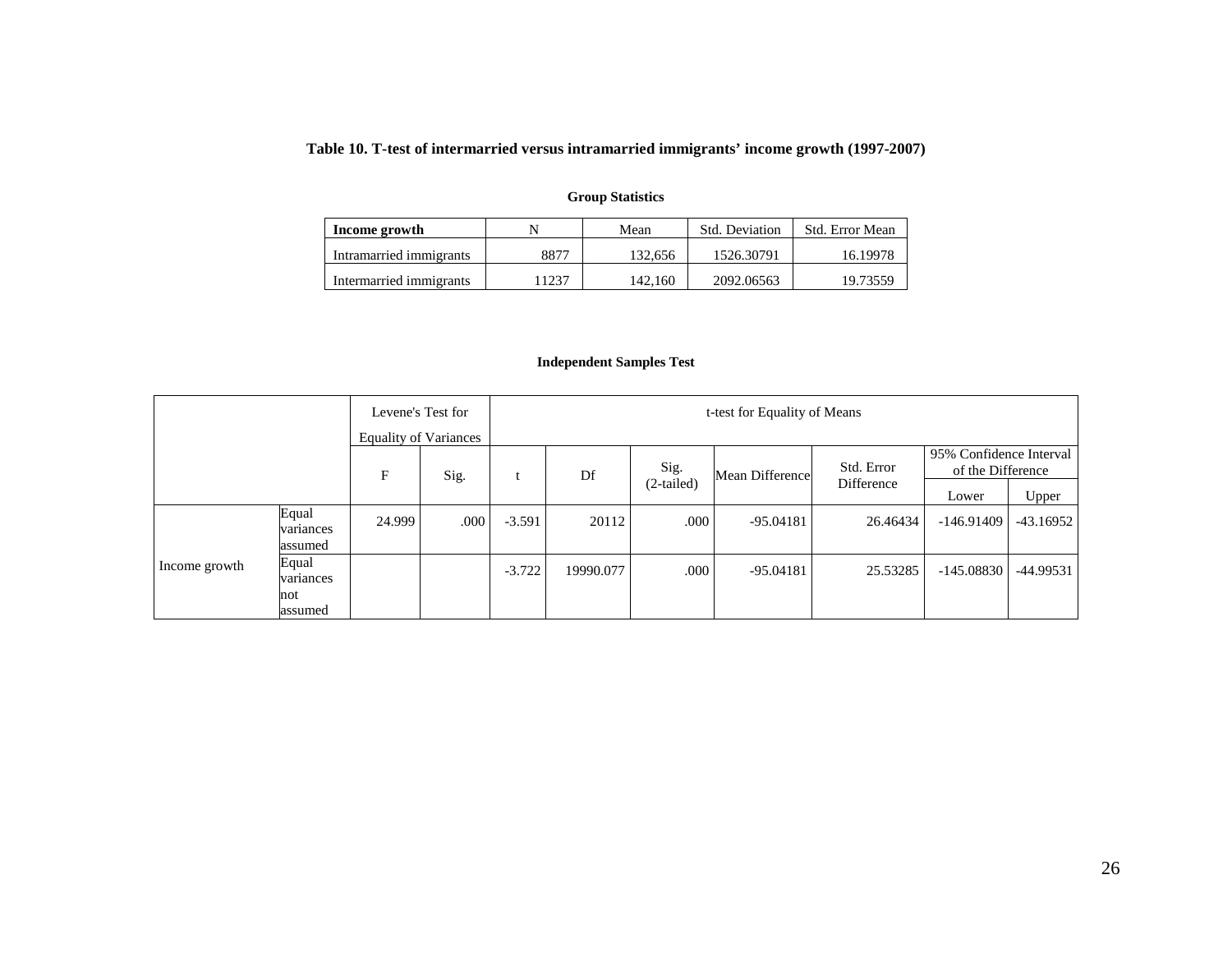**Table 11. Chi-Square test of single to-be-intermarried versus to-be-intramarried labour migrants' employment (1997)**

|              |               | Origin of the future partner |              |        |
|--------------|---------------|------------------------------|--------------|--------|
|              |               | Swedish-born                 | Foreign-born | Total  |
| Not employed | N             | 41                           | 97           | 138    |
|              | $\%$          | 19.3%                        | 47.3%        | 33.1%  |
| Employed     | N             | 171                          | 108          | 279    |
|              | $\frac{0}{0}$ | 80.7%                        | 52.7%        | 66.9%  |
| Total        | N             | 212                          | 205          | 417    |
|              | $\%$          | 100.0%                       | 100.0%       | 100.0% |

#### **Employment in 1997**

#### **Chi-Square Tests**

|                                    | Value            | df | Asymp. Sig. (2-sided) | Exact Sig. (2-sided) | Exact Sig. (1-sided) |
|------------------------------------|------------------|----|-----------------------|----------------------|----------------------|
| Pearson Chi-Square                 | $36.843^{\circ}$ |    | .000                  |                      |                      |
| Continuity Correction <sup>b</sup> | 35.591           |    | .000                  |                      |                      |
| Likelihood Ratio                   | 37.625           |    | .000                  |                      |                      |
| <b>Fisher's Exact Test</b>         |                  |    |                       | .000                 | .000                 |
| Linear-by-Linear<br>Association    | 36.755           |    | .000                  |                      |                      |
| N of Valid Cases                   | 417              |    |                       |                      |                      |

a. 0 cells (.0%) have expected count less than 5. The minimum expected count is 67.84.

b. Computed only for a 2x2 table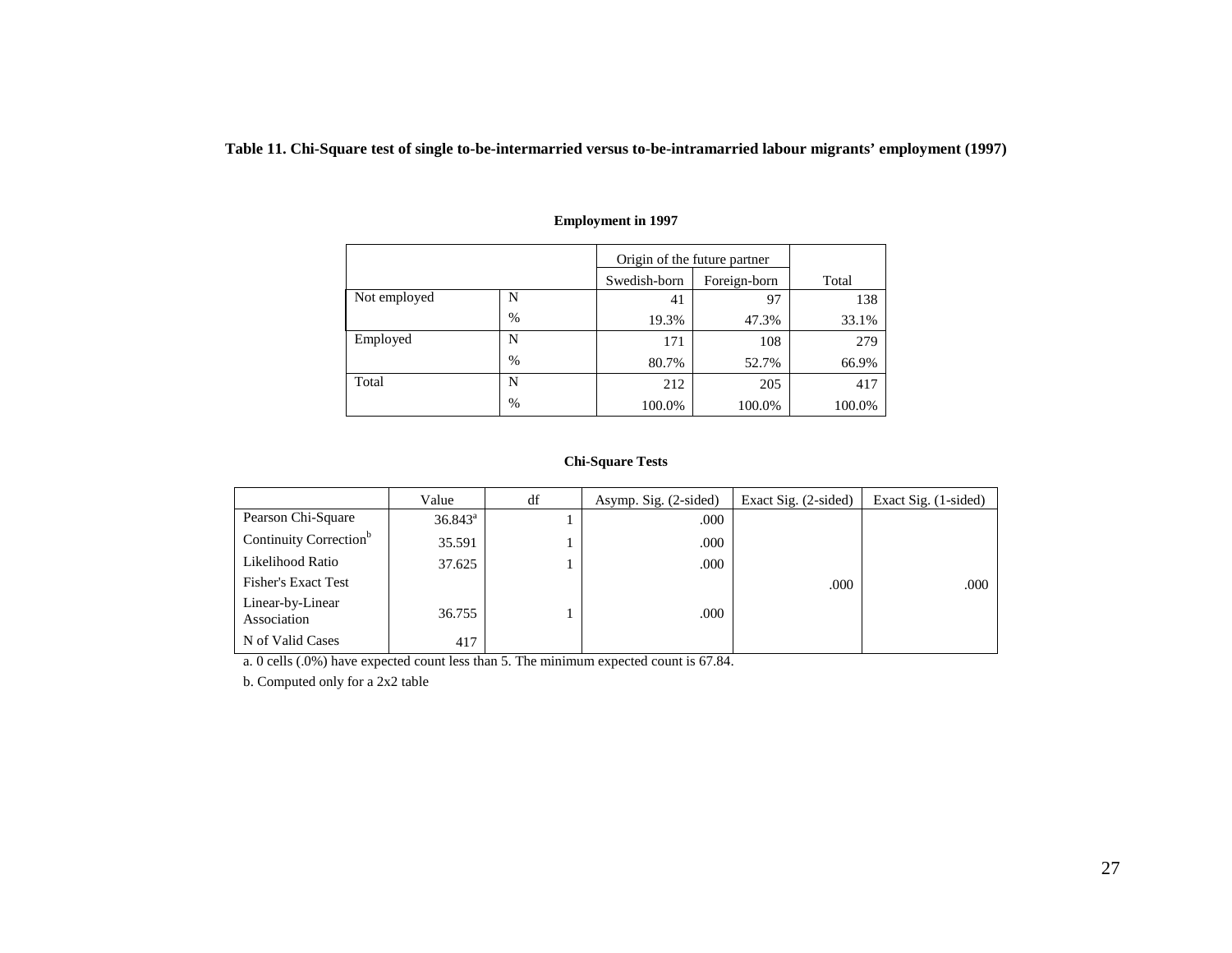#### **Table 12. T-test of single to-be-intermarried versus to-be-intramarried labour migrants' income (1997)**

## **Income by origin of the future partner** N N Mean Std. Deviation Std. Error Mean Foreign-born 108 205,452 1018.403 97.996 Swedish-born 171 248,014 1498.154 114.567

#### **Group statistics (Annual gross income in SEK)**

| Levene's Test for<br><b>Equality of Variances</b> |                                   |       | t-test for Equality of Means |          |         |                 |            |            |                |                            |
|---------------------------------------------------|-----------------------------------|-------|------------------------------|----------|---------|-----------------|------------|------------|----------------|----------------------------|
|                                                   |                                   |       |                              |          |         |                 | Mean       | Std. Error | the Difference | 95% Confidence Interval of |
|                                                   |                                   | E     | Sig.                         |          | df      | Sig. (2-tailed) | Difference | Difference | Lower          | Upper                      |
| Gross Income 1997                                 | Equal<br>variances<br>assumed     | 6.945 | .009                         | $-2.597$ | 277     | .010            | $-425.622$ | 163.897    | $-748.263$     | $-102.981$                 |
|                                                   | Equal<br>variances not<br>assumed |       |                              | $-2.823$ | 275.475 | .005            | $-425.622$ | 150.760    | $-722.411$     | $-128.833$                 |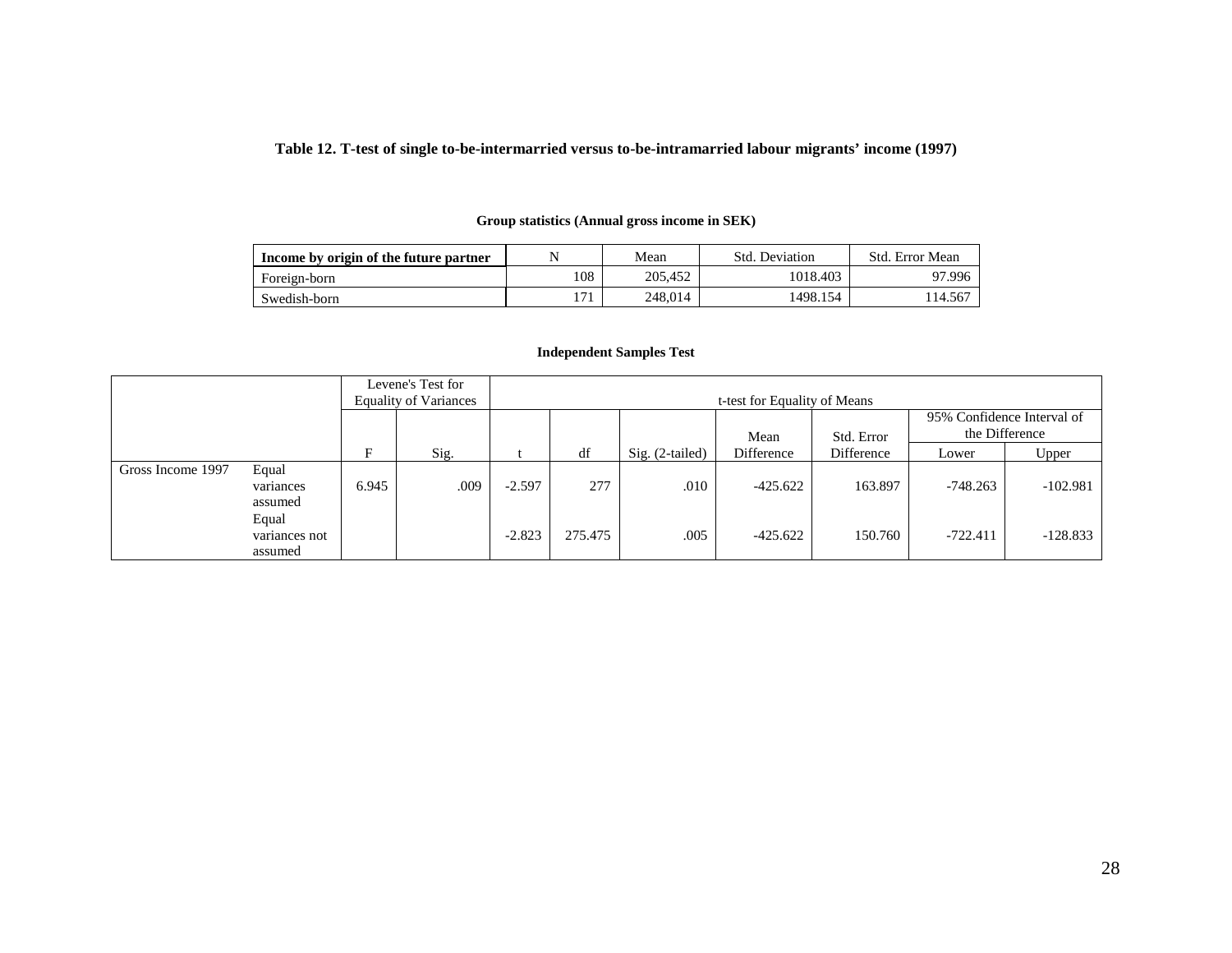**Table 13. Chi-Square test of single to-be-intermarried versus to-be-intramarried refugee migrants' employment (1997)**

|              |      |              | Origin of the future partner |        |  |  |  |
|--------------|------|--------------|------------------------------|--------|--|--|--|
|              |      | Swedish-born | Foreign-born                 | Total  |  |  |  |
| Not employed | N    | 618          | 7647                         | 8265   |  |  |  |
|              | $\%$ | 53.6%        | 70.4%                        | 68.8%  |  |  |  |
| Employed     | N    | 534          | 3218                         | 3752   |  |  |  |
|              | %    | 46.4%        | 29.6%                        | 31.2%  |  |  |  |
| Total        | N    | 1152         | 10865                        | 12017  |  |  |  |
|              | %    | 100.0%       | 100.0%                       | 100.0% |  |  |  |

#### **Employment in 1997**

#### **Chi-Square Tests**

|                                    | Value             | df | Asymp. Sig. (2-sided) | Exact Sig. $(2$ -sided) | Exact Sig. $(1 -$<br>sided) |
|------------------------------------|-------------------|----|-----------------------|-------------------------|-----------------------------|
| Pearson Chi-Square                 | $135.857^{\rm a}$ |    | .000                  |                         |                             |
| Continuity Correction <sup>b</sup> | 135.079           |    | .000                  |                         |                             |
| Likelihood Ratio                   | 128.083           |    | .000                  |                         |                             |
| <b>Fisher's Exact Test</b>         |                   |    |                       | .000                    | .000                        |
| Linear-by-Linear<br>Association    | 135.846           |    | .000.                 |                         |                             |
| N of Valid Cases                   | 12017             |    |                       |                         |                             |

a. 0 cells (.0%) have expected count less than 5. The minimum expected count is 359.68.

b. Computed only for a 2x2 table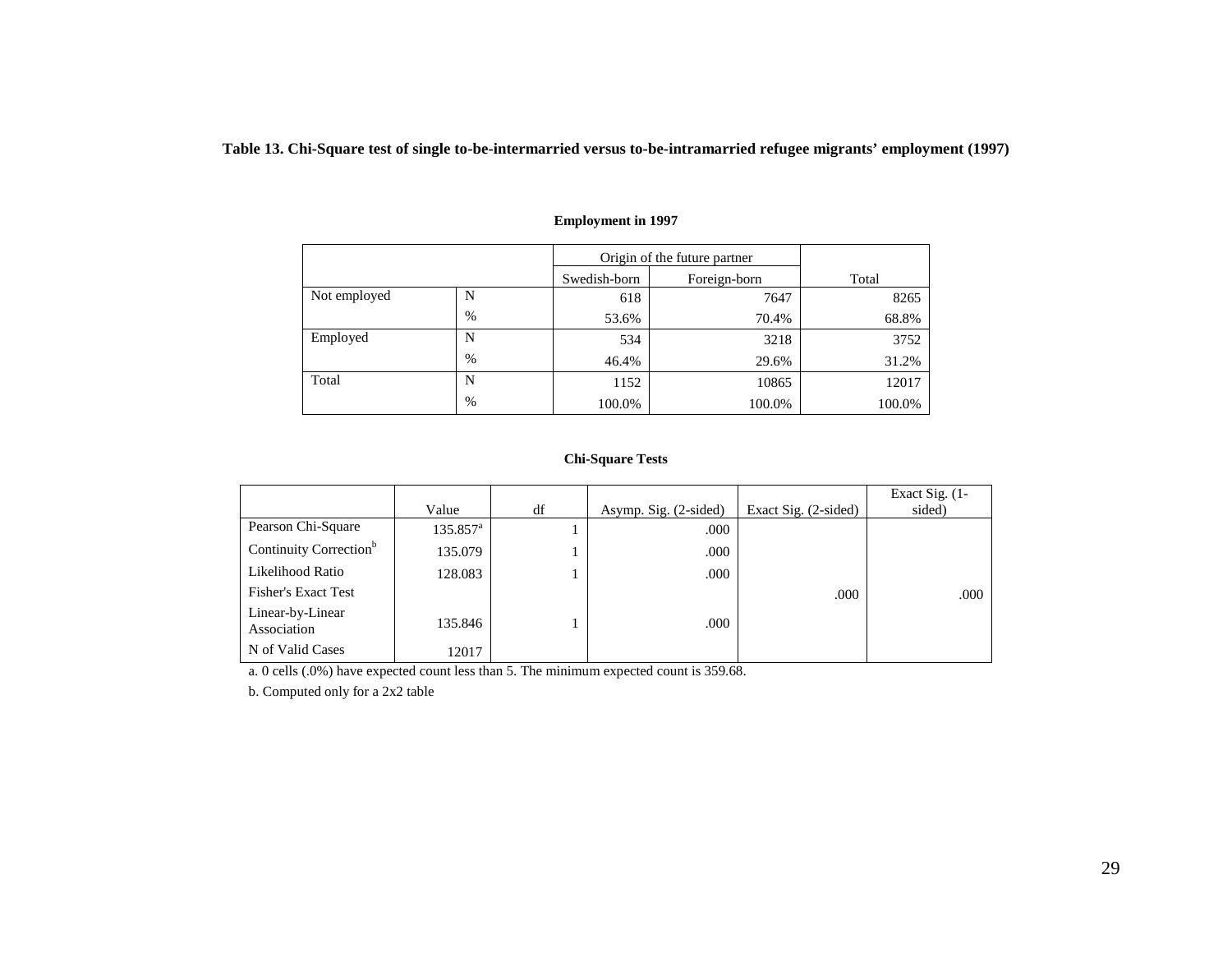#### **Table 14. T-test of single to-be-intermarried versus to-be-intramarried refugee migrants' income (1997)**

#### **Group statistics (Annual gross income in SEK)**

| Income by origin of the future partner |            | Mean    | Deviation<br>Std. | Std. Error Mean |
|----------------------------------------|------------|---------|-------------------|-----------------|
| Foreign-born                           | 2217       | 138.086 | 753.435           | 13.284          |
| Swedish-born                           | 533<br>JJJ | 146.856 | 729.328           | 31.591          |

#### **Independent Samples Test**

|                   |                                   | Levene's Test for<br><b>Equality of Variances</b> |      |          |         |                 | t-test for Equality of Means |            |            |                                              |
|-------------------|-----------------------------------|---------------------------------------------------|------|----------|---------|-----------------|------------------------------|------------|------------|----------------------------------------------|
|                   |                                   |                                                   |      |          |         |                 | Mean                         | Std. Error |            | 95% Confidence Interval of<br>the Difference |
|                   |                                   | F                                                 | Sig. |          | df      | Sig. (2-tailed) | Difference                   | Difference | Lower      | Upper                                        |
| Gross income 1997 | Equal<br>variances<br>assumed     | .956                                              | .162 | $-2.500$ | 3748    | .012            | -87.706                      | 35.077     | $-156.478$ | $-18.934$                                    |
|                   | Equal<br>variances not<br>assumed |                                                   |      | $-2.559$ | 732.974 | .011            | $-87.706$                    | 34.270     | $-154.985$ | $-20.427$                                    |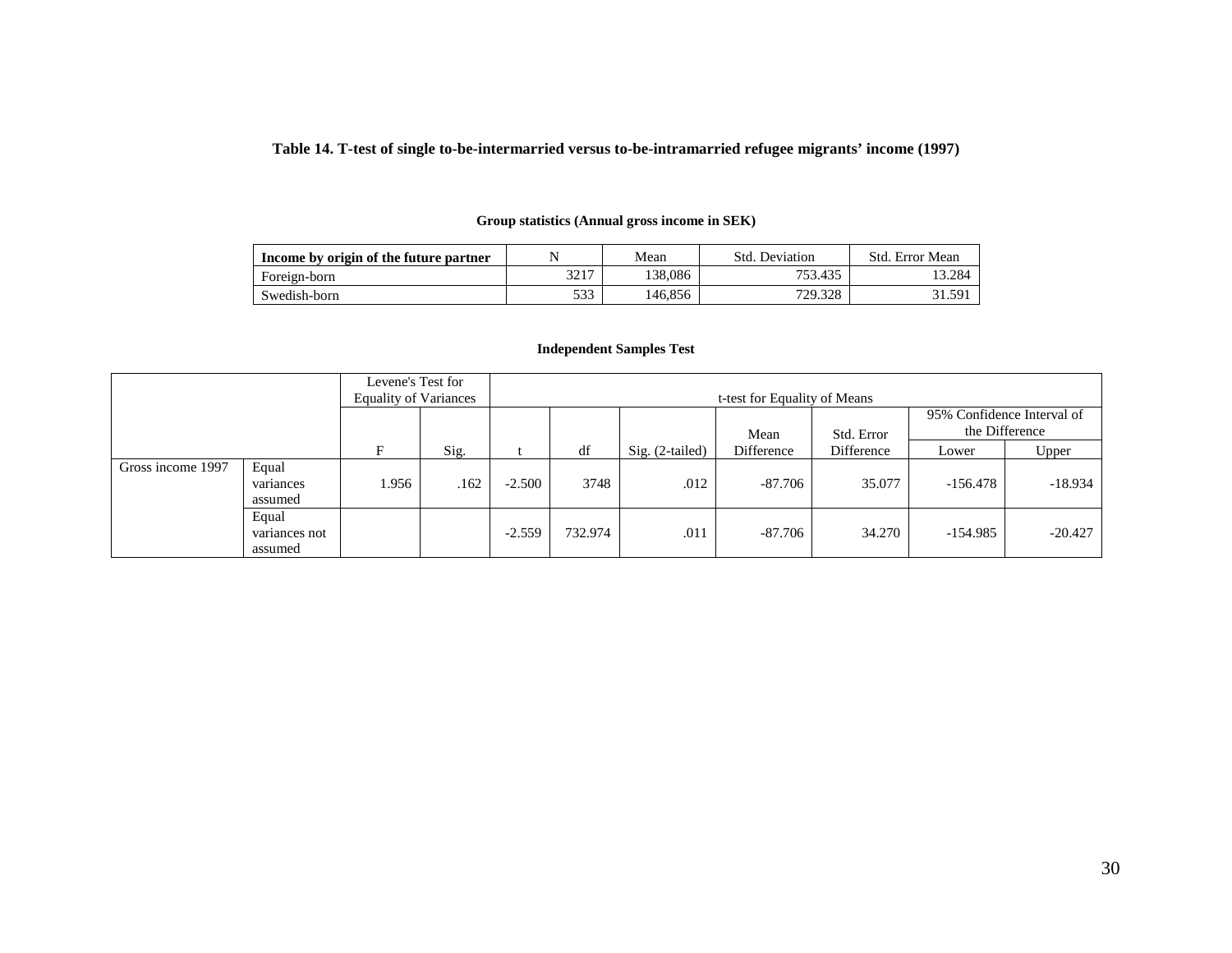**Table 15. Chi-Square test of single to-be-intermarried versus to-be-intramarried family reunion migrants' employment (1997)**

|              |      |              | Origin of the future partner |        |  |  |  |
|--------------|------|--------------|------------------------------|--------|--|--|--|
|              |      | Swedish-born | Foreign-born                 | Total  |  |  |  |
| Not employed | N    | 1766         | 3467                         | 5233   |  |  |  |
|              | $\%$ | 50.4%        | 64.4%                        | 58.9%  |  |  |  |
| Employed     | N    | 1739         | 1913                         | 3652   |  |  |  |
|              | $\%$ | 49.6%        | 35.6%                        | 41.1%  |  |  |  |
| Total        | N    | 3505         | 5380                         | 8885   |  |  |  |
|              | $\%$ | 100.0%       | 100.0%                       | 100.0% |  |  |  |

#### **Employment in 1997**

#### **Chi-Square Tests**

|                                    | Value             | df | Asymp. Sig. (2-sided) | Exact Sig. (2-sided) | Exact Sig. (1-sided) |
|------------------------------------|-------------------|----|-----------------------|----------------------|----------------------|
| Pearson Chi-Square                 | $173.239^{\rm a}$ |    | .000                  |                      |                      |
| Continuity Correction <sup>b</sup> | 172.658           |    | .000                  |                      |                      |
| Likelihood Ratio                   | 172.710           |    | .000                  |                      |                      |
| <b>Fisher's Exact Test</b>         |                   |    |                       | .000                 | .000                 |
| Linear-by-Linear<br>Association    | 173.219           |    | .000                  |                      |                      |
| N of Valid Cases                   | 8885              |    |                       |                      |                      |

a. 0 cells (.0%) have expected count less than 5. The minimum expected count is 1440.66.

b. Computed only for a 2x2 table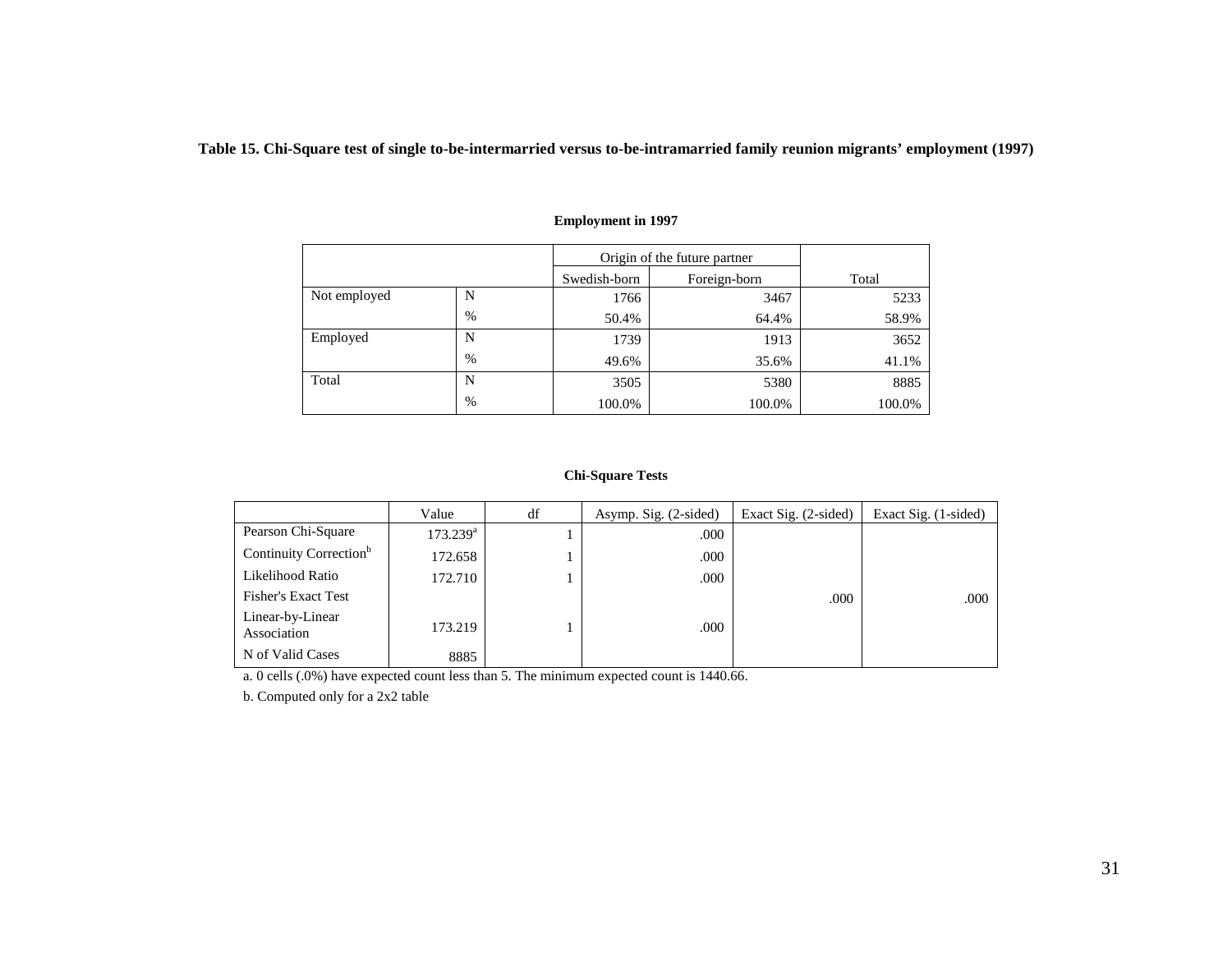**Table 16. T-test of single to-be-intermarried versus to-be-intramarried family reunion migrants' income (1997)**

| Income by origin of the future partner |      | Mean    | Std. Deviation | Std. Error Mean |
|----------------------------------------|------|---------|----------------|-----------------|
| Foreign-born                           | 1913 | 140.649 | 747.536        | 17.091          |
| Swedish-born                           | 1739 | 163.396 | 956.943        | 22.948          |

#### **Group statistics (Annual gross income in SEK)**

#### **Independent Samples Test**

| Levene's Test for<br><b>Equality of Variances</b> |                                   |        |      |          | t-test for Equality of Means |                   |            |            |                                              |            |  |
|---------------------------------------------------|-----------------------------------|--------|------|----------|------------------------------|-------------------|------------|------------|----------------------------------------------|------------|--|
|                                                   |                                   |        |      |          |                              |                   | Mean       | Std. Error | 95% Confidence Interval of<br>the Difference |            |  |
|                                                   |                                   | F      | Sig. |          | df                           | $Sig. (2-tailed)$ | Difference | Difference | Lower                                        | Upper      |  |
| Gross income 1997                                 | Equal<br>variances<br>assumed     | 17.260 | .000 | $-8.042$ | 3650                         | .000              | $-227.475$ | 28.285     | $-282.931$                                   | $-172.020$ |  |
|                                                   | Equal<br>variances not<br>assumed |        |      | $-7.950$ | 3282.791                     | .000              | $-227.475$ | 28.613     | $-283.576$                                   | $-171.374$ |  |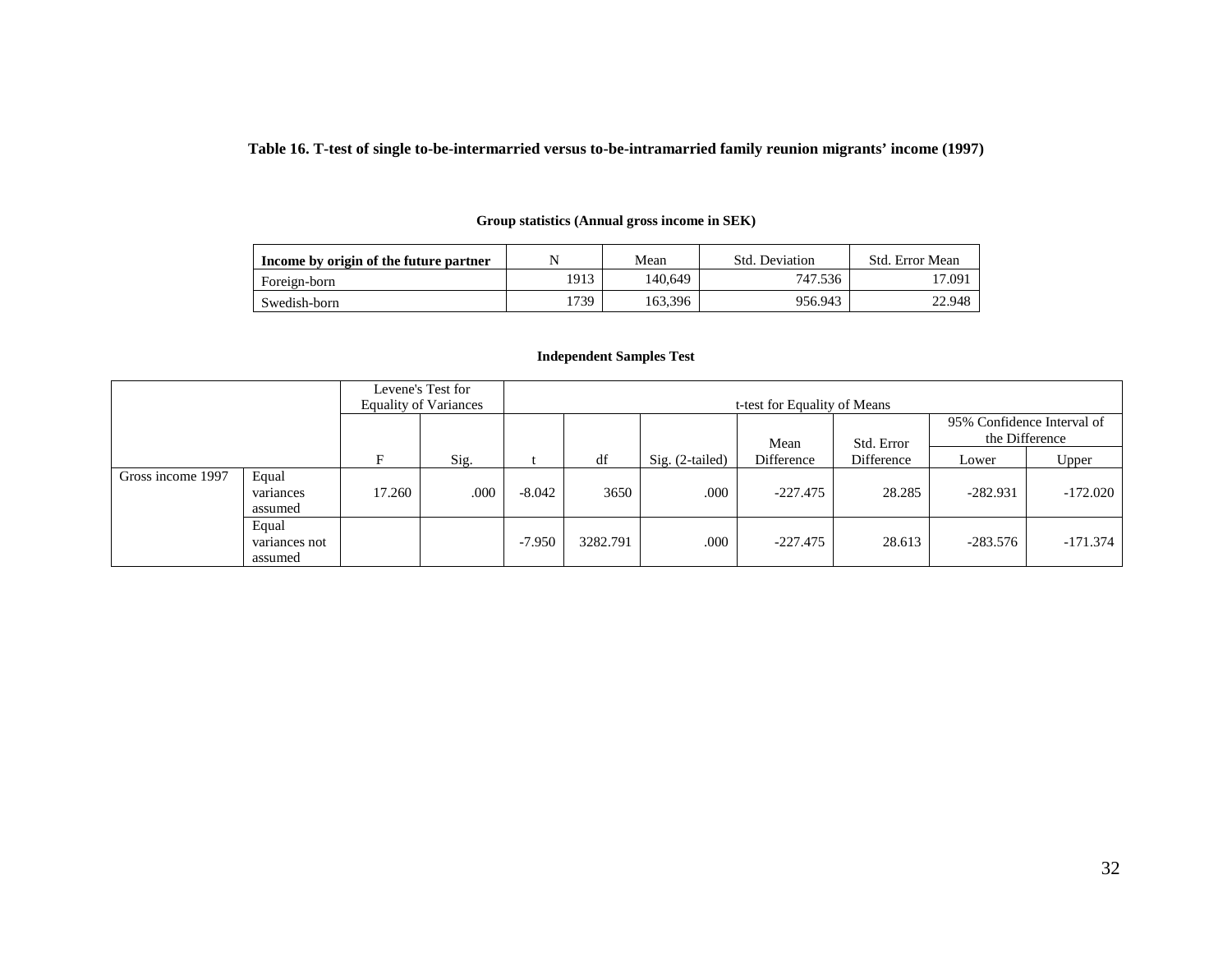**Table 17. Chi-Square test of intermarried versus intramarried labour migrants' mobility in employment status (1997-2007)**

|                              | Intermarried immigrants |      | Intramarried immigrants |      | Total |      |  |
|------------------------------|-------------------------|------|-------------------------|------|-------|------|--|
|                              |                         | $\%$ | N                       | $\%$ |       | %    |  |
| Upward mobility              | 37                      | 17.5 | 68                      | 33.2 | 105   | 25.2 |  |
| No change: employed          | 164                     | 77.4 | 98                      | 47.8 | 262   | 62.8 |  |
| No change: out of employment |                         | 1.9  | 29                      | 14.1 | 33    | 7.9  |  |
| Downward mobility            |                         | 3.3  | 10                      | 4.9  |       | 4. 1 |  |
| Total                        | 212                     | 100  | 205                     | 100  | 417   | 100  |  |

#### **Mobility in employment status (1997-2007)**

#### **Chi-Square Tests**

|                                 | Value            | df | Asymp. Sig. (2-sided) |
|---------------------------------|------------------|----|-----------------------|
| Pearson Chi-Square              | $45.142^{\rm a}$ |    | .000                  |
| Likelihood Ratio                | 47.883           |    | .000                  |
| Linear-by-Linear<br>Association | .002             |    | .964                  |
| N of Valid Cases                | 417              |    |                       |

a. 0 cells (.0%) have expected count less than 5. The minimum expected count is 8.36.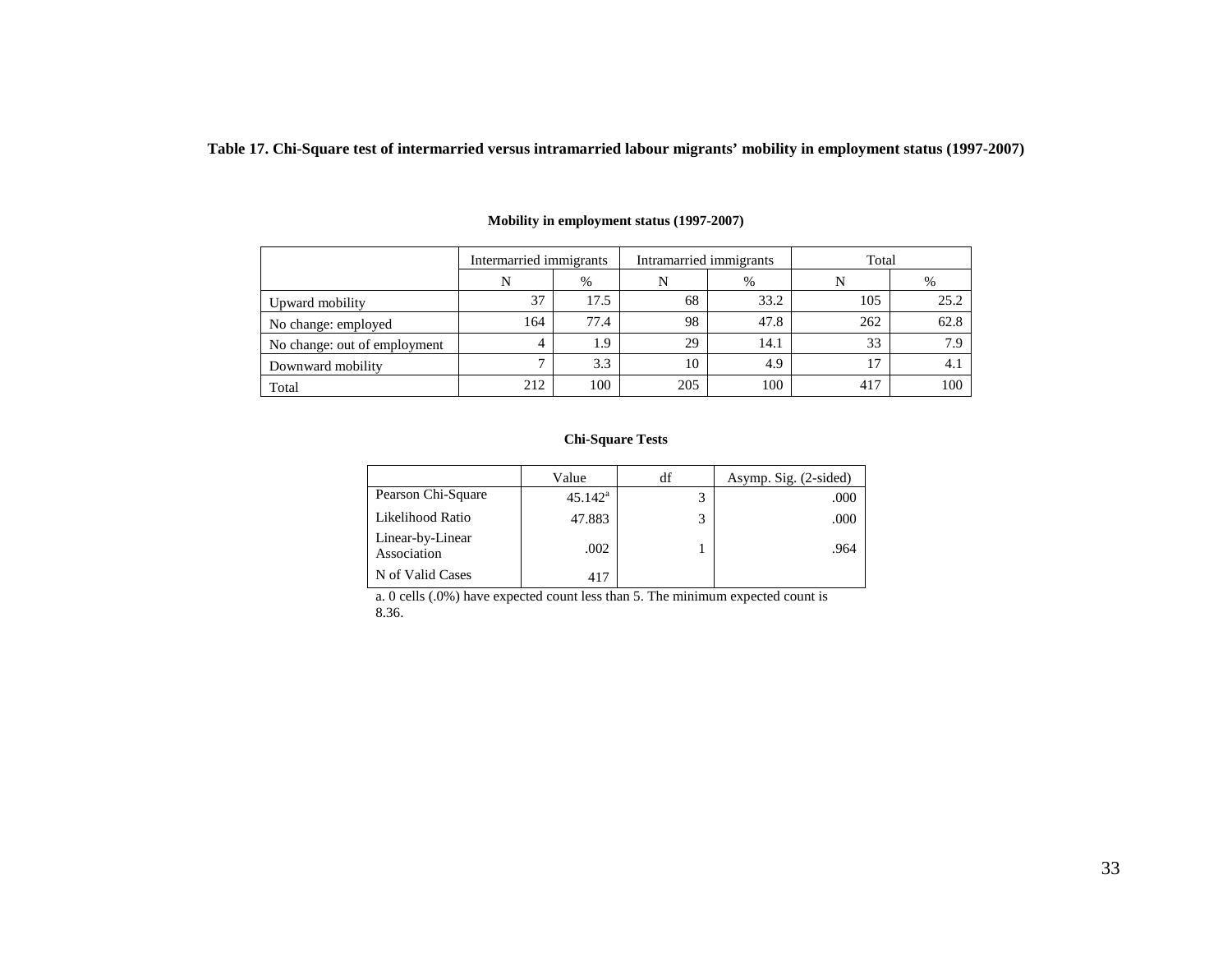## **Table 18. T-test of intermarried versus intramarried labour migrants' income growth (1997-2007)**

## **Group statistics**

| Income growth           |     | Mean    | Std. Deviation | Std. Error Mean |  |
|-------------------------|-----|---------|----------------|-----------------|--|
| Intramarried immigrants | 07  | 253.781 | 2681.03506     | 272.21787       |  |
| Intermarried immigrants | .63 | 286,865 | 5998.81869     | 469.86374       |  |

#### **Independent Samples Test**

| Levene's Test for Equality<br>of Variances |                                   |       |      | t-test for Equality of Means |         |                 |              |            |                |                            |
|--------------------------------------------|-----------------------------------|-------|------|------------------------------|---------|-----------------|--------------|------------|----------------|----------------------------|
|                                            |                                   |       |      |                              |         |                 | Mean         | Std. Error | the Difference | 95% Confidence Interval of |
|                                            |                                   | F     | Sig. |                              | df      | Sig. (2-tailed) | Difference   | Difference | Lower          | Upper                      |
| Income growth                              | Equal<br>variances<br>assumed     | 2.071 | .151 | $-.513$                      | 258     | .608            | $-330.84201$ | 644.63298  | $-1600.25416$  | 938.57014                  |
|                                            | Equal<br>variances not<br>assumed |       |      | $-.609$                      | 242.835 | .543            | $-330.84201$ | 543.02348  | $-1400.47939$  | 738.79538                  |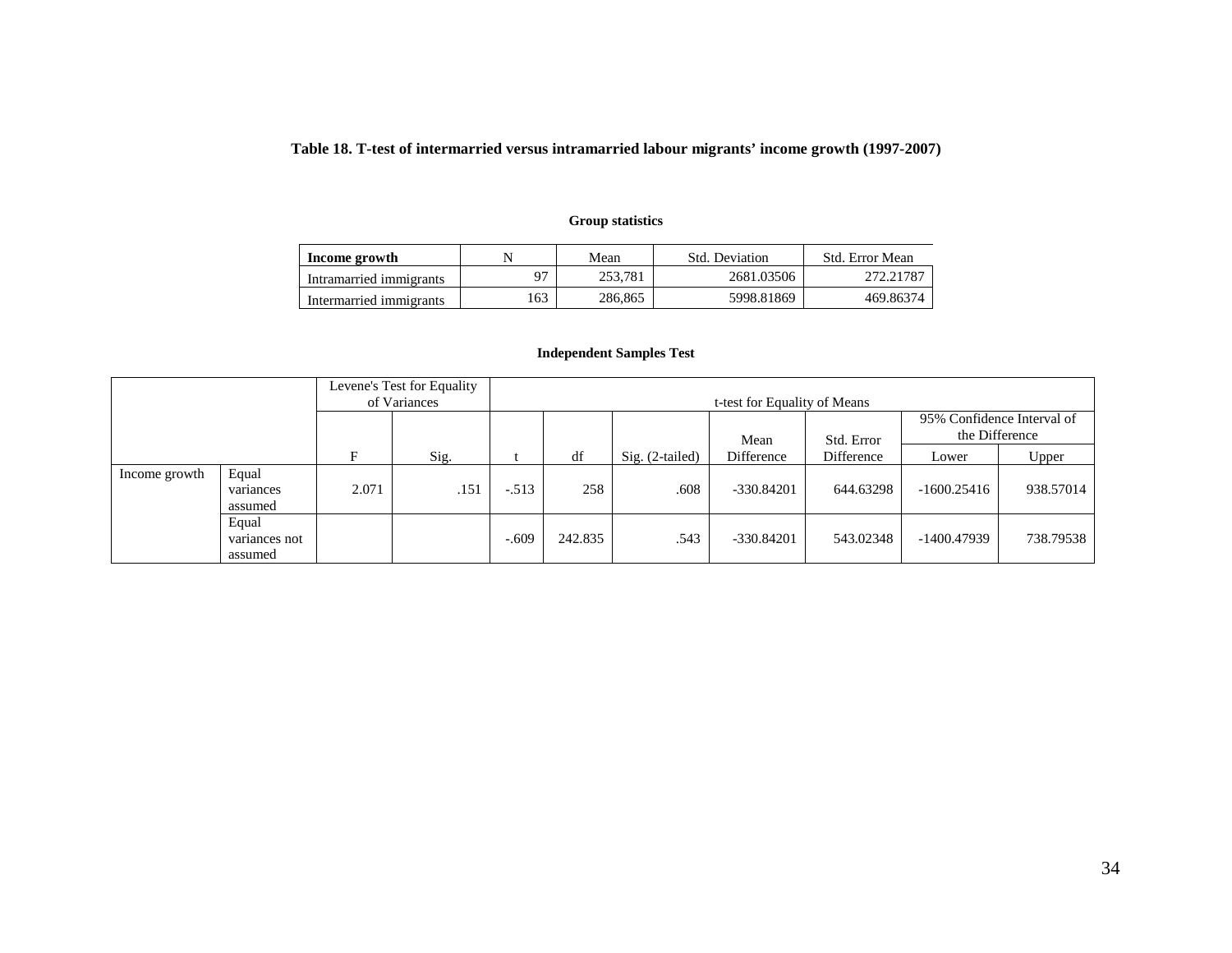**Table 19. Chi-Square test of intermarried versus intramarried refugee migrants' mobility in employment status (1997-2007)**

|                              | Intermarried immigrants |        | Intramarried immigrants |        | Total |        |
|------------------------------|-------------------------|--------|-------------------------|--------|-------|--------|
|                              | N                       | $\%$   | N                       | $\%$   | N     | $\%$   |
| Upward mobility              | 498                     | 43.2%  | 4815                    | 44.3%  | 5313  | 44.2%  |
| No change: employed          | 473                     | 41.1%  | 2644                    | 24.3%  | 3117  | 25.9%  |
| No change: out of employment | 120                     | 10.4%  | 2832                    | 26.1%  | 2952  | 24.6%  |
| Downward mobility            | 61                      | 5.3%   | 574                     | 5.3%   | 635   | 5.3%   |
| Total                        | 1152                    | 100.0% | 10865                   | 100.0% | 12017 | 100.0% |

#### **Mobility in employment status (1997-2007)**

#### **Chi-Square Tests**

|                              | Value       | df | Asymp. Sig. (2-sided) |
|------------------------------|-------------|----|-----------------------|
| Pearson Chi-Square           | $216.420^a$ |    | .000                  |
| Likelihood Ratio             | 227.221     |    | .000                  |
| Linear-by-Linear Association | 24.704      |    | .000                  |
| N of Valid Cases             | 12017       |    |                       |

a. 0 cells (.0%) have expected count less than 5. The minimum expected count is 60.87.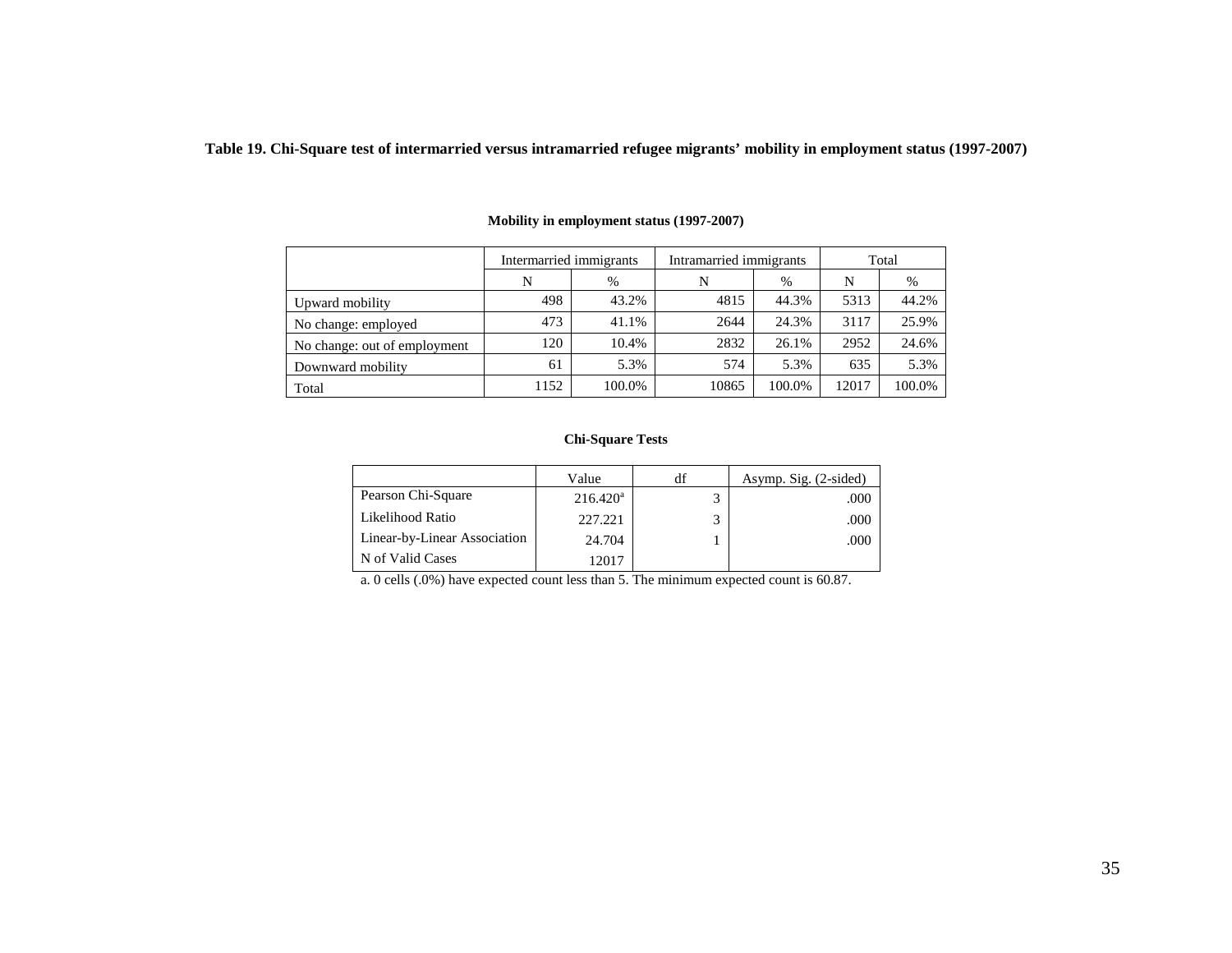## **Table 20. T-test of intermarried versus intramarried refugee migrants' income growth (1997-2007)**

## **Group statistics**

| Income growth           | N    | Mean    | Std. Deviation | Std. Error Mean |
|-------------------------|------|---------|----------------|-----------------|
| Intramarried immigrants | 2612 | 144.916 | 1410.66632     | 27.60182        |
| Intermarried immigrants | 467  | 146.437 | 1419.93874     | 65.70693        |

#### **Independent Samples Test**

| Levene's Test for<br><b>Equality of Variances</b> |                                   |       |      |         |         |                   | t-test for Equality of Means |            |                |                            |
|---------------------------------------------------|-----------------------------------|-------|------|---------|---------|-------------------|------------------------------|------------|----------------|----------------------------|
|                                                   |                                   |       |      |         |         |                   | Mean                         | Std. Error | the Difference | 95% Confidence Interval of |
|                                                   |                                   | E     | Sig. |         | df      | $Sig. (2-tailed)$ | Difference                   | Difference | Lower          | Upper                      |
| Income growth                                     | Equal<br>variances<br>assumed     | 2.039 | .153 | $-.214$ | 3077    | .830              | $-15.21141$                  | 70.94429   | $-154.31438$   | 123.89155                  |
|                                                   | Equal<br>variances not<br>assumed |       |      | $-.213$ | 641.409 | .831              | $-15.21141$                  | 71.26893   | $-155.16004$   | 124.73721                  |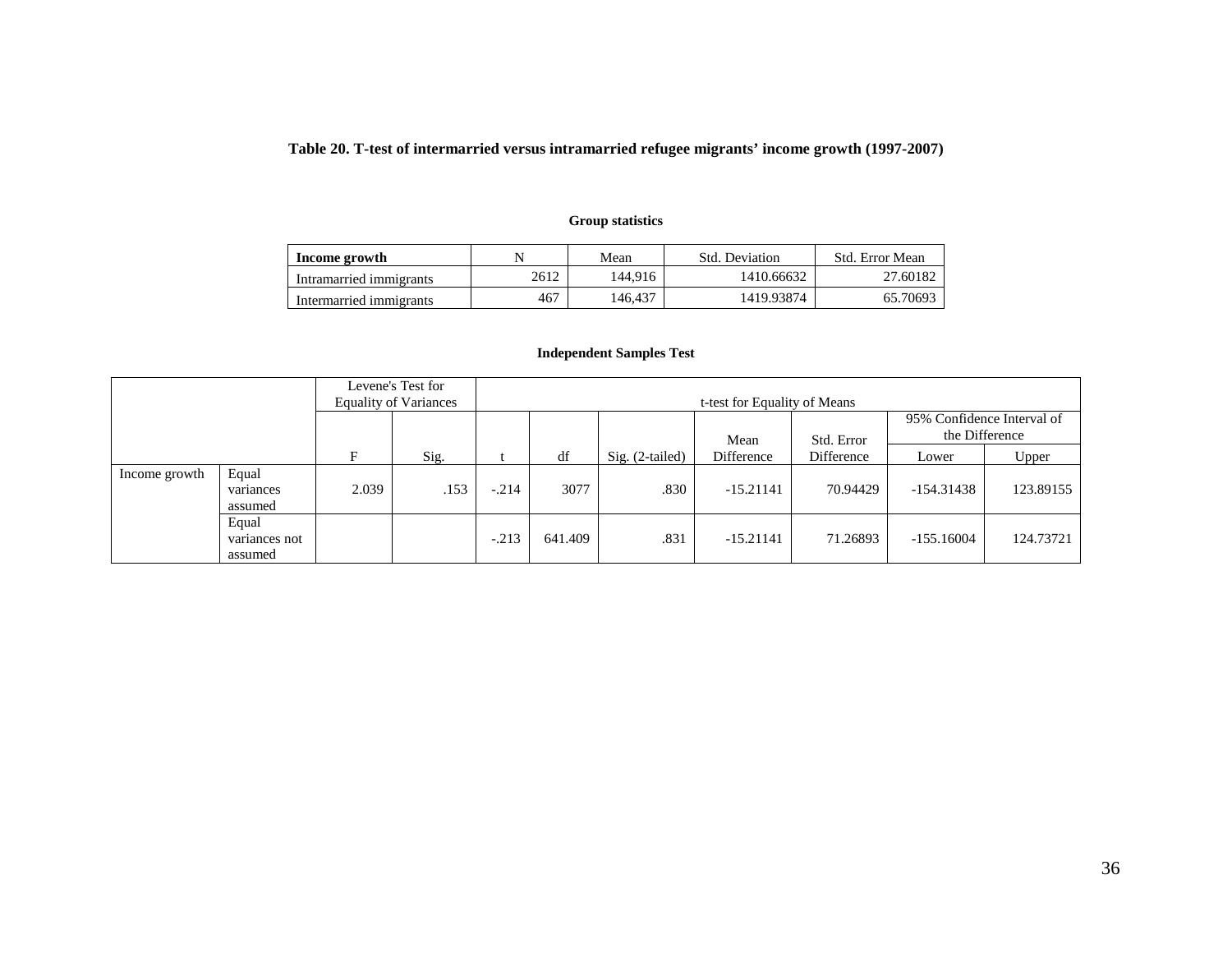**Table 21. Chi-Square test of intermarried versus intramarried family reunion migrants' mobility in employment status (1997-2007)**

|                              | Intermarried immigrants |      |      | Intramarried immigrants | Total |      |  |
|------------------------------|-------------------------|------|------|-------------------------|-------|------|--|
|                              | N                       | %    | N    | $\%$                    | N     | %    |  |
| Upward mobility              | 1345                    | 38.4 | 2088 | 38.8                    | 3433  | 38.6 |  |
| No change: employed          | 1551                    | 44.3 | 1561 | 29.0                    | 3112  | 35.0 |  |
| No change: out of employment | 421                     | 12.0 | 1379 | 25.6                    | 1800  | 20.3 |  |
| Downward mobility            | 188                     | 5.4  | 352  | 6.5                     | 540   | 6.1  |  |
| Total                        | 3505                    | 100  | 5380 | 100                     | 8885  | 100  |  |

#### **Mobility in employment status (1997-2007)**

#### **Chi-Square Tests**

|                              | Value                | df | Asymp. Sig. (2-sided) |
|------------------------------|----------------------|----|-----------------------|
| Pearson Chi-Square           | 339.974 <sup>a</sup> |    | .000                  |
| Likelihood Ratio             | 351.221              |    | .000                  |
| Linear-by-Linear Association | 61.892               |    | .000                  |
| N of Valid Cases             | 8885                 |    |                       |

a. 0 cells (.0%) have expected count less than 5. The minimum expected count is 213.02.